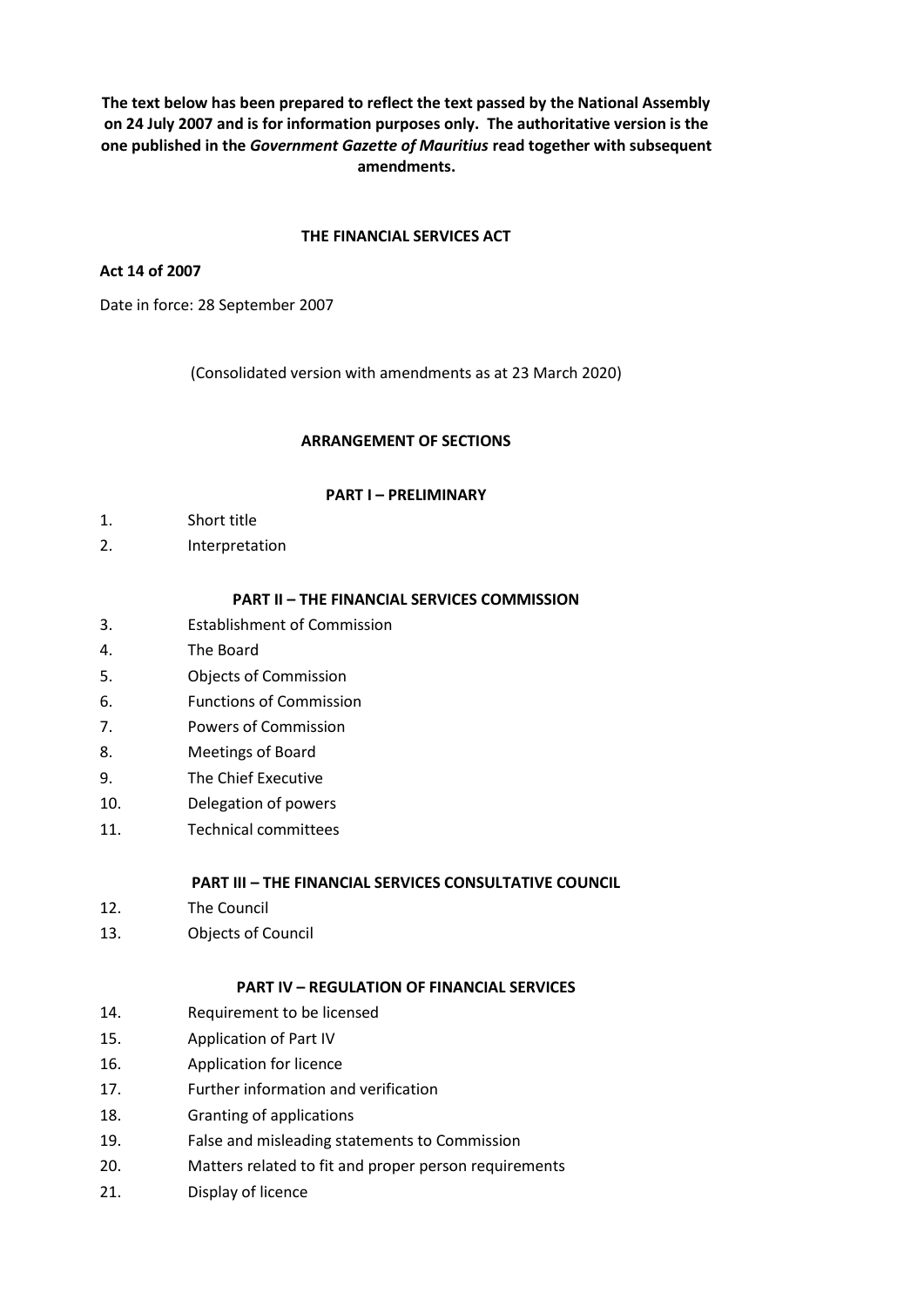- 22. Licence fees
- 23. Approval of controllers and beneficial owners
- 24. Approval of officers
- 25. Variation of licence
- 26. Register of licensees
- 27. Suspension of licence
- 28. Termination of licence

## **PART V – ONGOING OBLIGATIONS OF LICENSEES**

- 29. Record keeping
- 30. Audited financial statements

# **PART VI – PROTECTION OF CONSUMERS OF FINANCIAL SERVICES**

- 31. Advertisement
- $32.$
- 32A. Obligation of licensee to furnish information to Ombudsperson for Financial Services

#### **PART VII – SELF-REGULATORY ORGANISATIONS**

- 33. Declaration or recognition of SRO
- 34. Rules of SRO
- 35. Restriction on decision making
- 36. Obligations of and in relation to officers of SRO
- 37. Powers to direct SRO
- 38. Termination of arrangements and revocation of declaration or recognition
- 39. Amendments to constitution of SRO
- 40. Protection for SRO
- 41. Annual report of SRO

# **PART VIII – POWERS OF COMMISSION**

- 42. Request for information
- 43. On site inspections
- 44. Investigations
- 44A. Special investigations
- 45. Tampering with evidence

# 45A. Whistle blowing

- 46. Power to give directions
- 47. Compliance with directions
- 48. Appointment of administrator
- 49. Injunctive relief
- 50. Freezing of assets
- 51. Enforceable undertakings
- 51A. Compounding of offences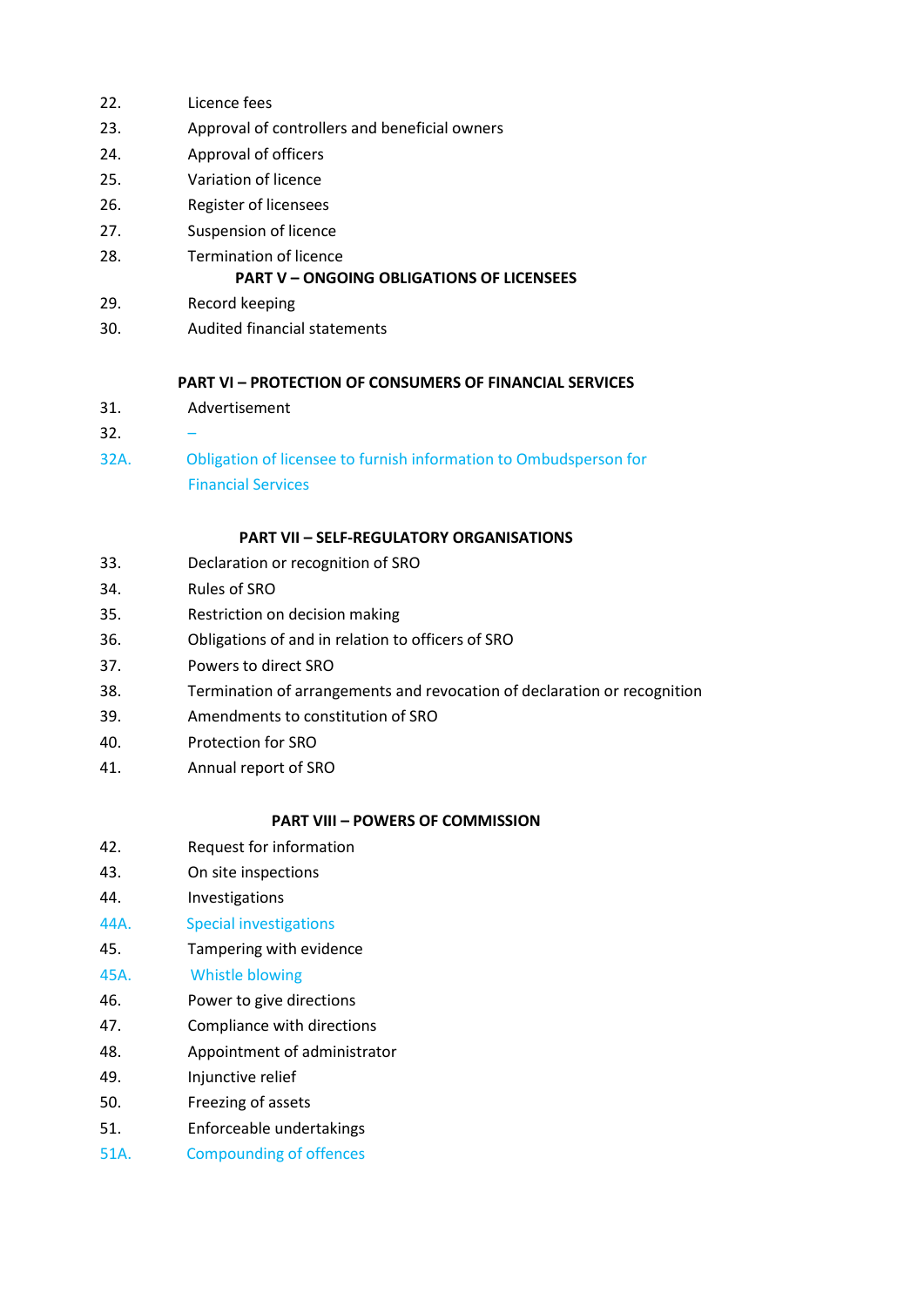# **PART IX – ENFORCEMENT COMMITTEE AND FINANCIAL SERVICES REVIEW PANEL**

## **Sub-Part A – Enforcement Committee**

- 52. Enforcement Committee
- 53. Disciplinary proceedings

#### **Sub-Part B – Financial Services Review Panel**

- 54. Financial Services Review Panel
- 55. Membership of Review Panel
- 56. Termination of appointment
- 57. Staff of Review Panel
- 58. Composition of Review Panel for particular matters
- 59. Disclosure of interests by members of Review Panel
- 60. Decision of Review Panel
- 61. Conduct of reviews
- 62. Proceedings of Review Panel
- 63. Powers of Review Panel
- 64. Protection of persons before Review Panel
- 65. Offences relating to proceedings of Review Panel
- 66. Determination of Review Panel
- 67. Judicial review

### **Sub-Part C – Financial Services Fund**

- 68. Financial Services Fund
- 69. Administration of Fund
- 70. Annual report of Managing Committee

#### **PART X – GLOBAL BUSINESS**

- 71. Global Business Corporation
- 71A. Authorised Company
- 72. Application for Global Business Licence
- 73. Conduct of global business
- 74. Validity of Global Business Licence and effect of its revocation
- 75. Power of inquiry
- 76. Registered agent
- 77. Management licence
- 77A. Global Legal Advisory Services
- 77B. Application for Global Legal Advisory Services licence
- 78. Nominee company
- 79. Special provisions a for Global Business Corporation or an Authorised Company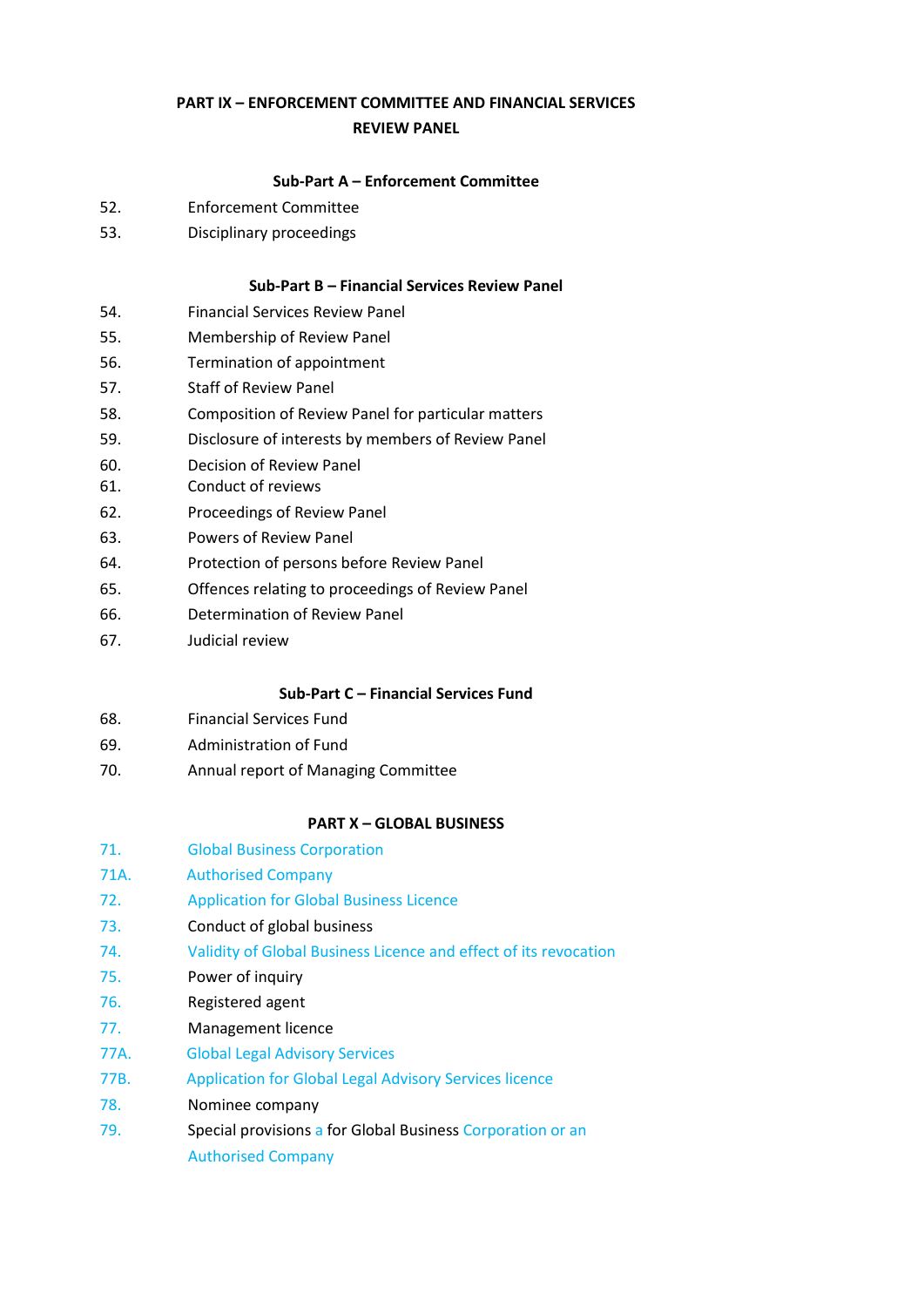## **PART XA – INVESTMENT BANKING**

79A. Application for Investment Banking Licence

### **PART XI – ADMINISTRATION**

- 80. Staff of Commission
- 81. Conditions of service of employees
- 82. General Fund
- 82A. General Reserve Fund
- 83. Confidentiality
- 84. Disclosure of interest
- 85. Annual report of Commission

#### **PART XIA – THE FINANCIAL SERVICES PROMOTION AGENCY**

| 85A. |  |
|------|--|
| 85B. |  |
| 85C. |  |
| 85D. |  |

## **PART XIB – SINGLE WINDOW SYSTEM**

85E. Single Window System

#### **PART XII – MISCELLANEOUS**

- 86. Administration of relevant Acts by Commission
- 87. Exchange of information and mutual assistance
- 87A. Records
- 88. Immunity and protection from liability
- 89. Exemption
- 89A. Extensions
- 90. Offences and penalties
- 91. Prosecution
- 92. Jurisdiction 93. FSC Rules
- 94. Regulations
- 95. Repeal and savings
- 96. Transitional provision
- 96A. Saving and transitional provisions Category 1 and Category 2 Global Business Licences
- 97. Consequential amendment

98. —

First Schedule

Second Schedule

Third Schedule

Fourth Schedule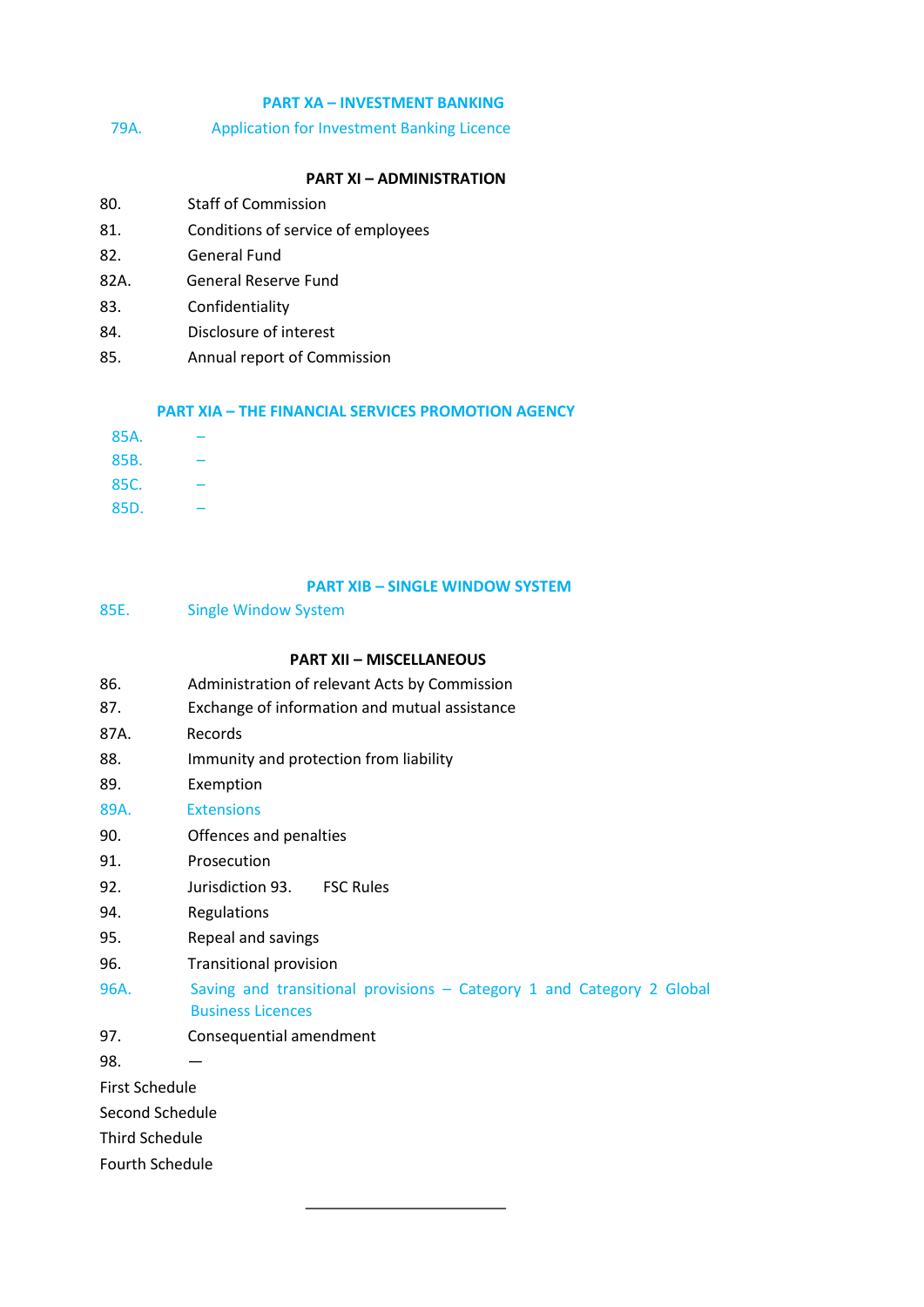## **FINANCIAL SERVICES ACT**

#### **PART I – PRELIMINARY**

#### **1. Short title**

This Act may be cited as the Financial Services Act.

#### **2. Interpretation**

In this Act, unless otherwise expressly provided — [Amended 9/15 (cio 14/5/15).]

"audit firm" has the same meaning as in the Financial Reporting Act;

"Authorised Company" means a company issued with an authorisation under section 71A;

[Inserted 11/18 (cio 1/10/18).]

"bank" has the same meaning as in the Banking Act;

"Bank of Mauritius" means the Bank of Mauritius established under the Bank of Mauritius Act;

"Board" means the Board referred to in section 4;

"Category 2 Global Business Licence" means a Category 2 Global Business Licence issued under section 72 (6);

"Chairperson" means the Chairperson of the Board;

"Chief Executive" means the Chief Executive of the Commission appointed under section 9;

"Commission" means the Financial Services Commission established under section 3;

"confidential information" includes any document, books of account, balance sheet, profit and loss account or any matter which is to be treated as confidential under section 83;

"consumer of financial services" includes –

- (a) a beneficiary under the Private Pension Schemes Act; and
- (b) any other person entitled to benefit from financial services under the relevant Acts;

[Inserted 15/12 (cio 1/11/12); repealed and replaced 27/12 (cio 22/12/12).]

"controller", in relation to a corporation, means a person—

(a) who is a member of the governing body of the corporation;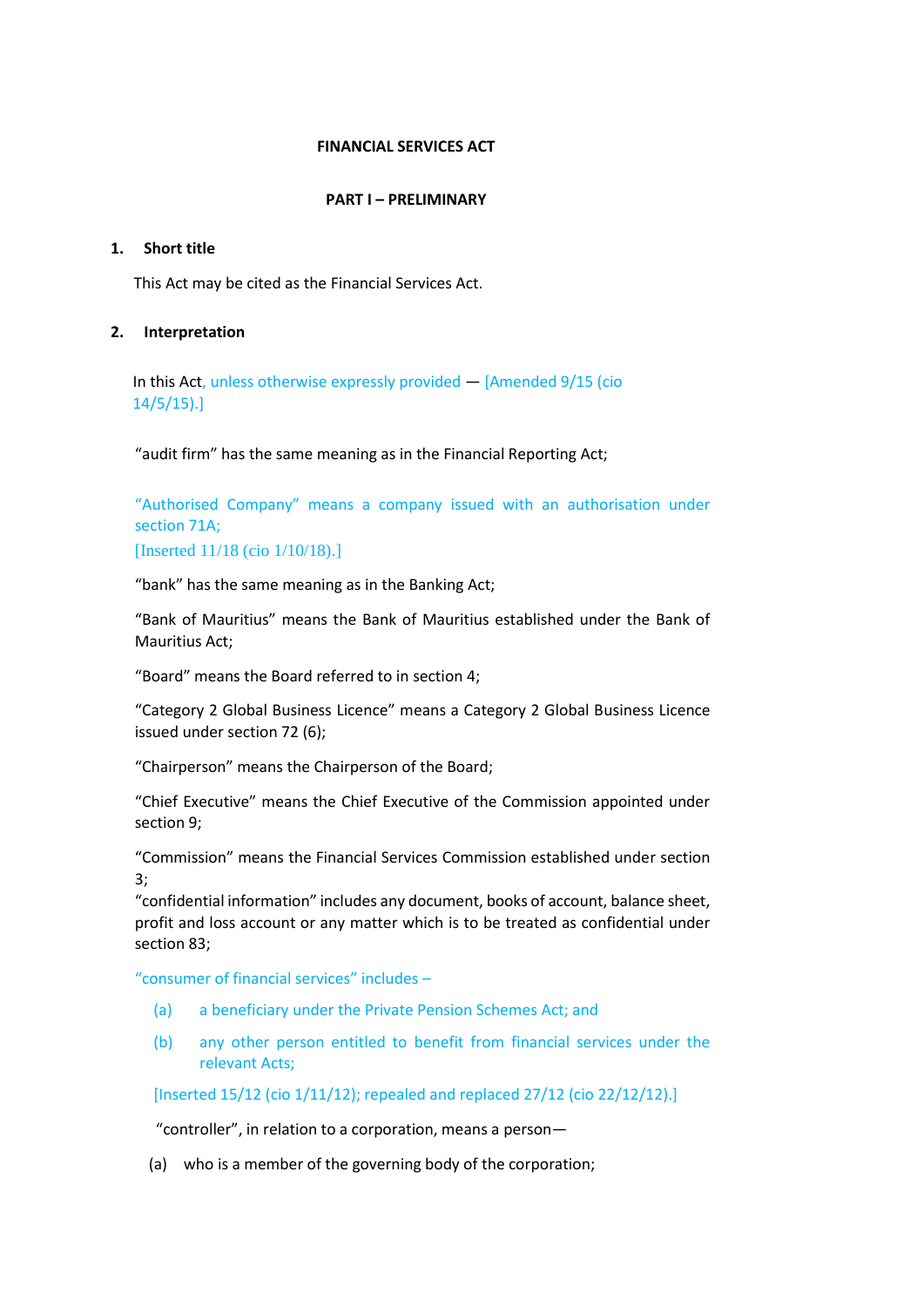- (b) who has the power to appoint or remove a member of the governing body of the corporation;
- (c) whose consent is needed for the appointment of a person to be a member of the governing body of the corporation;
- (d) who, either by himself or through one or more other persons—
	- (i) is able to control, or exert significant influence over, the business or financial operations of the corporation, whether directly or indirectly;
	- (ii) holds or controls not less than 20 per cent of the shares of the corporation;
	- (iii) has the power to control not less than 20 per cent of the voting power in the corporation;
	- (iv) holds rights in relation to the corporation that, if exercised, would result in the conditions in subparagraphs (ii) and (iii) being satisfied;
- (e) who is a parent undertaking of that corporation or a controller of such parent undertaking;
- (f) who is a beneficial owner or ultimate beneficial owner of a person specified in paragraphs (a) to (e) and who appears to the Commission to be a controller of that corporation;

"corporation"—

- (a) means a body corporate; and
- (b) includes, where specified in FSC Rules, any trust, *société*, partnership or any other body of persons;

"Council" means the Financial Services Consultative Council referred to in section 12;

"document"—

- (a) means a document in any form; and
- (b) includes—
	- (i) any writing on any material;
	- (ii) a book, graph or drawing;
	- (iii) information recorded or stored by any electronic or other technological means and capable, with or without the aid of any equipment, of being reproduced;

"employee" means an employee of the Commission appointed under section 80;

"Enforcement Committee" means the Enforcement Committee set up under section 52;

"external insurer" has the same meaning as in the Insurance Act;

"financial crime"—

(a) means an offence that involves fraud or dishonesty under the relevant Acts or any other enactment; and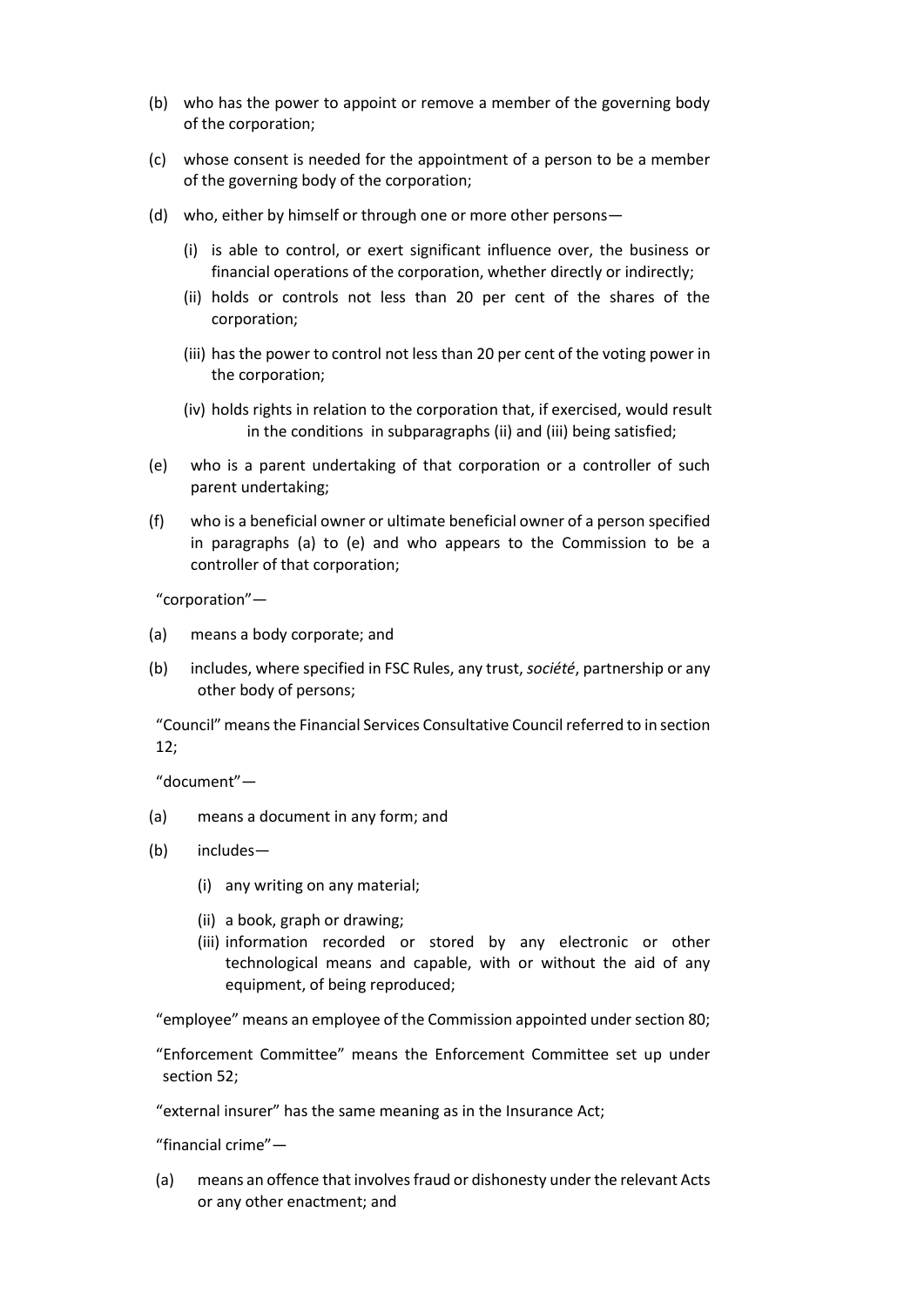(b) includes an offence under the Financial Intelligence and AntiMoney Laundering Act, the Convention for the Suppression of the Financing of Terrorism Act, the United Nations (Financial Prohibitions, Arms Embargo and Travel Ban) Sanctions Act 2019, the Prevention of Terrorism (International Obligations) Act or under the Prevention of Terrorism Act;

[Amended 9/19 (cio 29/5/19).]

"financial services"—

- (a) means any financial services or financial business activities governed by the relevant Acts; and
- (b) includes the financial business activities specified in Part I of the Second Schedule;

[Amended 27/12 (cio 22/12/12).]

"FSC Rules" means the Financial Services Commission Rules made by the Commission under section 93;

"Fund" means the Financial Services Fund established under section 68; "global business" means the business to which Part X applies; [Inserted 11/18 (cio 1/11/18); RR 11/18 (cio 1/1/19).]

"Global Business Licence" –

(a) means a licence issued under section 72(6); and

(b) includes a licence issued to an external insurer; [Inserted 11/18 (cio 1/10/18); RR 11/18 (cio 1/1/19).]

"global headquarters administration" means the activities specified in Part III of the Second Schedule;

[Inserted 27/12 (cio 22/12/12).]

"global treasury activities" means the activities specified in Part II of the Second Schedule;

[Inserted 27/12 (cio 22/12/12).]

"guidelines" includes codes, guidance notes, practice notes and other similar instruments issued by the Commission;

"insurance manager" has the same meaning as in the Insurance Act;

"law firm" has the same meaning as in the Law Practitioners Act;

"law practitioner" has the same meaning as in the Law Practitioners Act;

"legal consultant" has the same meaning as in the Law Practitioners Act;

"licence"—

- (a) means any licence issued under any relevant Act; and
- (b) except where otherwise specified, includes—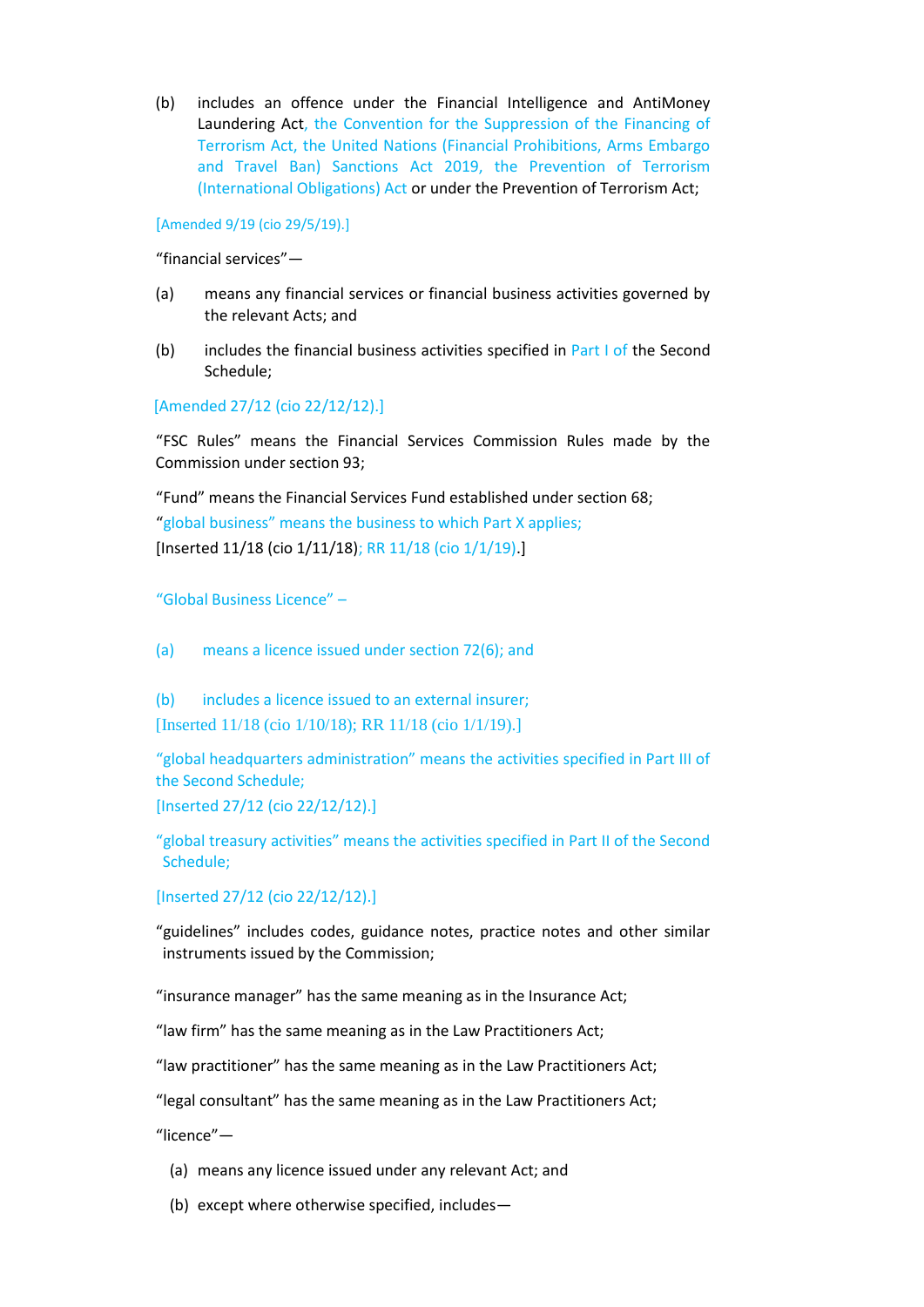(i) a Global Business Licence; or

[RR 11/18 (cio 1/1/19).]

- (ii) –
- [R 11/18 (cio 1/1/19).]
- (iii) a management licence;

"licensee"—

- (a) means the holder of a licence; and
- (b) includes—
	- (i) any person authorised, registered or approved under a relevant Act; and
	- (ii) any institution established to provide any service under a relevant Act;

"management company" means a company holding a management licence;

"management licence" means a licence referred to in section 77;

"member" –

- (a) means a member of the Board; and
- (b) includes the Chairperson and the Vice-chairperson;

"Minister" means the Minister to whom responsibility for the subject of financial services is assigned;

[Amended 9/15 (cio 14/5/15).]

"officer" means a member of the board of directors, a chief executive, a managing director, a chief financial officer or chief financial controller, a manager, a company secretary, a partner, a trustee, a money laundering reporting officer, a deputy money laundering reporting officer, a compliance officer or a person holding any similar function with a licensee;

[Amended 13/19 (cio 25/7/19).]

"Ombudsperson" has the same meaning as in the Ombudsperson for Financial Services Act 2018;

[Inserted 21/18 (cio 1/3/19).]

"public sector agency" includes any Ministry or Government department, local authority or statutory body;

"qualified auditor" has the same meaning as in the Companies Act;

"registered agent" means a registered agent having the duties referred to in section 76;

"Registrar" has the same meaning as in the Companies Act;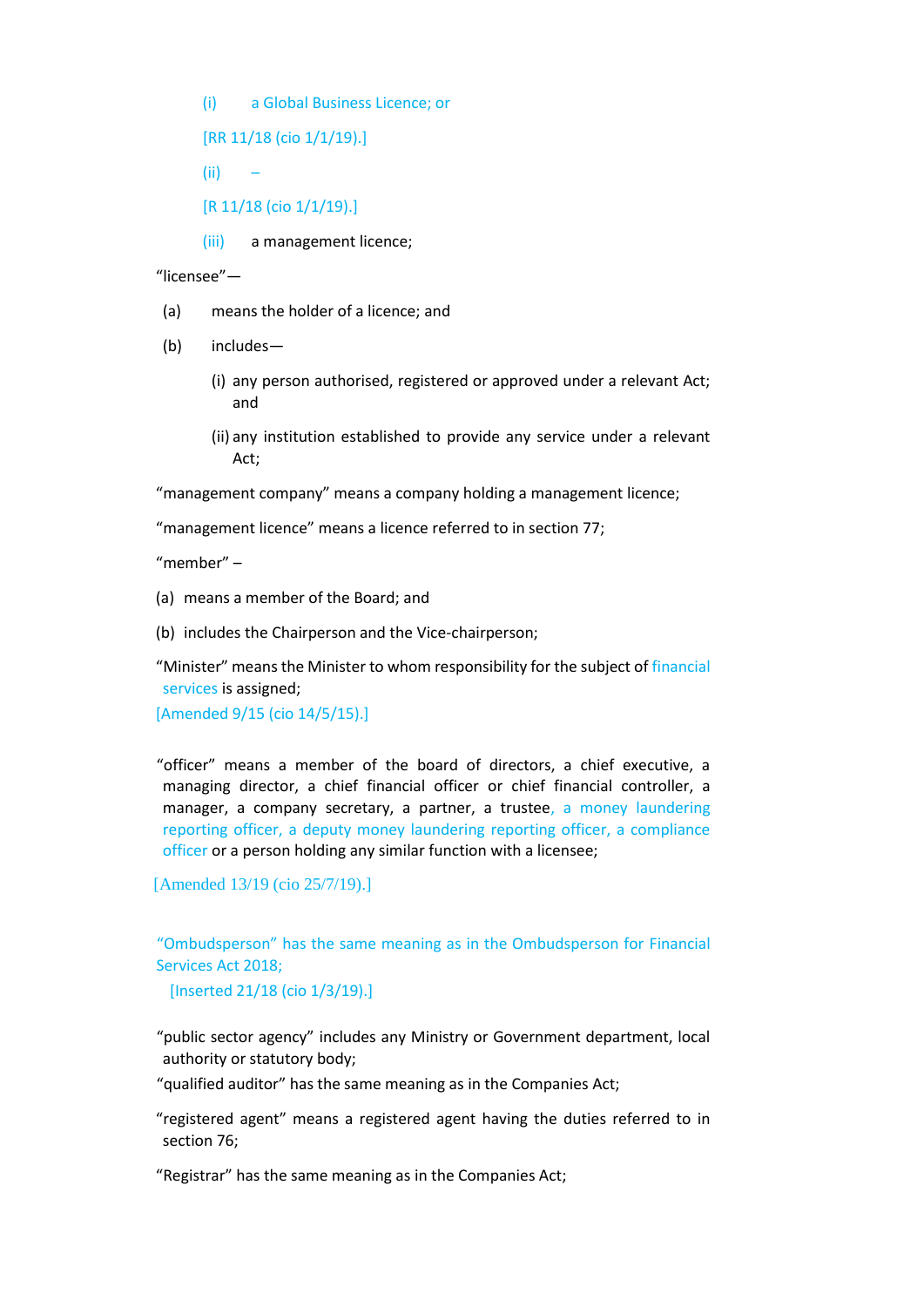"relevant Acts"—

- (a) means this Act and the Acts specified in the First Schedule; and
- (b) includes any regulations and FSC Rules made under those Acts;

"Review Panel" means the Financial Services Review Panel set up under section 54;

 $"SRO"$  –

- (a) means a self-regulatory organisation whose object is to regulate the operations of its members or of the users of its services, their standards of practice and business conduct in order to better protect investors and consumers of securities or related services; and
- (b) includes such other organisation as may be declared or recognised as an SRO by the Commission;

"technical committee" means a technical committee set up under section 11;

"trust" has the same meaning as in the Trusts Act;

"Vice-chairperson" means the Vice-chairperson of the Board. [S. 2 amended by s. 7 (a) of Act 10 of 2010 w.e.f. 24 December 2010;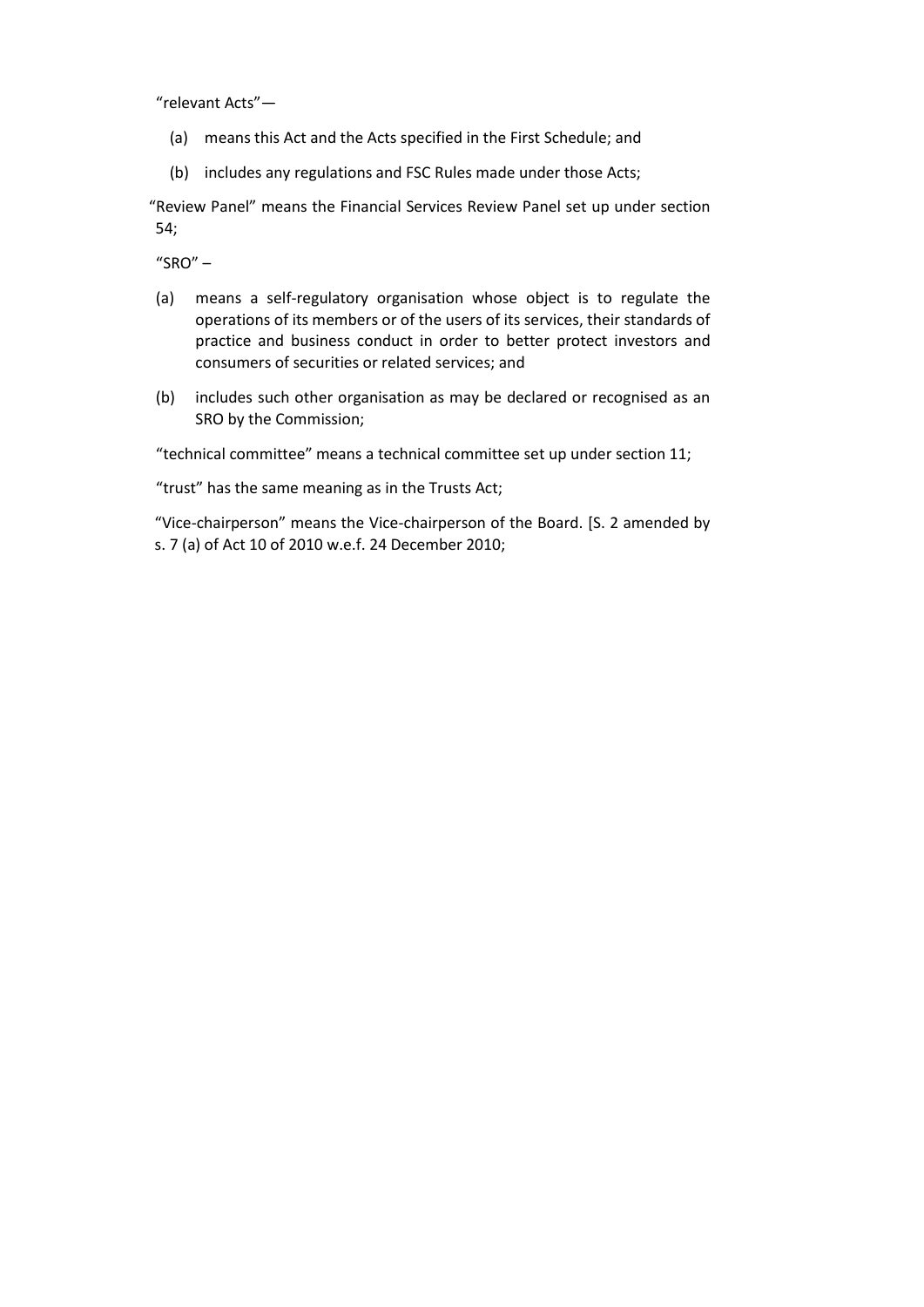# s. 57(1) of Act 15 of 2012 w.e.f. 1 November 2012; s. 13 of Act 27 of 2012 w.e.f. 22 December 2012; s. 20(1) of Act 32 of 2015 w.e.f. 29 January 2016; s. 29 of Act 11 of 2018 w.e.f. 1 October 2018 and 1

January 2019; s.12 of Act 9 of 2019 w.e.f. 29 May 2019; s. 20(3) of Act 21 of 2018 w.e.f. 1 March 2019; s. 21 of Act 13 of 2019 w.e.f. 25 July 2019.]

## **PART II – THE FINANCIAL SERVICES COMMISSION**

## **3. Establishment of Commission**

- (1) The Financial Services Commission established under the repealed Financial Services Development Act shall be deemed to have been established under this Act.
- (2) The Commission shall be a body corporate.
- (3) Subject to this Act, the Commission shall, in the pursuit of its objects, perform its functions independently.

# **4. The Board**

- (1) The Commission shall be administered and managed by a Board.
- (2) The Board shall consist of—
	- (a) a Chairperson, suitably qualified and experienced in the field of business, finance or law, appointed by the Prime Minister on such terms and conditions as the Prime Minister may determine; and
	- (b) a Vice-chairperson, and not more than 7 other members, suitably qualified and experienced in the field of business, finance or law, appointed by the Minister on such terms and conditions as the Minister may determine.

[Amended 10/17 (cio 24/7/17).]

- (3) Every member shall hold office for a period of 3 years and shall be eligible for reappointment.
- (4) Every member shall be paid by the Commission such fees as the Board may, with the approval of the Minister, determine.
- [S. 4 amended by s. 20 of Act 10 of 2017 w.e.f. 24 July 2017.]

# **5. Objects of Commission**

(1) The objects of the Commission shall be to  $-$ 

- (a) ensure the orderly administration of the financial services and global business activities;
- (b) ensure the sound conduct of business in the financial services sector and in the global business sector;
- (c) elaborate policies which are directed to ensuring the fairness, efficiency and transparency of financial and capital markets in Mauritius;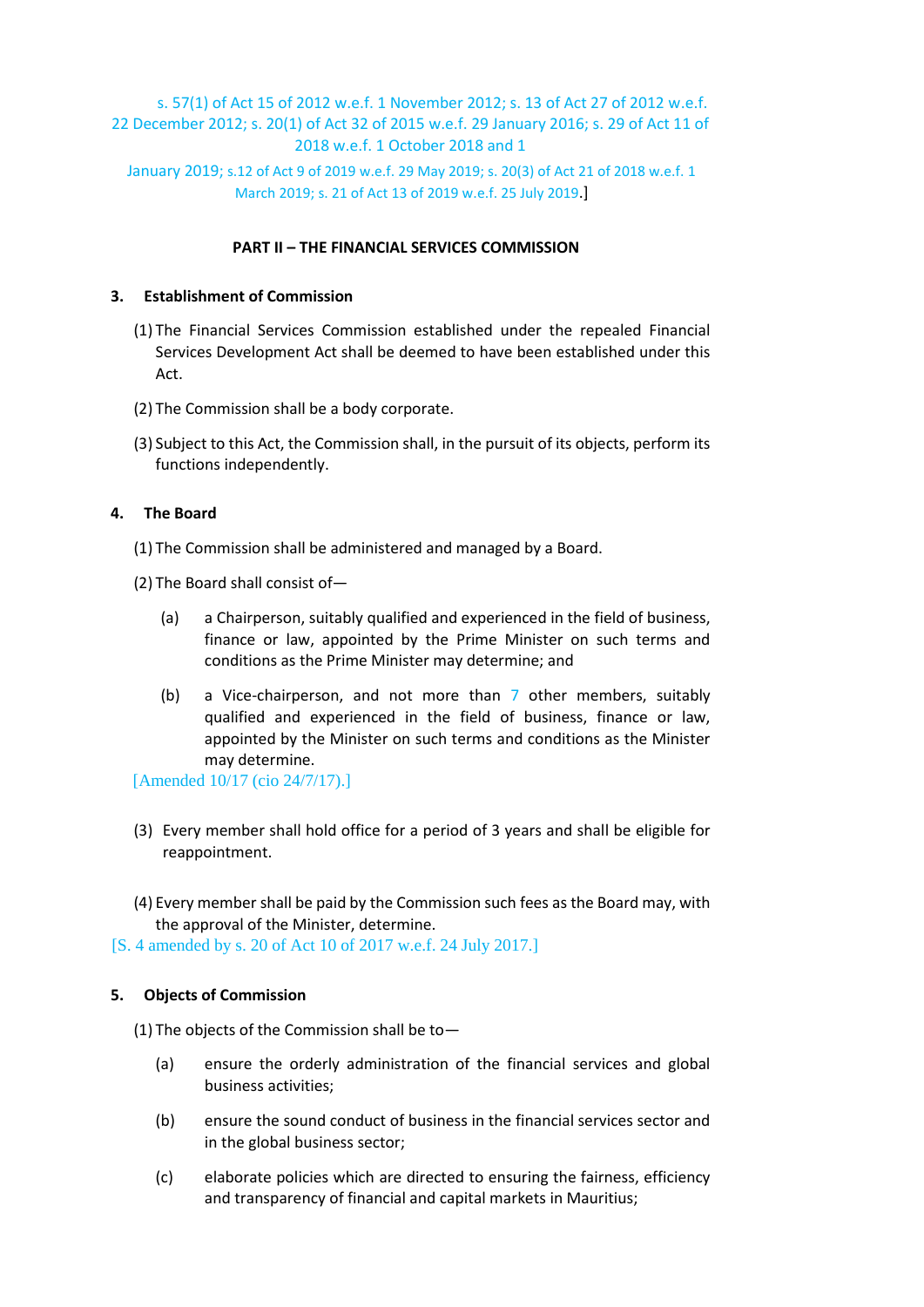- (d) study new avenues for development in the financial services sector, respond to new challenges and take full advantage of new opportunities for achieving economic sustainability and job creation;
- (e) ensure, in collaboration with the Bank of Mauritius, the soundness and stability of the financial system in Mauritius; and
- (f) work out objectives, policies and priorities for the development of the financial services sector and global business and make recommendations to the Minister.
- (2) Notwithstanding the Bank of Mauritius Act, the Bank of Mauritius may make available to the Commission such infrastructure, know-how and other facilities of the Bank as the Commission may need to enable it to attain its objects under the Act.

#### **6. Functions of Commission**

The Commission shall have such functions as are necessary to further most effectively its objects, and in particular, shall—

- (a) be responsible for the administration of the relevant Acts;
- (b) license, regulate, monitor and supervise the conduct of business activities in the financial services sector and of global business;
- (c) set rules and guidance governing the conduct of business in the financial services sector and of global business;
- (d) identify and take measures to prevent and eliminate investment business abuse;
- (e) establish norms and standards in order to preserve and maintain the good repute of Mauritius in the financial services sector;
- (f) promote public understanding of the financial system including awareness of the benefits and risks associated with different kinds of investment;
- (g) carry out investigations and take measures to suppress illegal, dishonourable and improper practices, market abuse and financial crime in relation to any activity in the financial services and global business sectors;

#### [Amended 13/19 (cio 25/7/19).]

- (h) prepare, develop and implement a plan for the better integration of the financial services industry;
- (i) carry out research, commission studies and disseminate information in the field of financial services;
- (j) collect, compile, publish and disseminate statistics in respect of the financial services and global business sectors;
- (k) establish and maintain such links and liaison with international agencies in the field of financial services and global business as may be necessary for the furtherance of its objects;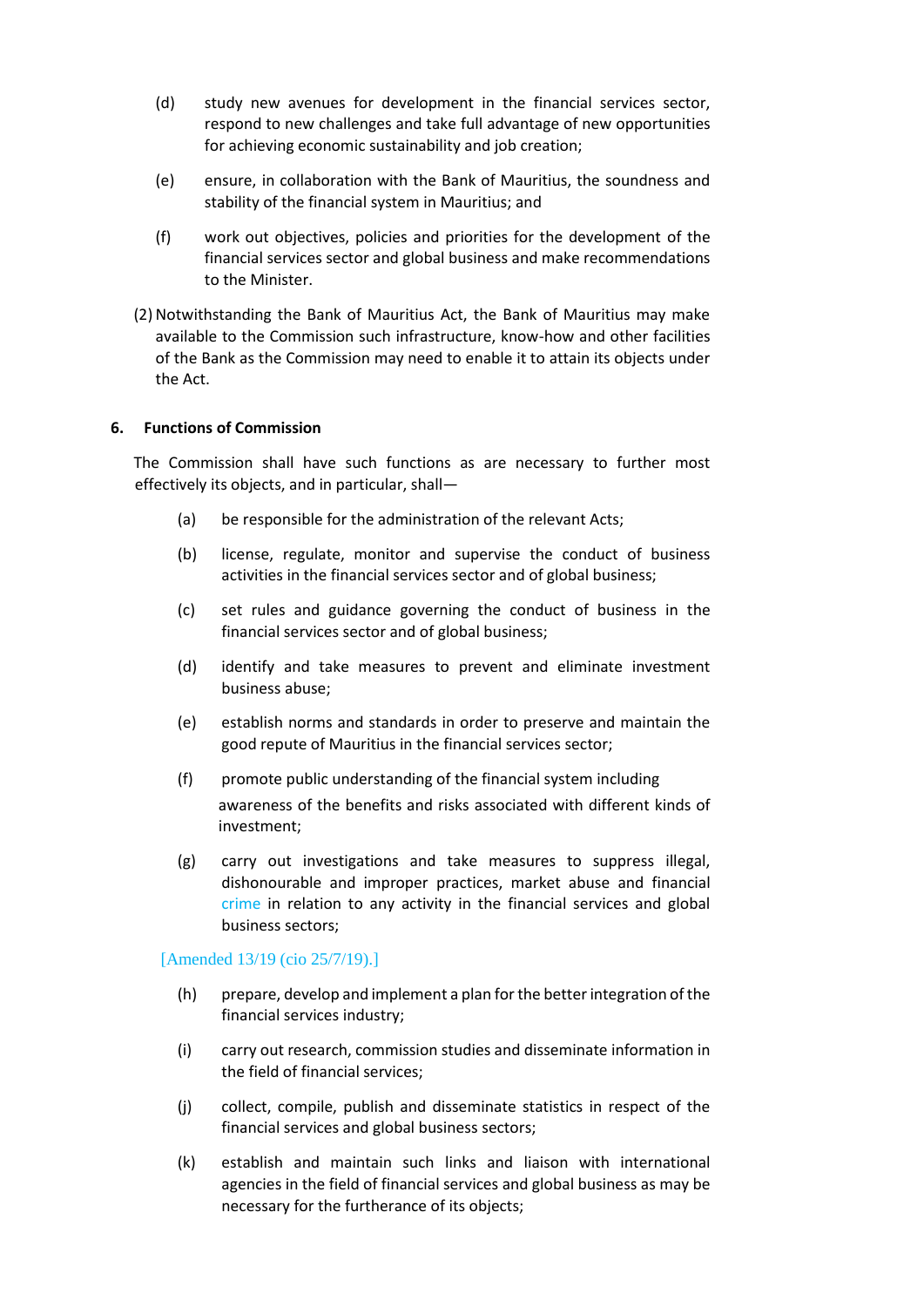- (l) ensure coordination and co-operation between public sector agencies and private corporations engaged in the financial services and global business sectors;
- (m) take measures for the better protection of consumers of financial services;
- (n) advise the Minister generally on any matter relating to the financial services sector and to global business; and
- (o) do such acts or things as are incidental or conducive to the attainment of its objects.

[S. 6 amended by s. 21 of Act 13 of 2019 w.e.f. 25 July 2019.]

## **7. Powers of Commission**

(1) The Commission shall have such powers as are necessary to enable it to effectively discharge its functions and may, in particular—

- (a) make FSC Rules, set standards and provide guidelines;
- (b) give directions to any person to ensure compliance with a relevant Act, guideline;

#### [Amended 11/18 (cio 1/10/18).]

- (c) with respect to a present or past licensee or any person who is a present or past officer, partner, shareholder, or controller of a licensee—
	- (i) issue a private warning;
	- (ii) issue a public censure;
	- (iii) disqualify a licensee from holding a licence or a licence of a specified kind for a specified period;
	- (iv) in the case of an officer of a licensee, disqualify the officer from a specified office or position in a licensee for a specified period;
	- (v) impose an administrative penalty;
	- (vi) revoke a licence;
- (d) in relation to any case or class of cases, for good cause, grant exemption or partial exemption from compliance with any FSC Rules and guidelines issued under a relevant Act subject to such conditions as it may impose;
- (e) set up such technical committees as it thinks fit, to assist it in the discharge of its functions under the relevant Acts.

(2) In the discharge of its functions under section 6 (j), the Commission—

(a) may require any licensee to furnish such statistical information relating to his business or to the business administered or managed by him for his clients at such intervals and within such time as may be required by the Commission;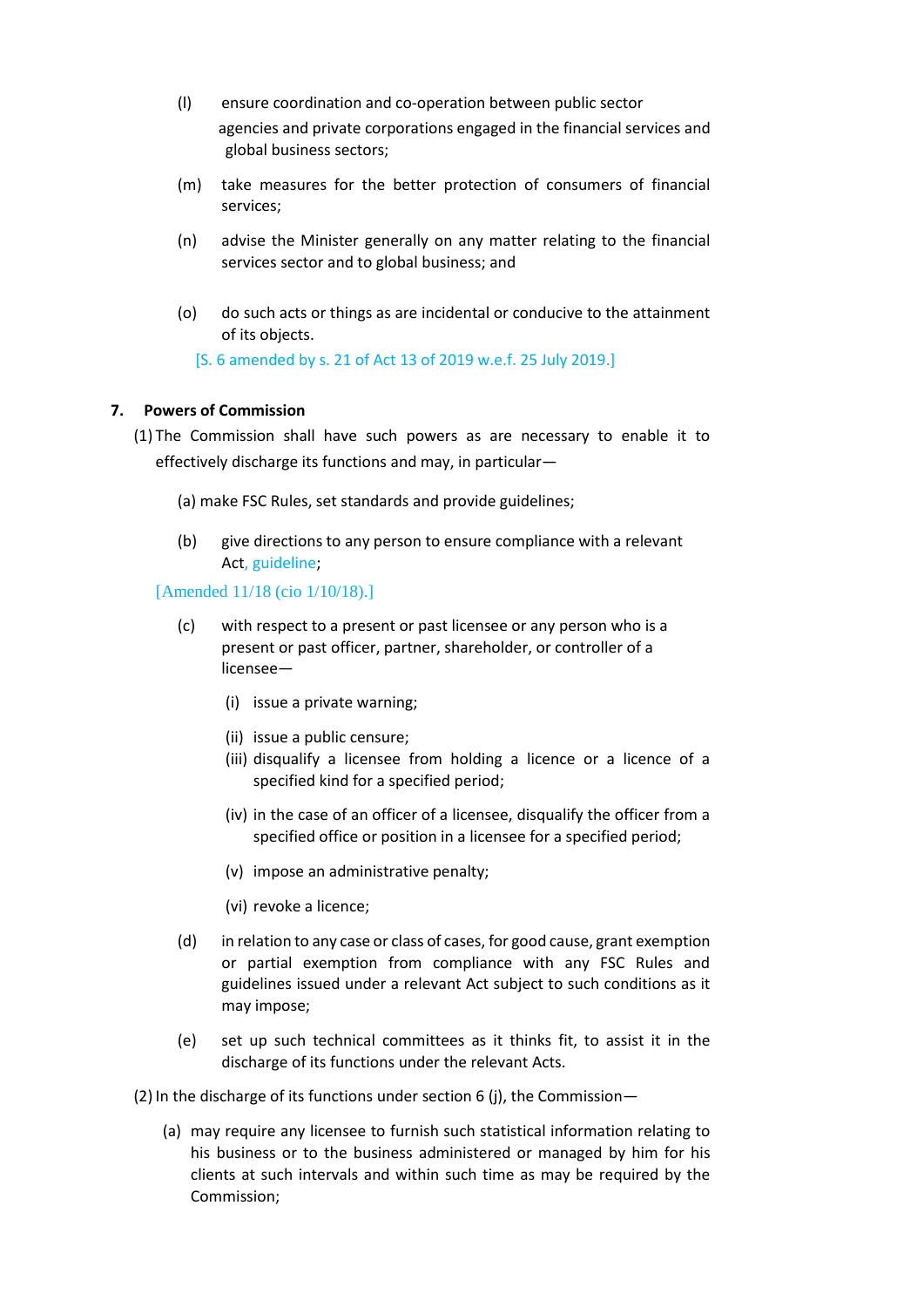- (b) may, subject to paragraph (c), publish and disseminate any information obtained under paragraph (a) in any aggregate form and figures;
- (c) shall not publish or disseminate information relating to the individual affairs of any particular client of the licensee.
- (3) (a) Any person to whom a direction has been given under subsection (1) (b) shall comply with the direction.
	- (b) Any licensee who fails to comply with a requirement under subsection (2) (a) shall commit an offence.
- (4) The Commission may, for the purpose of section 6 (k), enter into an agreement or arrangement for the exchange of information with a foreign supervisory institution having responsibility to supervise financial institutions and the conduct of financial markets and the provision of financial services, where the Commission is satisfied that the foreign supervisory institution has the capacity to protect the confidentiality of the information so imparted, in case such a condition of confidentiality is imposed by the Commission.
- (5) The Commission may publish a bulletin at such intervals as it thinks fit, for the purpose of giving public notice of—
	- (a) any decision or determination by the Commission or the Review Panel under any of the relevant Acts;
	- (b) any statistical report or analysis; and
	- (c) any other information the Commission deems relevant.
- (6) The powers conferred upon the Commission under this Act shall be without prejudice and in addition to any other power conferred upon it by any relevant Act.

[S. 7 amended by s. 17 (a) of Act 14 of 2009 w.e.f. 30 July 2009; s. 7 (b) of Act 10 of 2010 w.e.f. 24 December 2010; s. 20 of Act 10 of 2017 w.e.f. 24 July 2017; s. 29 of Act 11 of 2018 w.e.f. 1 October 2018.]

## **8. Meetings of Board**

- (1) The Board shall meet as often as is necessary but not less than once every month and at such time and place as the Chairperson thinks fit.
- (2) In the absence of the Chairperson at a meeting of the Board, the Vice-Chairperson shall act as Chairperson for that meeting, and, in the absence of the Vice-Chairperson, the members present shall elect a member to act as Chairperson for that meeting.
- (3) Everything authorised or required to be done by the Board shall be decided by a simple majority of the members present and voting. (4) At any meeting of the Board, 5 members shall constitute a quorum. [Amended 10/17 (cio 24/7/17).]
- (5) The Board may co-opt such other person as may be of assistance in relation to any matter before the Board.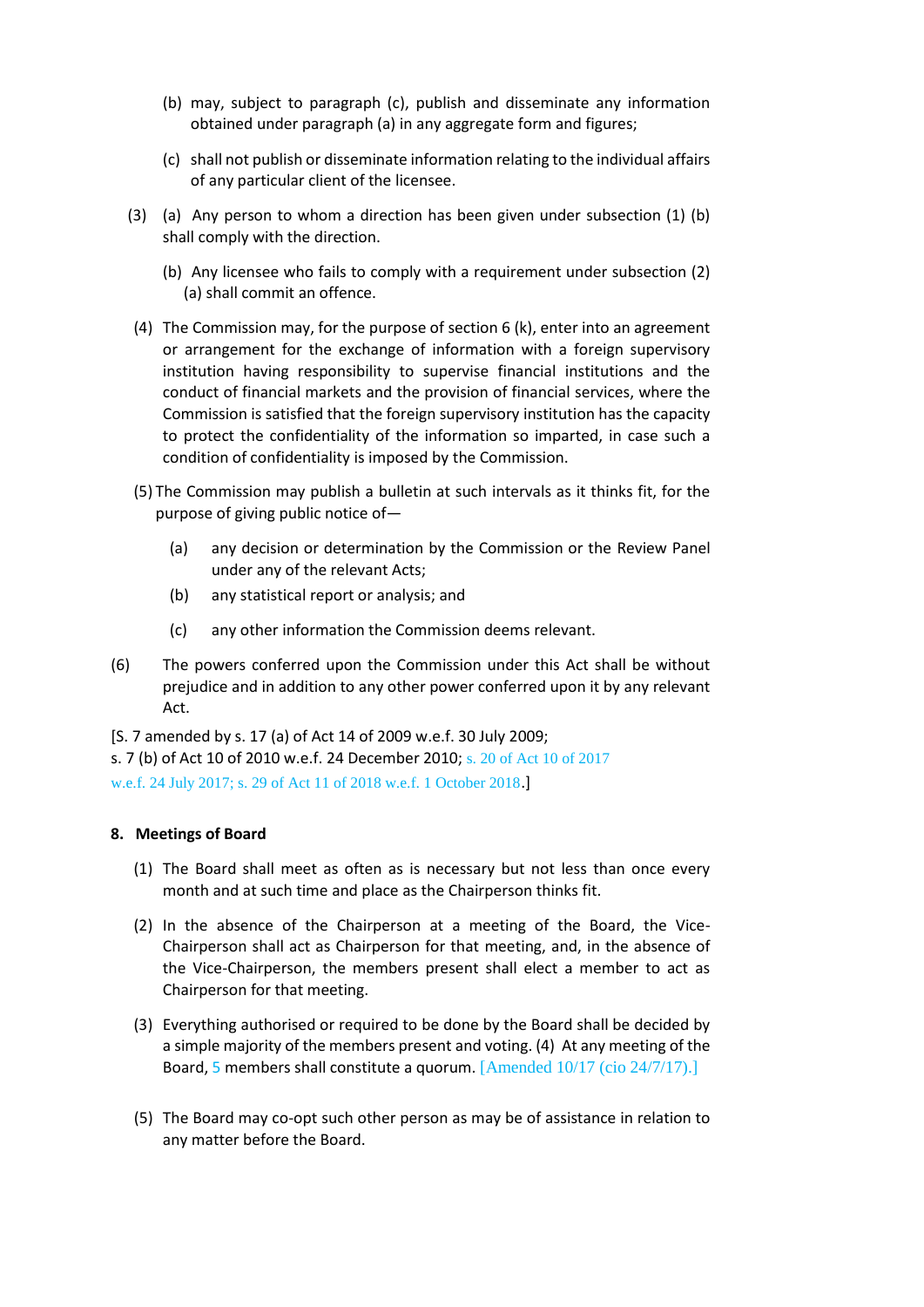- (6) Any person co-opted under subsection (5) shall not have the right to vote on any matter before the Board.
- (6A) (a) A meeting of the Board may be held either
	- (i) by a number of the members who constitute a quorum, being assembled together at the place, date and time appointed for the meeting; or
	- (ii) by means of audio, or audio and visual, communication by which all the members participating and constituting a quorum can simultaneously hear each other throughout the meeting.
		- (b) A resolution in writing, signed or assented to by all members then entitled to receive notice of a meeting, shall be as valid and effective as if it had been passed at a meeting duly convened and held.
		- (c)Any such resolution may consist of several documents, including facsimile, electronic mail or other similar means of communication, each signed or assented to by one or more members. [Inserted 1/20 (cio 23/3/2020).]
- (7) Subject to the other provisions of this section, the Board shall regulate its meetings and proceedings in such manner as it thinks fit.

[S. 8 amended by s. 19 of Act 1 of 2020 w.e.f. 23 March 2020.]

# **9. The Chief Executive**

- (1) There shall be a chief executive officer of the Commission who shall—
	- (a) be known as the Chief Executive; and
	- (b) be appointed by the Board with the approval of the Minister, on such terms and conditions as it thinks fit.
- (2) The Chief Executive shall be responsible for the execution of the policy of the Board and for the control and management of the day-to-day business of the Commission.
- (3) In the exercise of his functions, the Chief Executive shall act in accordance with such directions as he may receive from the Board.
- (4) The Chief Executive may, with the approval of the Board, delegate his functions or any power delegated to him under section 10 to an employee.
- (5) The Chief Executive shall, unless otherwise directed by the Board, attend every meeting of the Board and may take part in its deliberations but shall not have the right to vote on any matter before the Board.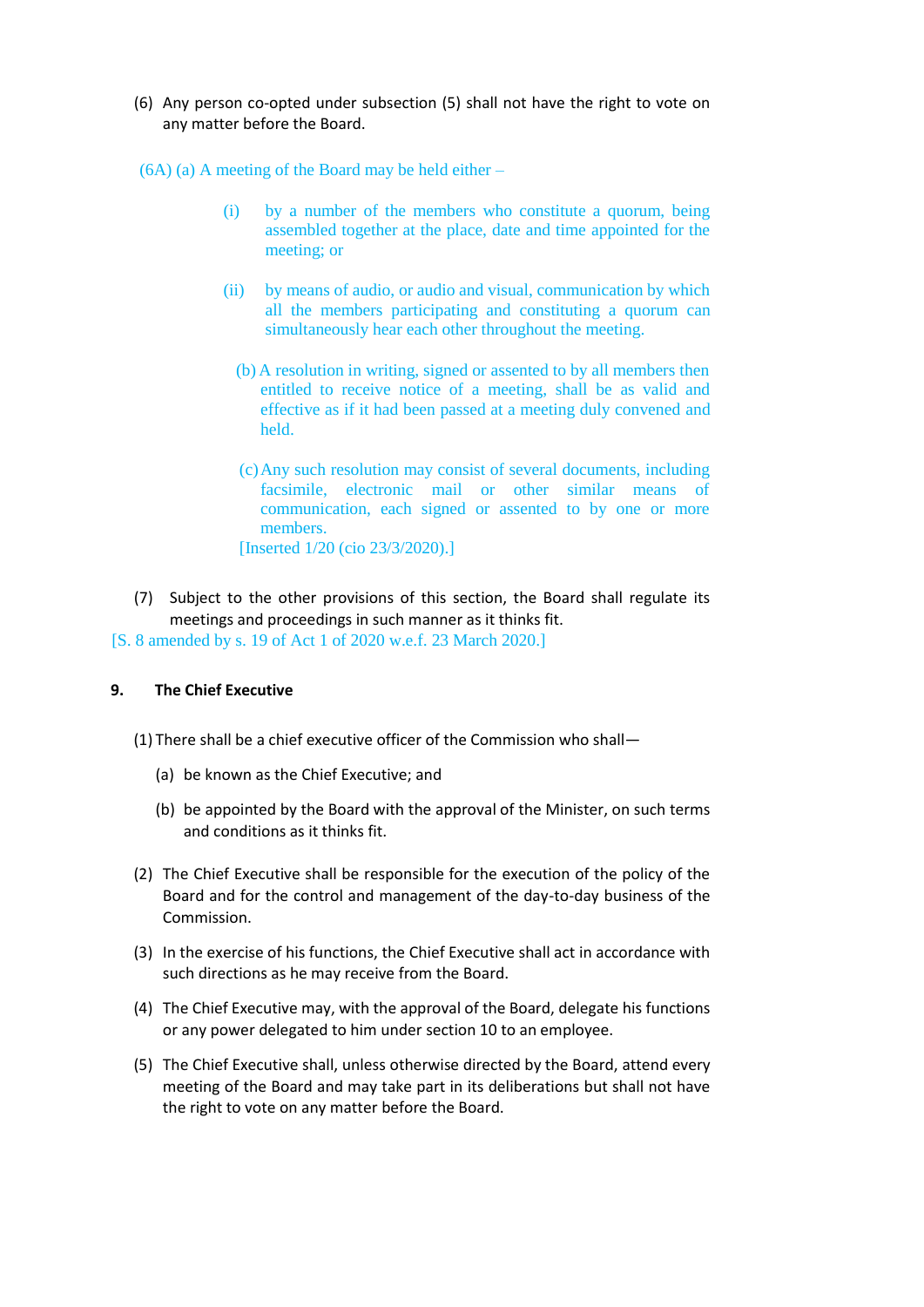## **10. Delegation of powers**

- (1) Subject to subsection (2) and to such instructions and FSC Rules of a general nature as it may give or make, the Board may delegate to the Chairperson, the Vice-Chairperson, the Chief Executive or to a technical committee such of its powers and functions under the relevant Acts as may be necessary to assist it in the effective management of the Commission other than the power to—
	- (a) borrow money;
	- (b) raise loans;
	- (c) enter into any transaction in respect of capital expenditure which exceeds one million rupees;
	- (d) make FSC Rules and issue guidelines under a relevant Act;
	- (e) grant exemption under section 7 (1) (d) from compliance with any FSC Rules and guidelines.
- (2) (a) Subject to paragraph (b), no document relating to any transaction referred to in subsection (1) shall be executed or signed by or on behalf of the Commission unless it is signed by the Chairperson and the Chief Executive, or, in the absence of the Chairperson, by the Vicechairperson or any other member appointed by the Board for that purpose.

(b) In the absence of the Chief Executive, his powers under paragraph (a) shall be exercised by such employee as the Board may appoint for that purpose.

# **11. Technical committees**

- (1) The Board may set up such technical committees as may be necessary to examine and report on any matter in relation to the administration of any relevant Act referred to them by the Board or the Chief Executive.
- (2) Every technical committee shall consist of not less than 3 and nor more than 7 members, including a Chairperson, who shall be appointed by the Board on such terms and conditions as the Board may etermine.
- (3) A technical committee may co-opt, with the approval of the Board, any person and may set up such sub-committees as it considers necessary.
- (4) The Board may, at any time, terminate the appointment of any member of a technical committee for misconduct, default or breach of trust in the discharge of his duties as member or for any other good or sufficient cause.
- (5) A technical committee shall—
	- (a) meet as often as is necessary and at such time and place as the Chairperson of the Committee thinks fit;
	- (b) meet when required to do so by the Board; and
	- (c) subject to the other provisions of this section, regulate its meetings and procedures as it thinks fit.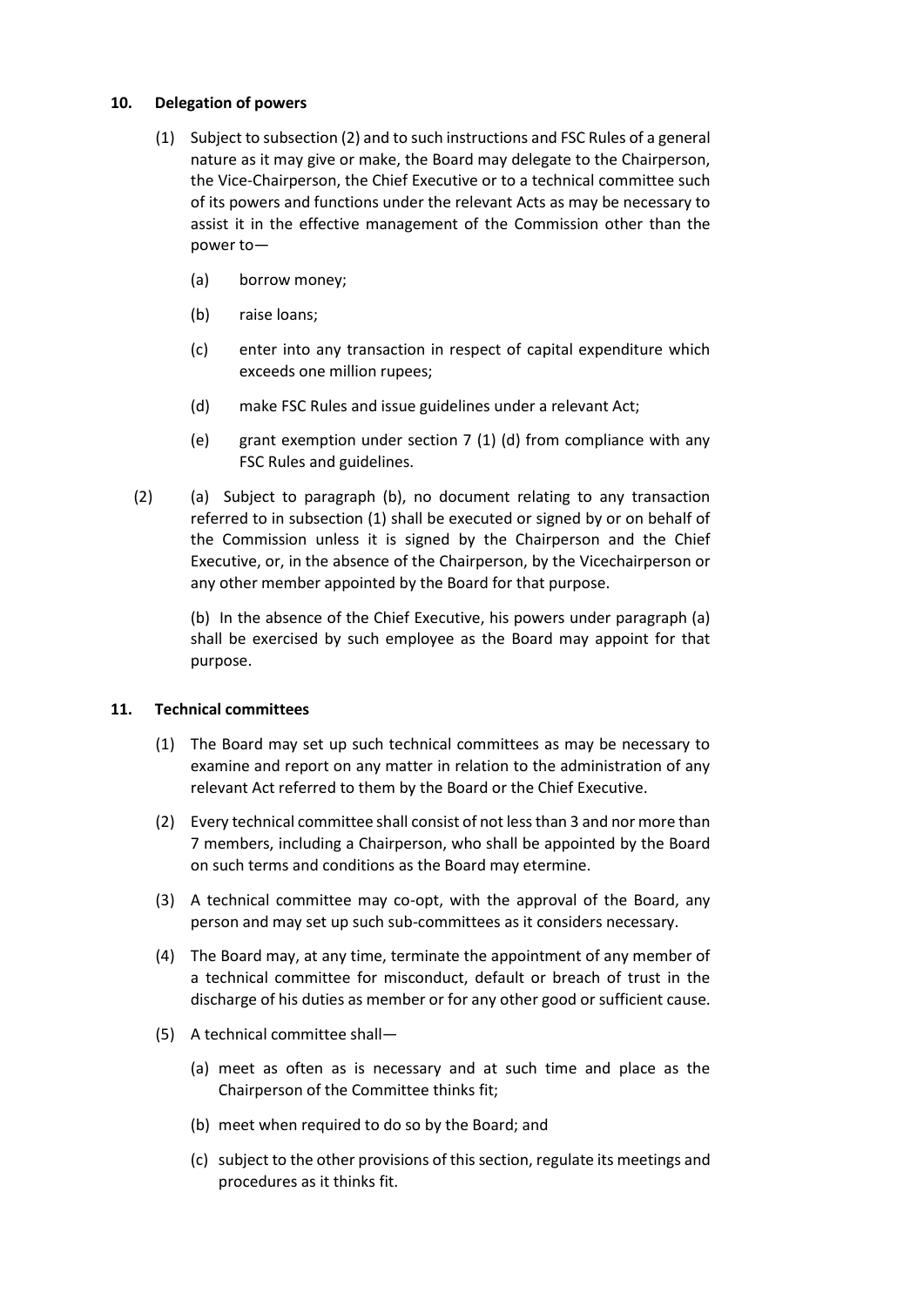## **PART III – THE FINANCIAL SERVICES CONSULTATIVE COUNCIL**

# **12. The Council**

- (1) There is shall be for the purposes of this Act a Financial Services Consultative Council, which shall not be a body corporate.
- (2) The Council shall consist of—
	- (a) the Minister who shall be the Chairperson of the Council;
	- (b) the Financial Secretary, who shall be the vice-chairperson of the Council;
	- (c) the Governor of the Bank of Mauritius;
	- (d) the Chairperson of the Commission;
	- (e) the Chief Executive; and
	- (f) not more than 6 other members designated by the Minister from amongst persons of high calibre and of international repute in their relevant fields.
- (3) The Council shall meet at such time and place as the Chairperson of the Council thinks fit.
- (4) The Council shall regulate its own proceedings.
- (5) The Council may co-opt any person and may set up such subcommittees as it considers necessary to attain its objects.

## **13. Objects of Council**

The objects of the Council shall be to –

- (a) act as a think-tank and to serve as a platform for discussions of the latest concepts and international trends in the field of financial services and global business;
- (b) formulate suggestions and ideas for the development of the financial services and global business sectors.

## **PART IV – REGULATION OF FINANCIAL SERVICES**

## **14. Requirement to be licensed**

- (1) No person shall carry out, or hold himself out as carrying out, in Mauritius any financial services without a licence issued by the Commission.
- (2) Any person who contravenes subsection (1) shall commit an offence and shall on conviction, be liable to a fine not exceeding one million rupees and to imprisonment for a term not exceeding 8 years.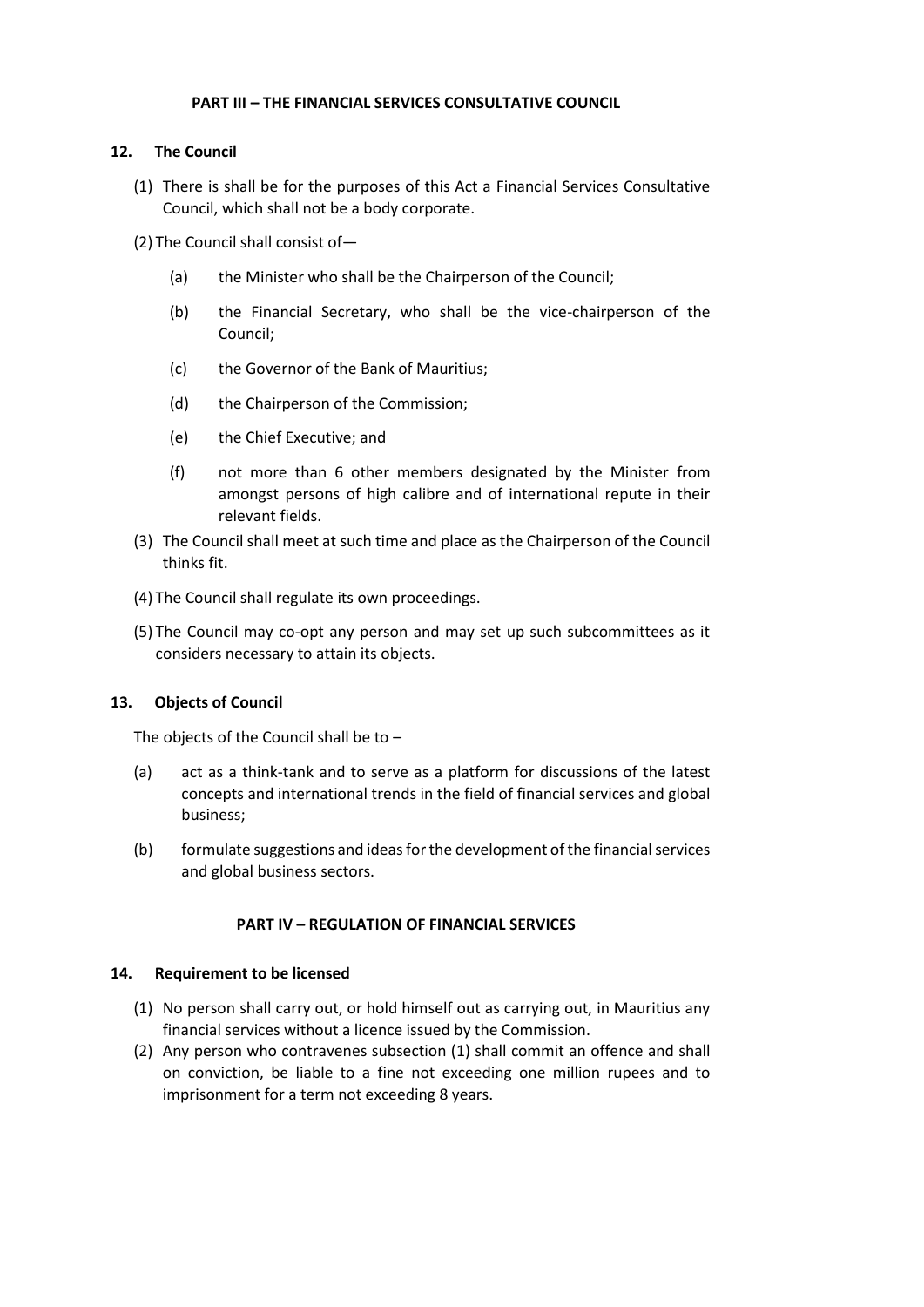## **15. Application of Part IV**

- (1) Subject to subsection (3), where under any relevant Act, the conduct of an activity is subject to the requirement of a licence, the application for such licence shall be made in accordance with this Part.
- (2) This Part shall apply, with necessary modifications and adaptations, to the licensing of an activity under any relevant Act.
- (3) Except as otherwise expressly provided under this Act, this Part shall not apply to an application for—
	- (a) a licence under the Insurance Act;
	- (b) a Global Business Licence;

[Amended 15/12 (cio 1/11/12).]

(c) a licence under the Private Pension Schemes Act ; or

[Inserted 15/12 (cio 1/11/12).]

- (d) a license under the Captive Insurance Act; or [Amended 32/15 (cio 29/1/16); 11/18 (cio 1/10/18).]
- (e) an authorisation under section 71A. [Inserted 11/18 (cio 1/10/18).]
- (4) Except as otherwise expressly provided under this Act, this Part shall not apply to a corporation holding a Global Business Licence or an Authorised Company unless the corporation or the company, as the case may be, also holds a licence, authorisation, approval or registration for the conduct of a financial services activity under a relevant Act.

[Amended 11/18 (cio 1/10/18).]

[S. 15 amended by s. 57(1) of Act 15 of 2012 w.e.f. 1 November 2012; s. 20(1) of Act 32 of 2015 w.e.f. 29 January 2016; s. 29 of Act 11 of 2018 w.e.f. 1 October 2018.]

## **16. Application for licence**

- (1) An application for a licence shall be made in such form and manner as may be specified in FSC Rules, and shall be accompanied by—
	- (a) a business plan or feasibility study outlining the proposed business activity of the applicant;
	- (b) particulars and information relating to customer due diligence of promoters, beneficial owners, controllers and proposed directors in such form as may be specified in FSC Rules;

[Amended 11/18 (cio 1/10/18); 9/19 (cio 29/5/19).]

- (c) such fees as may be specified in FSC Rules; and
- (d) such other information as may be specified in FSC Rules or otherwise required by the Commission to determine the application.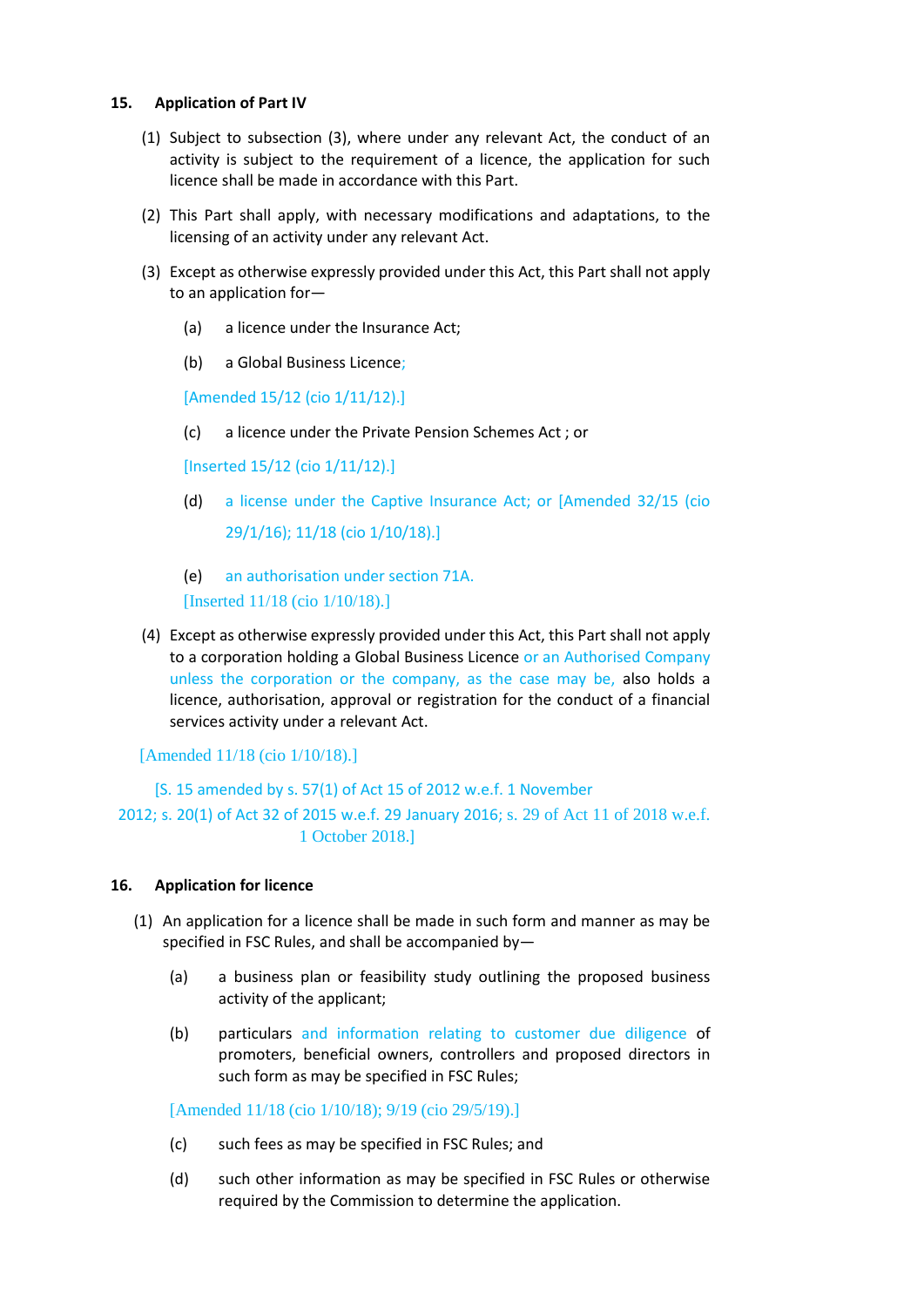- (2) An applicant shall notify the Commission of any material change which may have occurred, whether before or after the issue of a licence, in the information provided in the application.
- (3) An application for a licence shall include an authorisation for any regulatory body, law enforcement body or financial institution, in Mauritius or in a foreign country, to release to the Commission, for use in relation to the application and the enforcement of this Act, any information about the applicant, and any of its promoters, officers or controllers, as may be applicable.
- (4) Where the applicant is not an individual, such an authorisation shall be given by each of the directors of the applicant or by 2 directors duly authorised by a resolution of the Board of Directors.

[S. 16 amended by s. 29 of Act 11 of 2018 w.e.f. 1 October 2018; s.12 of Act 9 of 2019 w.e.f. 29 May 2019.]

## **17. Further information and verification**

- (1) The Commission may require an applicant, including an applicant for a Global Business Licence or an authorisation under section 71A, to  $-$  [Amended 11/18] (cio 1/10/18).]
	- (a) give it further information in connection with an application, in such form and manner as it may specify;
	- (b) have any information submitted in support of an application verified at the cost of the applicant in such manner and by such persons as it may specify.
- (2) The Commission shall not be bound to deal further with the application until the requirement under subsection (1) is satisfied. [S. 17 amended by s. 29 of Act 11 of 2018 w.e.f. 1 October 2018.]

## **18. Granting of applications**

- (1) Subject to this Part and to any applicable relevant Act, the Commission may issue a licence authorising the applicant to carry out the business activity specified in the licence on such terms and conditions as may be specified in FSC Rules or as it deems appropriate in the circumstances.
- (2) The Commission shall not grant an application unless it is shown to its satisfaction that—
	- (a) the application complies with the provisions of the law;
	- (b) the criteria set out under the applicable relevant Act for the grant of the licence are met;
	- (c) the applicant has adequate resources, infrastructure, staff with the appropriate competence, experience and proficiency to carry out the activity for which the licence is sought;
	- (d) the applicant has adequate arrangements for proper supervision of everything done under the licence so as to ensure compliance with the law and the conditions of its licence;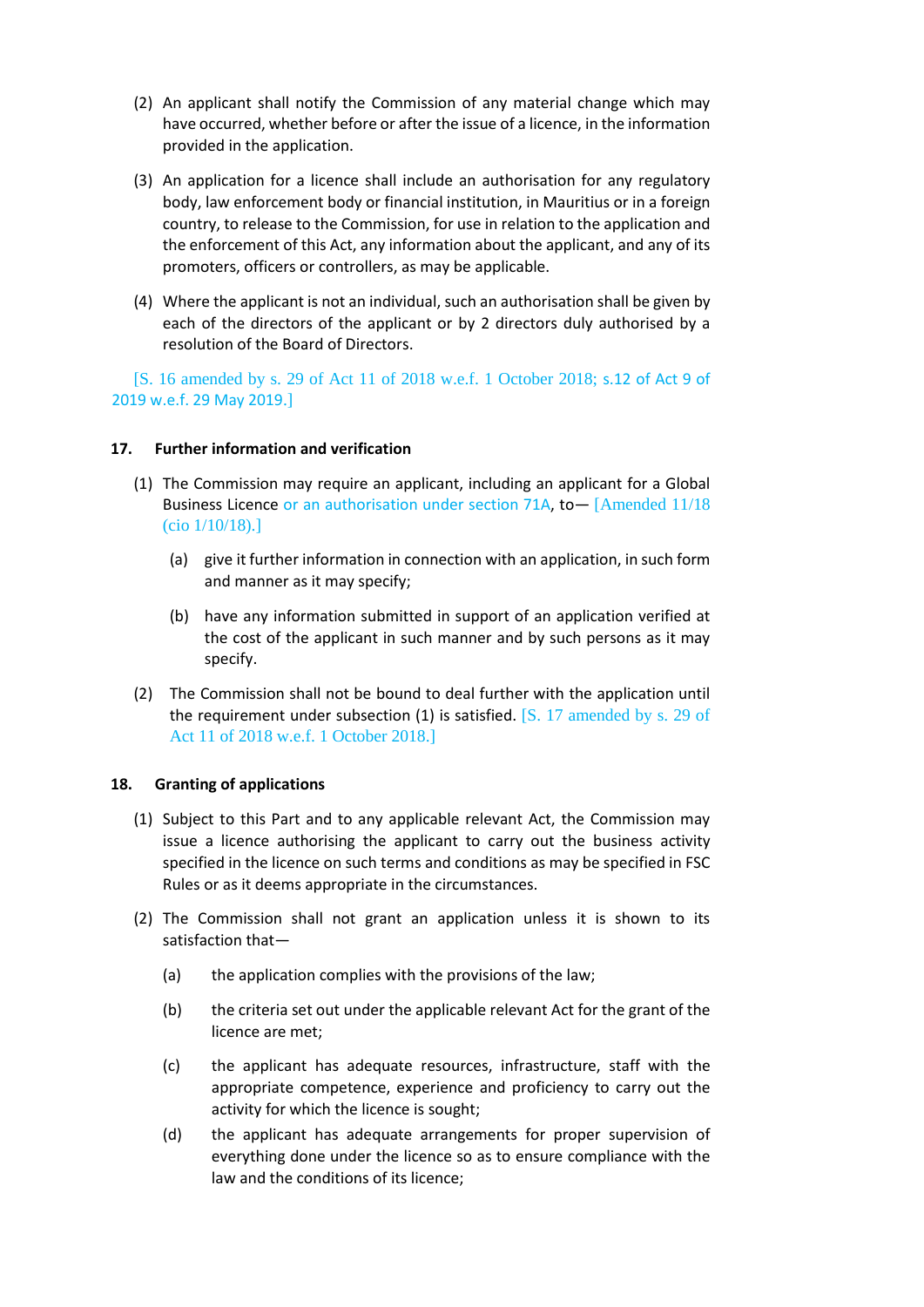- (e) the applicant and each of its controllers and beneficial owners are fit and proper persons to carry out the business for which a licence is sought;
- (f) the applicant, once licensed, will be able to satisfy criteria or standards, including prudential standards, applicable to its business activity; and
- (g) no prejudice would be caused or would ensue to the financial services industry or any part thereof, if the licence is granted.
- (3) A person issued with a licence under subsection (1) shall, at all times, continue to satisfy the requirements specified in subsection (2), after the grant of the licence.

[Added 11/18 (cio 1/11/18).]

[S. 18 amended by s. 29 of Act 11 of 2018 w.e.f. 1 October 2018.]

## **19. False and misleading statements to Commission**

- (1) No person shall, in connection with an application for a licence including a Global Business Licence, an authorisation under section 71A or any information submitted in respect of a valid licence  $-$  [Amended 11/18 (cio 1/10/18); 13/19 (cio 25/7/19).]
	- (a) make or procure the making of a statement to the Commission which he knows or ought reasonably to know is false or misleading;
	- (b) omit to state any matter to the Commission where he knows or ought reasonably to know that, because of the omission, he he is misleading the Commission in a material respect.

[Amended 13/19 (cio 25/7/19).]

- (2) Any person who contravenes subsection (1) shall commit an offence and shall, on conviction, be liable to a fine not exceeding 500,000 rupees and to imprisonment for a term not exceeding 5 years.
- [S. 19 amended by s. 29 of Act 11 of 2018 w.e.f. 1 October 2018; s. 21 of Act 13 of 2019 w.e.f. 25 July 2019.]

## **20. Matters related to fit and proper person requirements**

- (1) In considering whether a person is a fit and proper person, the Commission may have regard —
- (a) in relation to the person and, where the person is a corporation, the officers and beneficial owners of the corporation, to—
	- (i) financial standing;
	- (ii) relevant education, qualifications and experience;
	- (iii) ability to perform the relevant functions properly, efficiently, honestly and fairly; and
	- (iv) reputation, character, financial integrity and reliability;
- (b) to any matter relating to—
	- (i) any person who is or is to be employed by, or associated with, the person;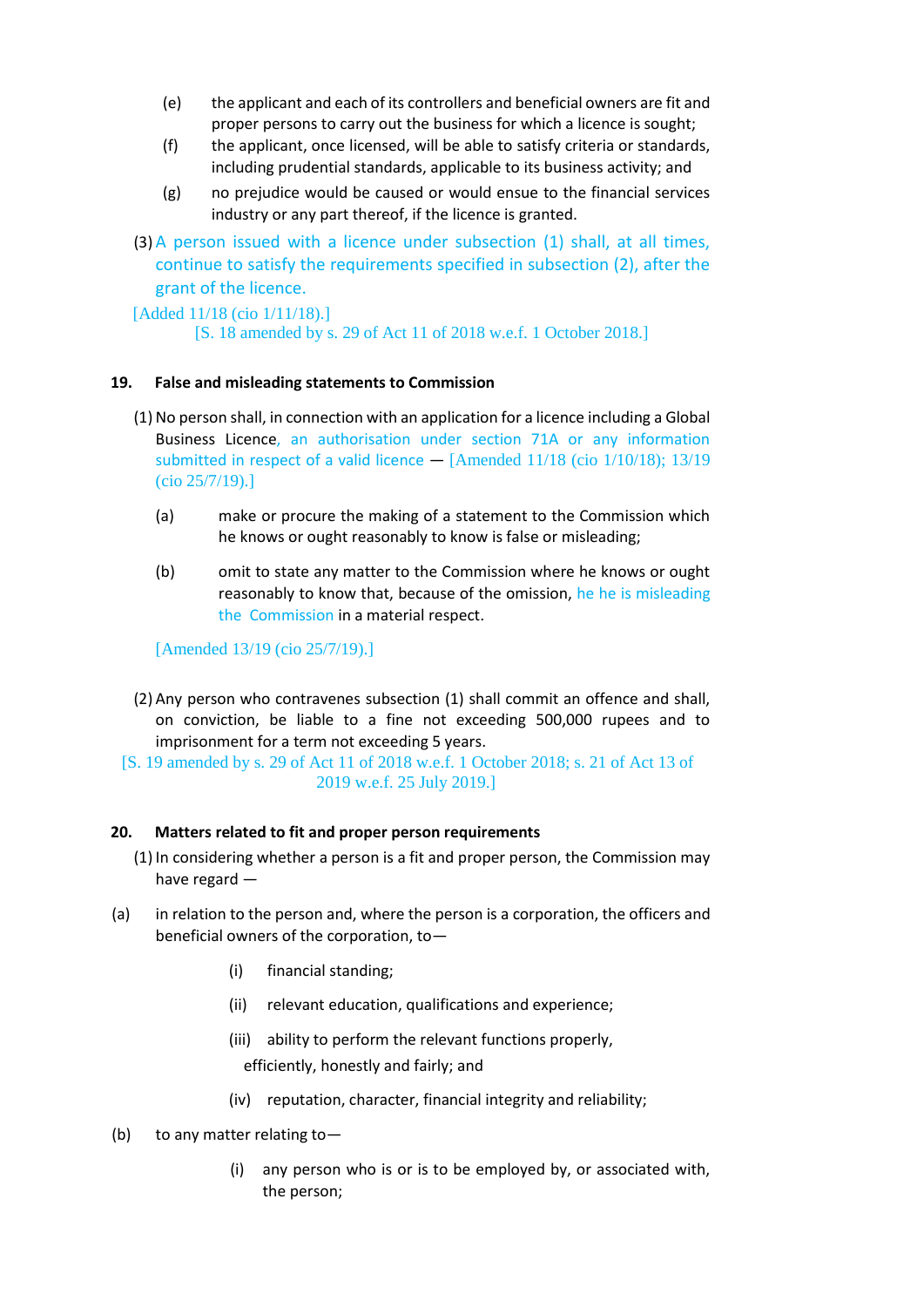- (ii) any agent or representative of the person;
- (iii) where the person is a corporation, the officers and any shareholder of the corporation, the related corporations of the corporation and the officers of those related corporations;
- (c) to any matter specified in a relevant Act as relating to the fit and proper person requirement.

(2) For the purposes of this section, the Commission may have regard to any other information in its possession.

## **21. Display of licence**

(1) A licensee shall, at all times, conspicuously display—

- (a) the licence in a public part of its principal place of business or its head office; and
- (b) a copy of the licence in a public part of each of its branches or offices.

(2) Any person who contravenes subsection (1) shall commit an offence and shall, on conviction, be liable to a fine not exceeding 50,000 rupees.

#### **22. Licence fees**

(1) A licensee shall pay to the Commission such annual fees as may be specified in FSC Rules.

(2) The licensee shall pay such additional charges for late payment of annual fees as may be specified in FSC Rules.

(3) The Commission shall not be bound to accept late payment of annual fees where the payment is effected after such time as may be specified in FSC Rules.

(4) Where a licensee fails to pay its annual fees within such time as is specified in FSC Rules, the Chief Executive may, after giving notice of not less than 15 days to the licensee, terminate the licence subject to such terms and conditions as he deems appropriate in the circumstances.

#### **23. Approval of controllers and beneficial owners**

(1) Subject to subsection (1A), no shares or legal or beneficial interest in a licensee shall be issued or transferred except with the approval of the Commission.

[Amended 18/16 (cio 7/9/16).]

(1A) (a) Subsection (1) shall not apply to a transfer of shares or legal or beneficial interest of less than 5 per cent in a licensee unless such transfer results in a change in control in the licensee.

(b) Where there is a transfer of shares or legal or beneficial interest of less than 5 per cent in a licensee, the licensee shall notify the Commission of the transfer.

[Inserted 18/16 (cio 7/9/16).]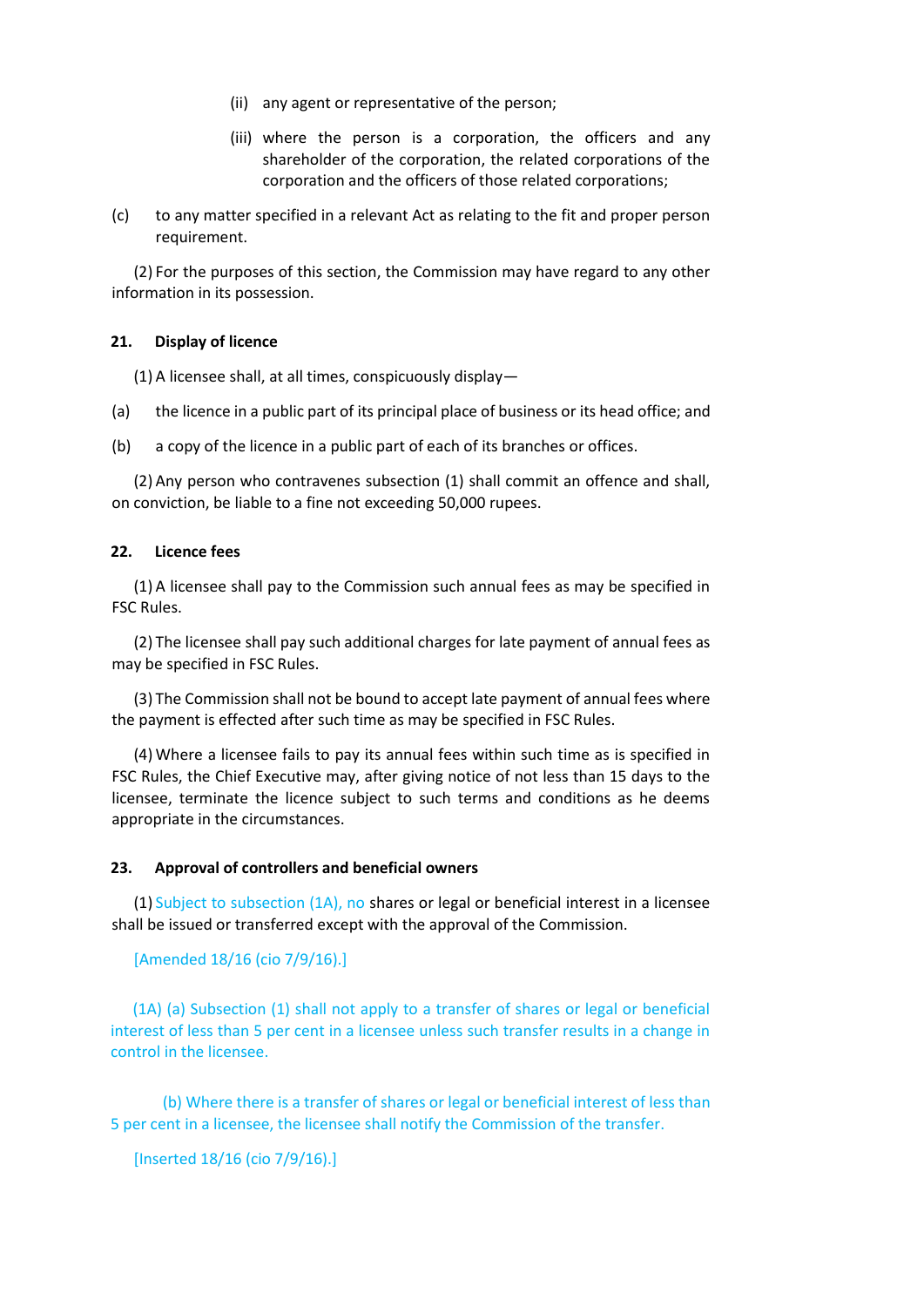- (2) The licensee shall provide such particulars of any person under subsection (1) as may be required by the Commission.
- (3) Where, at any time, the Commission is not satisfied that a controller or beneficial owner of a licensee is a fit and proper person, it may, after giving the person and the licensee an opportunity to make representations about the matter, direct—
	- (a) such person to dispose of his shareholding in the licensee;
	- (b) such person not to exercise any voting rights with respect to his shareholding in the licensee; or
	- (c) the licensee to take such remedial measures as may be necessary in the circumstances.
- (4) The requirement under subsection (1) shall not apply to such classes of licensees, or types of shares or legal or beneficial interest, as may be specified in FSC Rules.

[Amended 18/16 (cio 7/9/16).]

(4A) For the purpose of subsection (4), the Commission may impose such conditions as it may determine.

[Inserted 18/16 (cio 7/9/16).]

- (5) Where the Commission refuses an approval under subsection (1), it shall notify the licensee in writing, giving reasons for the refusal.
- [S. 23 amended by s. 7 (c) of Act 10 of 2010 w.e.f. 24 December 2010; s. 24 of Act 18 of 2016 w.e.f. 7 September 2016.]

## **24. Approval of officers**

- (1) Without prejudice to any other enactment or to anything stated as a condition attached to a licence, no person shall be appointed as an officer of a licensee without the prior approval of the Commission.
- (2) Any appointment in contravention of subsection (1) shall be of no effect.
- (3) An application for the approval of the Commission in terms of subsection (1) shall—
	- (a) be accompanied by full particulars of the person to be appointed and such other information as may be required by the Commission;
	- (b) not be proceeded with by the Commission unless all information under paragraph (a) has been submitted;
	- (c) be deemed to be approved where the Commission has not objected to the proposal within 15 days of having received the application, or any information required under paragraph (a), whichever is later.
- (4) Where the Commission objects to a proposed appointment, it shall give the officer and the licensee an opportunity to make representations within such reasonable time as the Commission may specify.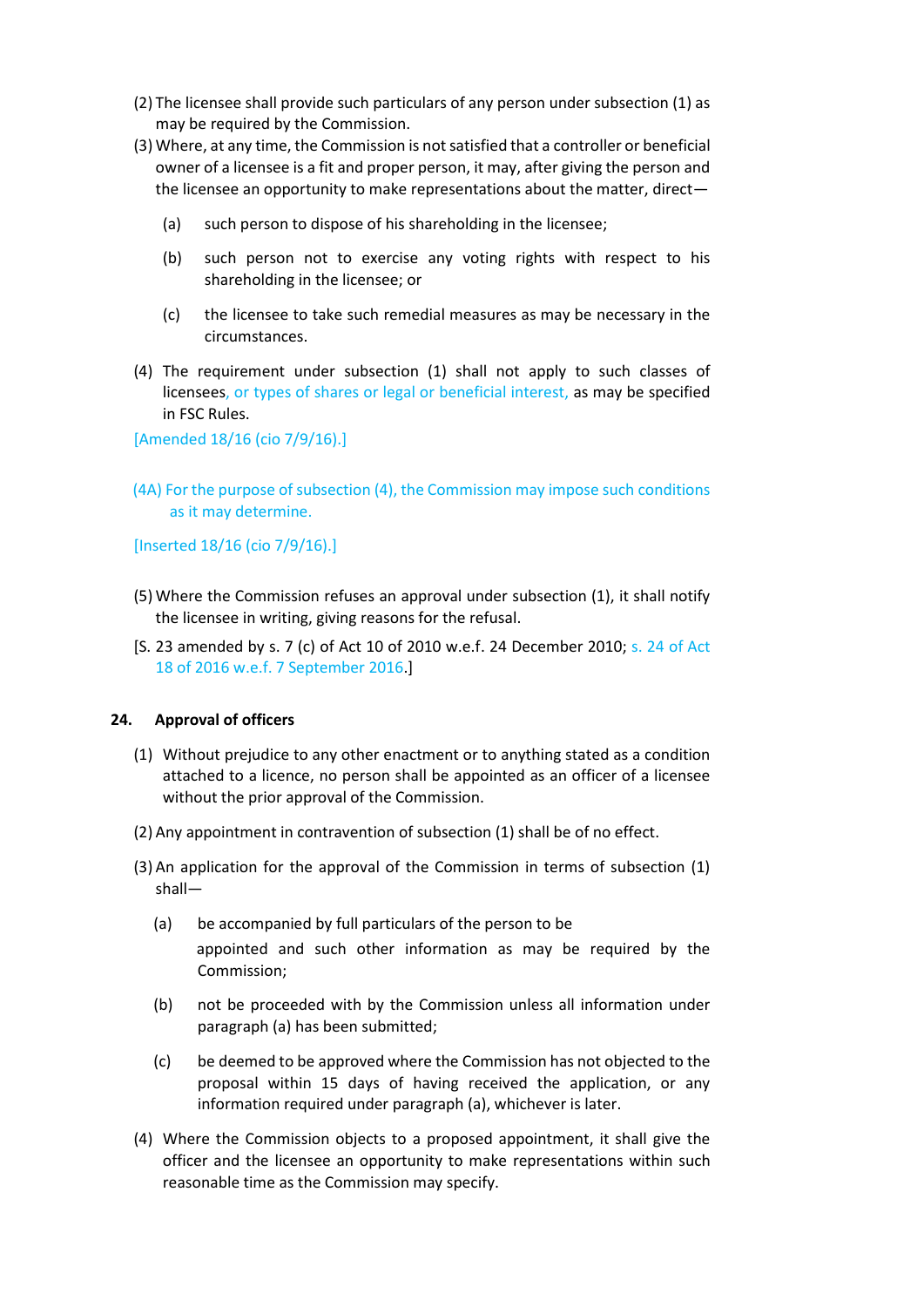- (5) The Commission may, after having considered the representations submitted pursuant to subsection (4), withdraw its objection to the proposed appointment.
- (6) A licensee shall forthwith notify the Commission of any removal or resignation of any officer and shall provide particulars of such removal or resignation as may be required by the Commission.
- (7) Notwithstanding any other enactment, where, at any time, the Commission is not satisfied that an officer of a licensee is a fit and proper person, it may, after giving such officer and the licensee an opportunity to make representations thereon, direct the licensee to remove such officer.

# **25. Variation of licence**

- (1) The Commission may, by written notice to a licensee, vary the licence.
- (2) The Commission shall not vary a licence by—
	- (a) restricting the activity authorised by the licence; or
	- (b) including further conditions on the licence, unless the Commission has notified the licensee of the proposed variation and the reasons for the proposed variation, and has given the licensee a reasonable opportunity to make representations to the Commission thereon.

(3) This section shall apply to a holder of a Global Business Licence or an Authorised Company.

[Amended 11/18 (cio 1/10/18).] [S. 25 amended by s. 29 of Act 11 of 2018 w.e.f. 1 October 2018.]

## **26. Register of licensees**

(1) The Chief Executive shall keep in such form and manner as he may determine a register of licensees which shall be made available for public inspection in such manner as he may determine.

(2) The register shall contain—

- (a) the name of every licensee;
- (b) the business address of the licensee;
- (c) the type and category of licence held by the licensee and the business activity or services authorised;
- (d) the date the licence was granted;
- (e) the names and business address of the agent or representative of the licensee, if any;
- (f) any other matter that the Commission considers appropriate.
- (3) The Chief Executive may make appropriate annotations in the register with respect to a licensee where the licence is suspended or terminated.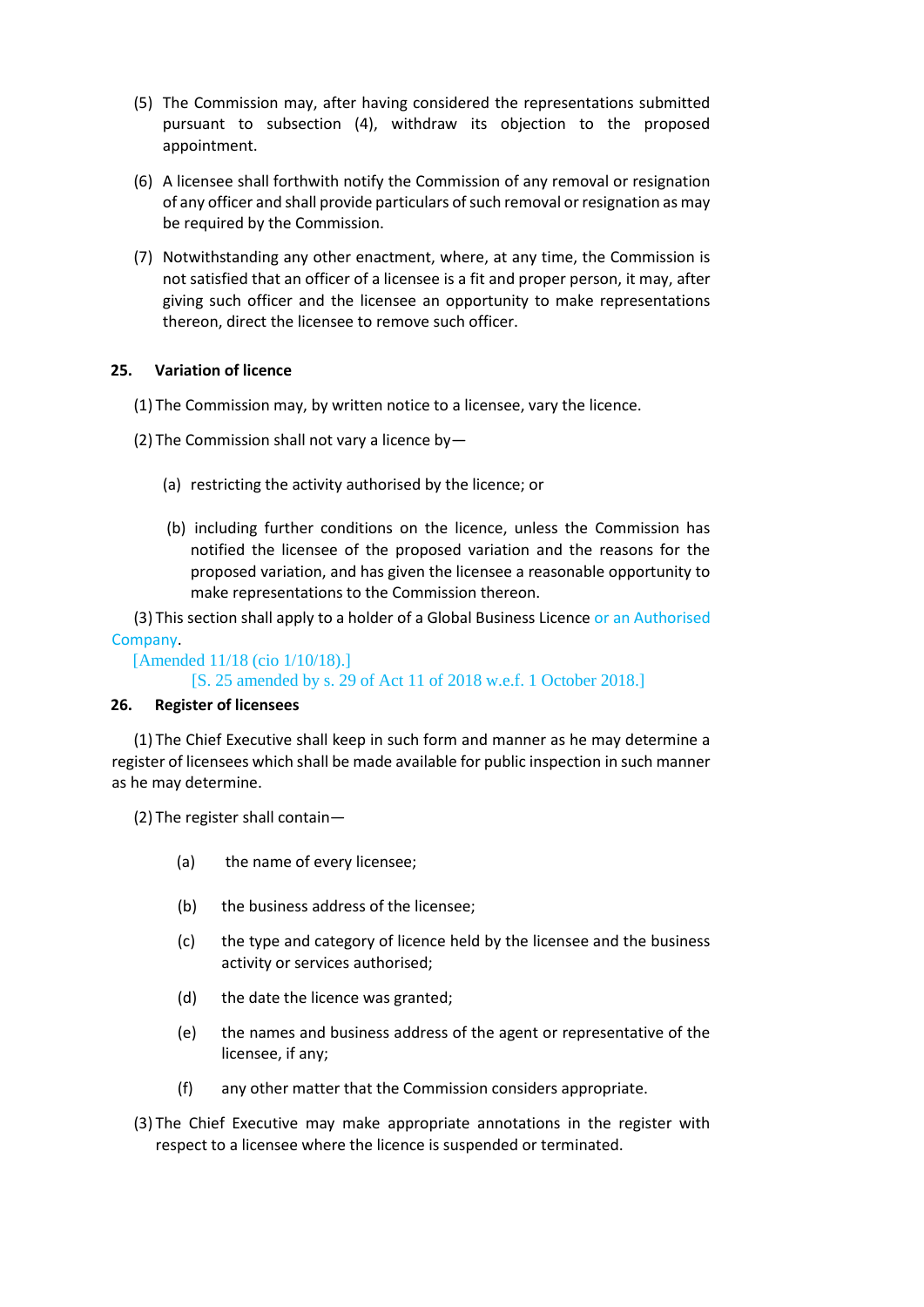# **27. Suspension of licence**

(1) Where the Chief Executive is satisfied on reasonable grounds that it is urgent and necessary to do so—

- (a) for the prevention or mitigation of damage to the integrity of the financial services industry or to any part thereof;
- (b) for the protection of the interest of clients of a licensee or of the interest of the public in general; or
- (c) for the protection of the good repute of Mauritius as a centre for financial services,

he may, by notice, suspend the licence of a licensee.

(2) The Chief Executive shall, subject to subsection (3), not suspend a licence under subsection (1) unless he gives the licensee—

- (a) prior notice of his intention and the reasons for doing so; and
- (b) an opportunity to make representations on the matter.
- (3) Where the Chief Executive considers that any delay in suspending a licence may cause prejudice to the clients of the licensee, the public or any part of the financial services industry, he may suspend the licence with immediate effect and shall give the licensee the opportunity to make representations as soon as practicable, but not later than 7 days from the date the licence is suspended.
- (4) The suspension of a licence shall operate as the suspension of the licence or similar permission granted to the agent or representative of the licensee as may be applicable.
- (5) Where a licence is suspended, the licensee shall cease to carry out the activity authorised by the licence, but he shall remain subject to the obligations of a licensee and to the directions of the Commission until the suspension of the licence is cancelled.
- (6) A person whose licence is suspended may, notwithstanding subsection (5), continue to carry out such activities as the Chief Executive may authorise and on such conditions as the Chief Executive may impose.
- (7) The Chief Executive shall give public notice of the suspension of a licence.

# **28. Termination of licence**

- (1) Subject to any other enactment, a licence shall terminate on the date—
	- (a) specified in the notice served in accordance with subsection (6), where a licensee surrenders its licence;
	- (b) specified in the notice to the licensee, where the licence is terminated under section 22 (4);
	- (c) on which the winding up order is made, or a provisional liquidator is appointed, whichever is earlier, where a licensee goes into compulsory liquidation;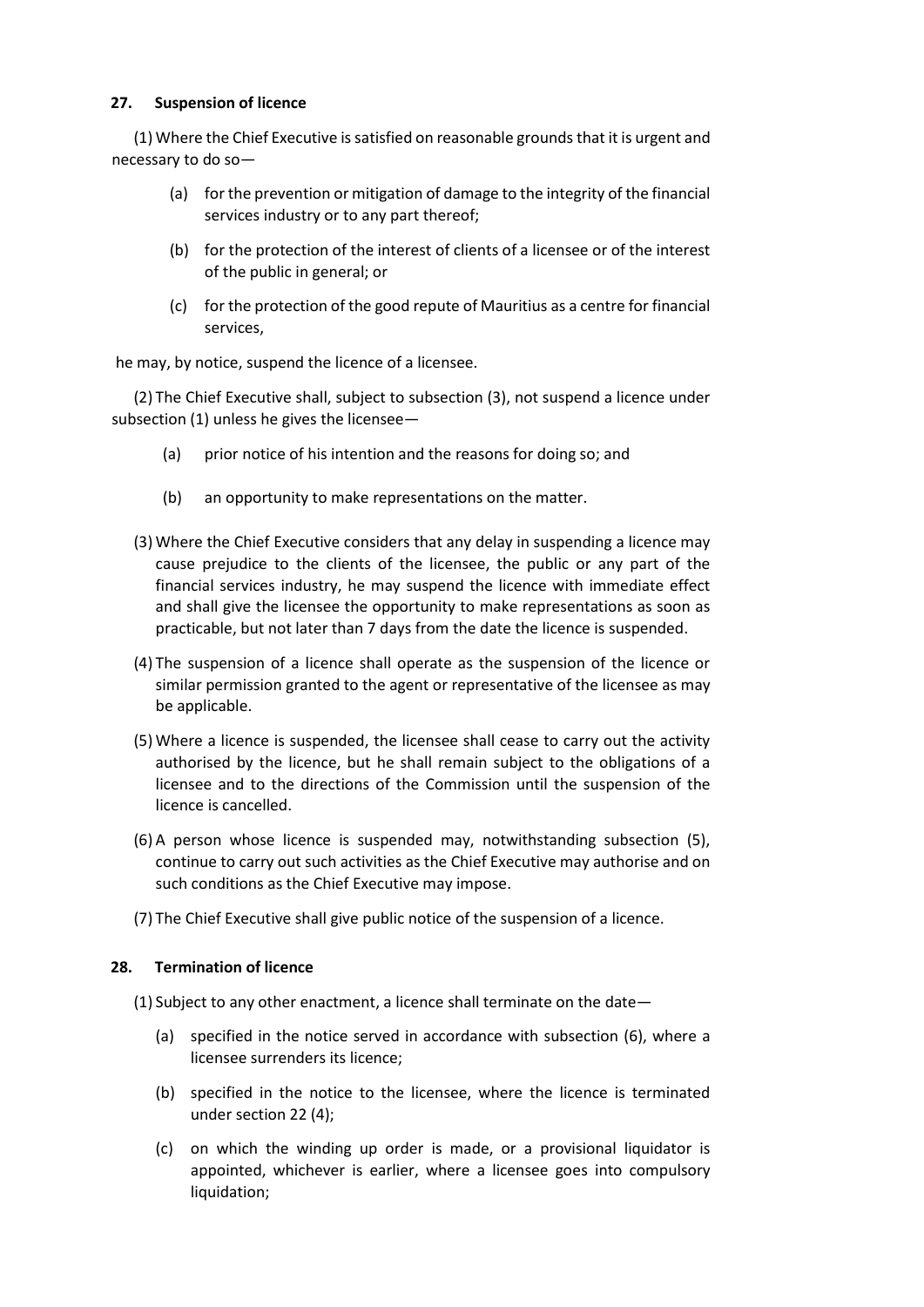- (d) on which the receiver is appointed, where a licensee goes into receivership, unless the Commission decides otherwise, subject to such terms and conditions as it may determine;
- (e) on which the receiving order is made, or an interim receiving order is made or a special manager is appointed, whichever is earlier, where a licensee is adjudged bankrupt;
- (f) specified in the final decision notice issued by the Enforcement Committee, where a licence is revoked.
- (2) Subsection (1) (f) shall be subject to section 53 (7).
- (3) A licensee shall forthwith inform the Commission of any winding up petition or bankruptcy petition served upon it, and of any scheme of arrangement of its affairs or composition in satisfaction of debts proposed to be entered into by the licensee.
- (4) No licensee shall adopt a resolution for voluntary winding up or take any step towards the dissolution of its business or transfer of its business undertaking without surrendering its licence to the Commission.
- (5) A licensee may, at any time, surrender its licence by giving prior notice in writing to the Commission.
- (6) A notice under subsection (5) shall specify—
	- (a) the date on which the termination is to be effective;
	- (b) the measures taken by the licensee for the discharge of its liabilities and transfer of the business of the clients;
	- (c) such other matters as may be required by the Commission.
- (7) Where a licence terminates, it shall no longer authorise the holder thereof to carry out the activity for which the licence was issued, but the holder of the licence shall remain subject to the obligations of a licensee and to the directions of the Commission for the orderly dissolution of its business and the discharge of its liabilities.
- (8) The termination of a licence shall operate as the termination of the licence or similar permission granted to any agent or representative of the licensee as may be applicable.
- (9) The Chief Executive shall give public notice of the termination of a licence in such manner as he deems fit in the circumstances.

## **PART V – ONGOING OBLIGATIONS OF LICENSEES**

## **29. Record keeping**

- (1) Subject to subsection (3), every licensee shall—
	- (a) keep and maintain internal records of the identity of each of his customers; and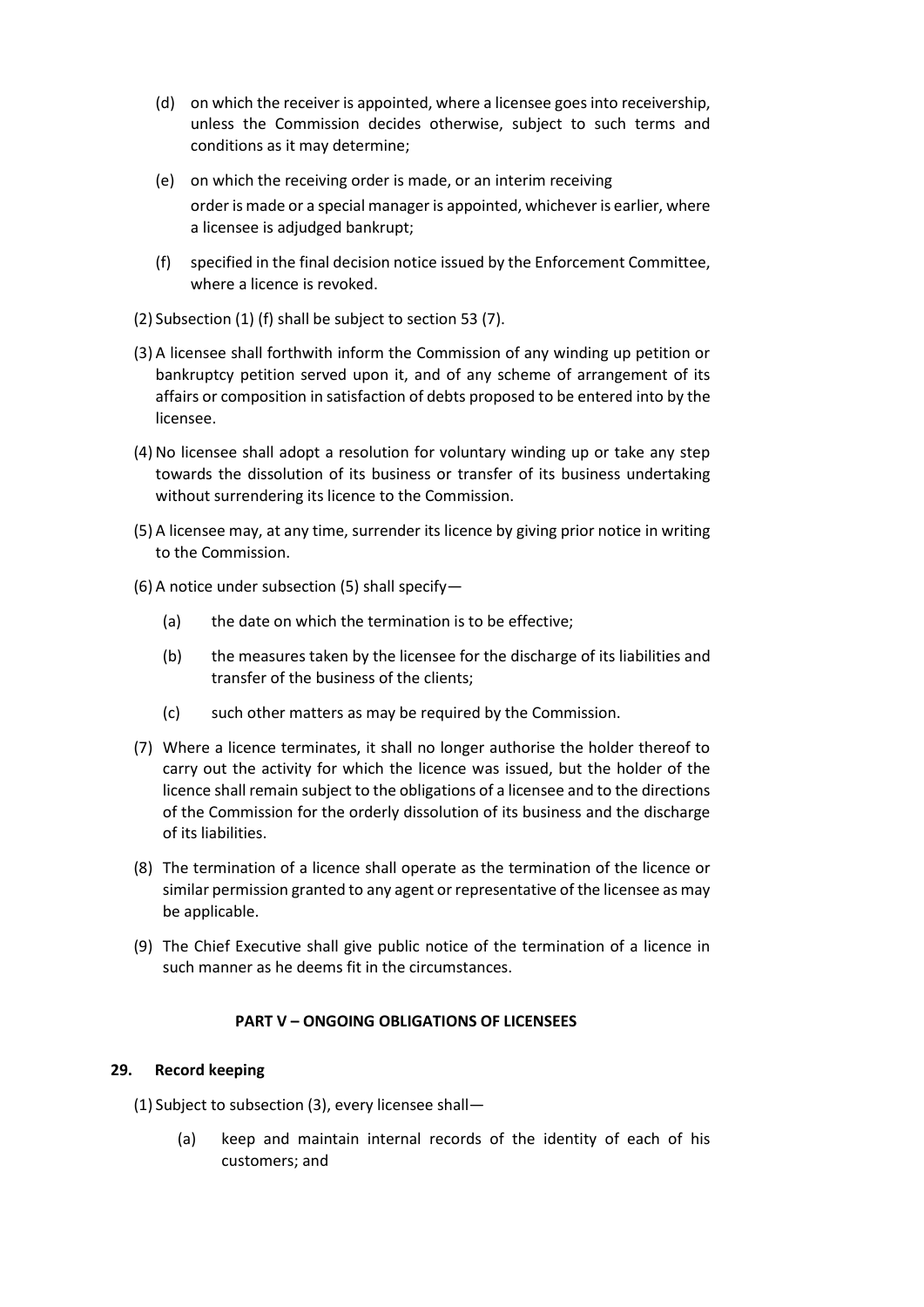(b) keep in relation to his business activities, a full and true written record, whether electronic or otherwise, in the English or French language, of every transaction he makes, or any analysis undertaken.

#### [Amended 11/18 (cio 1/10/18).]

- (2) (a) For the purposes of subsection (1) (a), guidelines issued by the Commission under any relevant Act or under section 18 (1) of the Financial Intelligence and Anti-Money Laundering Act may specify the nature of customer identification documentation to be kept and maintained.
	- (b) Records under subsection (1) (b) shall include account files and business correspondence.
	- (c)Notwithstanding any other enactment, every record required to be kept under subsection (1) shall be kept for a period of at least 7 years after the completion of the transaction to which it relates.
- (3) Except where otherwise required by the Commission or under any relevant Act or other enactment, the requirement under subsection (1) shall not apply to a Global Business Licence or an Authorised Company, unless the holder of the Global Business Licence or the Authorised Company, as the case may be, also holds a licence, authorisation, approval or registration for the conduct of a financial services activity under any relevant Act.

[Amended 11/18 (cio 1/10/18).]

(4) Every licensee shall keep and maintain, at all times, a register of the beneficial owners of each of its customers and record such information as the Commission may determine.

[Added 11/18 (cio 1/10/18).]

- (5) (a) Every qualified trustee shall keep and maintain, at all times, a register of any trust under its administration or trusteeship and record such information as the Commission may determine.
	- (b) In this subsection –

"qualified trustee" has the same meaning as in the Trusts Act. [Added 11/18

(cio 1/10/18).]

(6) For the avoidance of doubt, the requirements under subsections (4) and (5) shall apply to both existing and new customers or trusts, as the case may be.

[Added 11/18 (cio 1/10/18).]

[S. 29 amended by s. 29 of Act 11 of 2018 w.e.f. 1 October 2018.]

#### **30. Audited financial statements**

(1) Subject to the other provisions of this section, a corporation licensed under this Act shall file with the Commission every year audited financial statements prepared in accordance with International Financial Reporting Standards.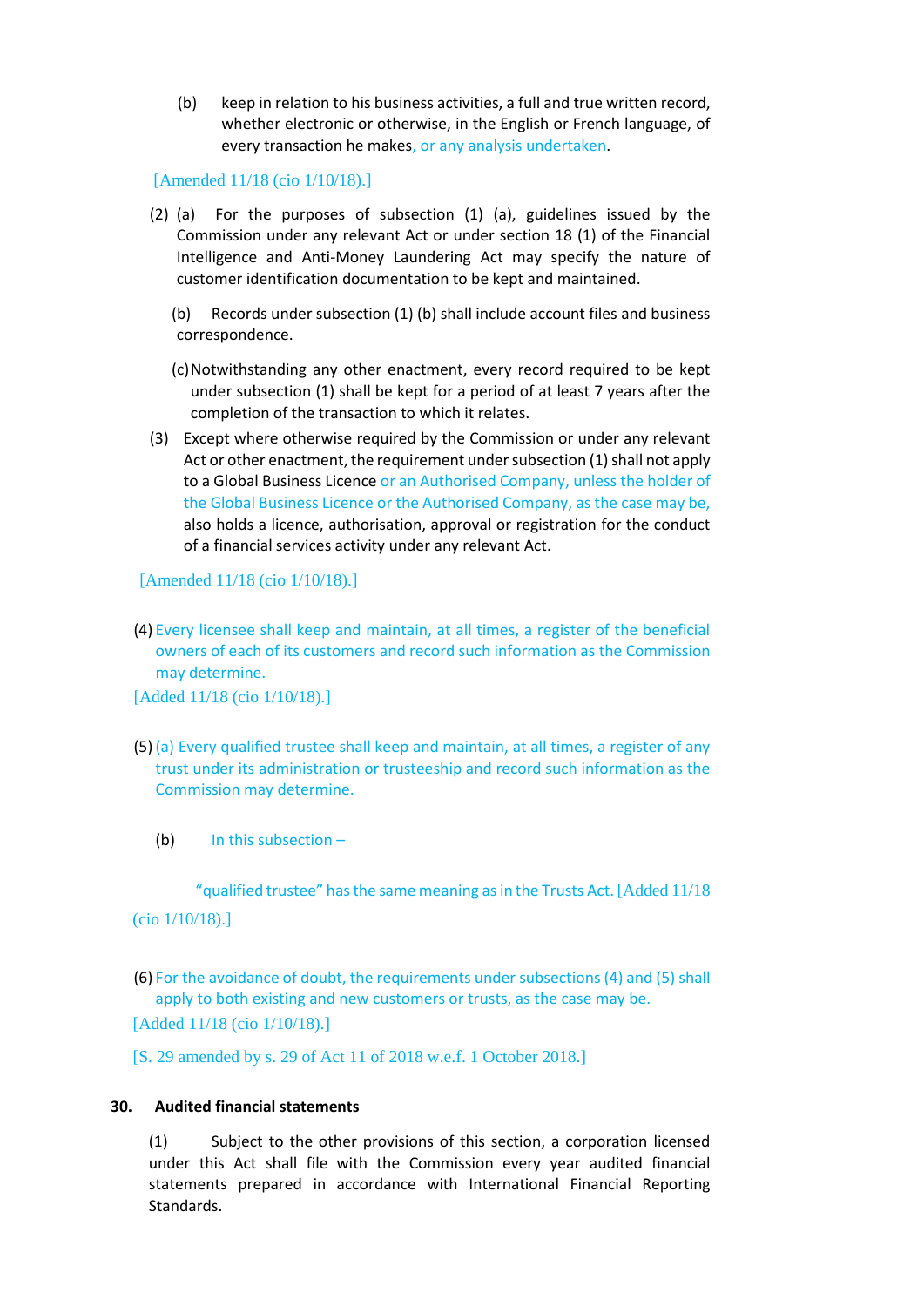# $(2) -$

#### [R 11/18 (cio 1/1/19).]

(3) (a) Except where otherwise required by the Commission or under any relevant Act, a corporation specified in subsection (1) shall file with the Commission audited financial statements within 6 months after the close of its financial year.

- (b) For the purposes of paragraph (a), "financial year" means—
	- (i) in respect of its first financial year, for any period not exceeding 18 months from the date of its incorporation and in respect of every subsequent financial year, for a period not exceeding 12 months; or
	- (ii) where there is a change in its financial year, for a period not exceeding 18 months.

(4) A corporation holding a Global Business Licence shall be deemed to comply with subsection (1) where the audited financial statements are prepared in accordance with such internationally recognised accounting standards as may be agreed with the Commission from time to time.

#### [Amended 11/18 (cio 1/1/19).]

(5) Notwithstanding any other enactment, the Commission may exempt any class of corporation holding—

(a) a Global Business Licence from the requirements of subsection  $(1);$ 

[Amended 11/18 (cio 1/1/19).]

 $(b) -$ 

 $[R 11/18$  (cio  $1/1/19$ ).] on such terms and conditions as may be

specified in FSC Rules.

(6) This section shall not apply to an Authorised Company.

[Added 11/18 (cio 1/10/18).]

[S. 30 amended by s. 17 (b) of Act 14 of 2009 w.e.f. 30 July 2009; s. 29 of Act 11 o0f 2018 w.e.f. 1 October 2018 and 1 January 2019.]

#### **PART VI – PROTECTION OF CONSUMERS OF FINANCIAL SERVICES**

#### **31. Advertisement**

(1) No person, other than a person licensed, authorised or approved under a relevant Act, shall publish or cause to be published an advertisement in connection with the conduct of an activity or provision of a service which requires a licence, approval, authorisation or registration under a relevant Act.

(2) No person licensed, authorised or approved under a relevant Act, shall publish or cause to be published an advertisement in connection with the conduct of an activity or provision of a service which requires a licence, approval, authorisation or registration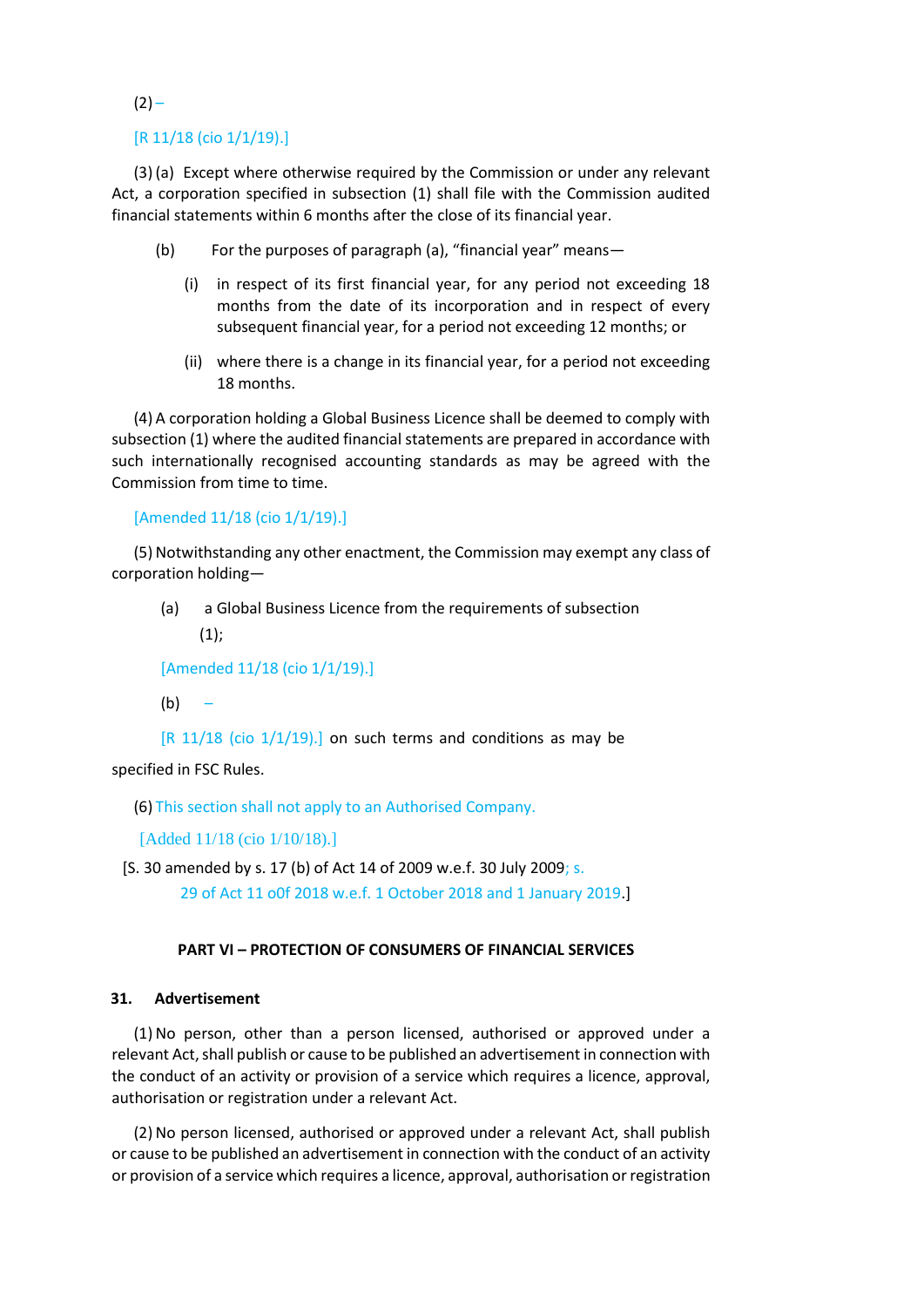under a relevant Act in a manner which is unclear, false or misleading in any material particular.

(3) Where the Commission is satisfied that a person has contravened this section, it may direct the person to immediately cease or modify the advertisement.

## **32. –**

[R 21/18 (cio 1/3/19).]

[S. 32 repealed by s. 20(3) of Act 21 of 2018 w.e.f. 1 March 2019.]

# **32A. Obligation of licensee to furnish information to Ombudsperson for Financial Services**

Every licensee, other than a person licensed under Part X, shall furnish to the Ombudsperson for Financial Services, when so required by the Ombudsperson for Financial Services, such information, documents and particulars as he may require to enable him to discharge, or assist him in discharging, his functions under the Ombudsperson for Financial Services Act 2018.

[S. 32A inserted by s. 20(3) of Act 21 of 2018 w.e.f. 1 March 2019.]

#### **PART VII – SELF-REGULATORY ORGANISATIONS**

#### **33. Declaration or recognition of SRO**

- (1) The Commission may, subject to such terms and conditions as it thinks fit, declare or recognise that a company or organisation shall be an SRO in relation to a specified sector or industry, or any part thereof, where the Commission is satisfied that the company or organisation—
	- (a) has a constitution and internal rules and policies which are consistent with this Act and any enactment applicable to such sector or industry, or part thereof;
	- (b) has the capacity and the financial and administrative resources necessary or desirable to carry out its functions and the regulatory or supervisory functions it shall perform as SRO, including dealing with breaches of the law or of applicable standards or guidelines;
	- (c) shall not discriminate unreasonably against a person in offering access to its services or in carrying out its functions as SRO;
	- (d) is a fit and proper person;
	- (e) is managed or controlled by officers or controllers who are fit and proper persons; and
	- (f) satisfies such other criteria as may be specified in FSC Rules.
- (2) The Commission may, by written arrangement, delegate a power or function of the Commission to an SRO.
- (3) An arrangement under subsection (2), shall provide for—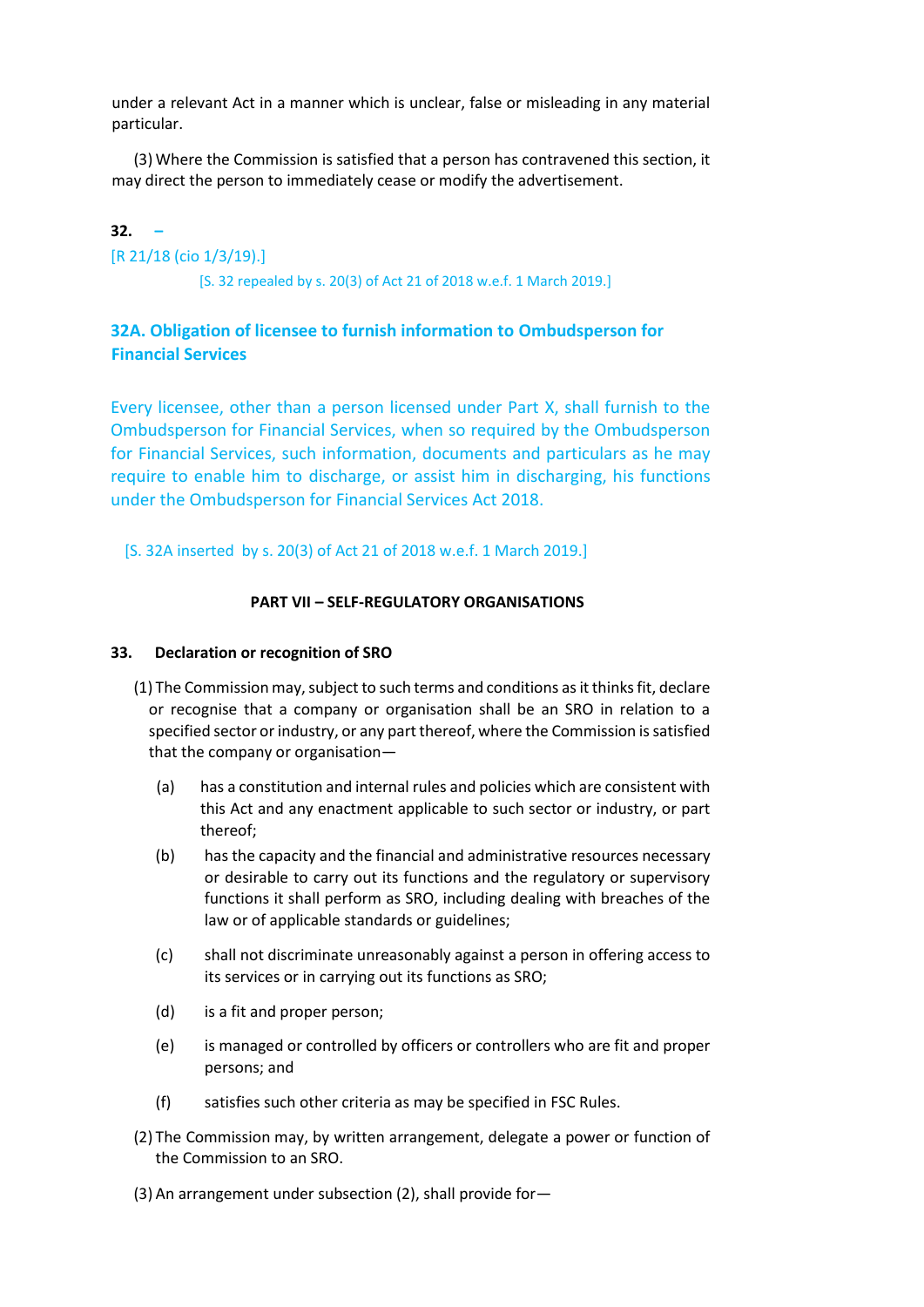- (a) any power or function delegated to the SRO by the Commission under subsection (2);
- (b) the terms and conditions upon which the power or function has been delegated and may be exercised by the SRO;
- (c) the persons authorised to exercise the delegation on behalf of the SRO; and
- (d) the submission to the Commission of periodical reports in respect of the exercise of a delegated power or function by the SRO.

# **34. Rules of SRO**

- (1) An SRO may make rules, not inconsistent with this Act, any regulations made under this Act or FSC Rules or any other applicable enactment, with respect to the matters for which it has regulatory or supervisory functions, including such functions as may be delegated to it by the Commission.
- (2) Rules made by an SRO under subsection (1), and amendments thereto, shall be of no effect unless approved by the Commission.
- (3) The Commission shall be taken to have granted approval for the purposes of subsection (1) where it has not objected to them within one month after they were submitted to the Commission for such approval.
- (4) The rules of an SRO may make provision with respect to shareholding and voting rights in the SRO in the interests of the members of SROs, the consumers, investors and of the users of their services.

## **35. Restriction on decision making**

An SRO shall not make a decision under its rules that adversely affects the rights of a person unless—

- (a) the SRO has given the person an opportunity to make representations about the matter; or
- (b) the SRO considers, on reasonable grounds, that any delay in making the decision will prejudicially affect a class of consumers, investors or members of the sector or industry as may be applicable.

## **36. Obligations of and in relation to officers of SRO**

An SRO shall notify the Commission in the manner specified in any FSC Rules, as soon as practicable before or after a person is appointed as an officer of the SRO.

## **37. Powers to direct SRO**

- (1) The Commission may, after giving an SRO reasonable opportunity to make representations about the matter, give a written direction to the SRO—
	- (a) suspending, for the period specified in the direction, a specified provision of its constitution or its rules;
	- (b) requiring, subject to the Companies Act or any other enactment, the amendment of its constitution as specified in the direction so as to bring it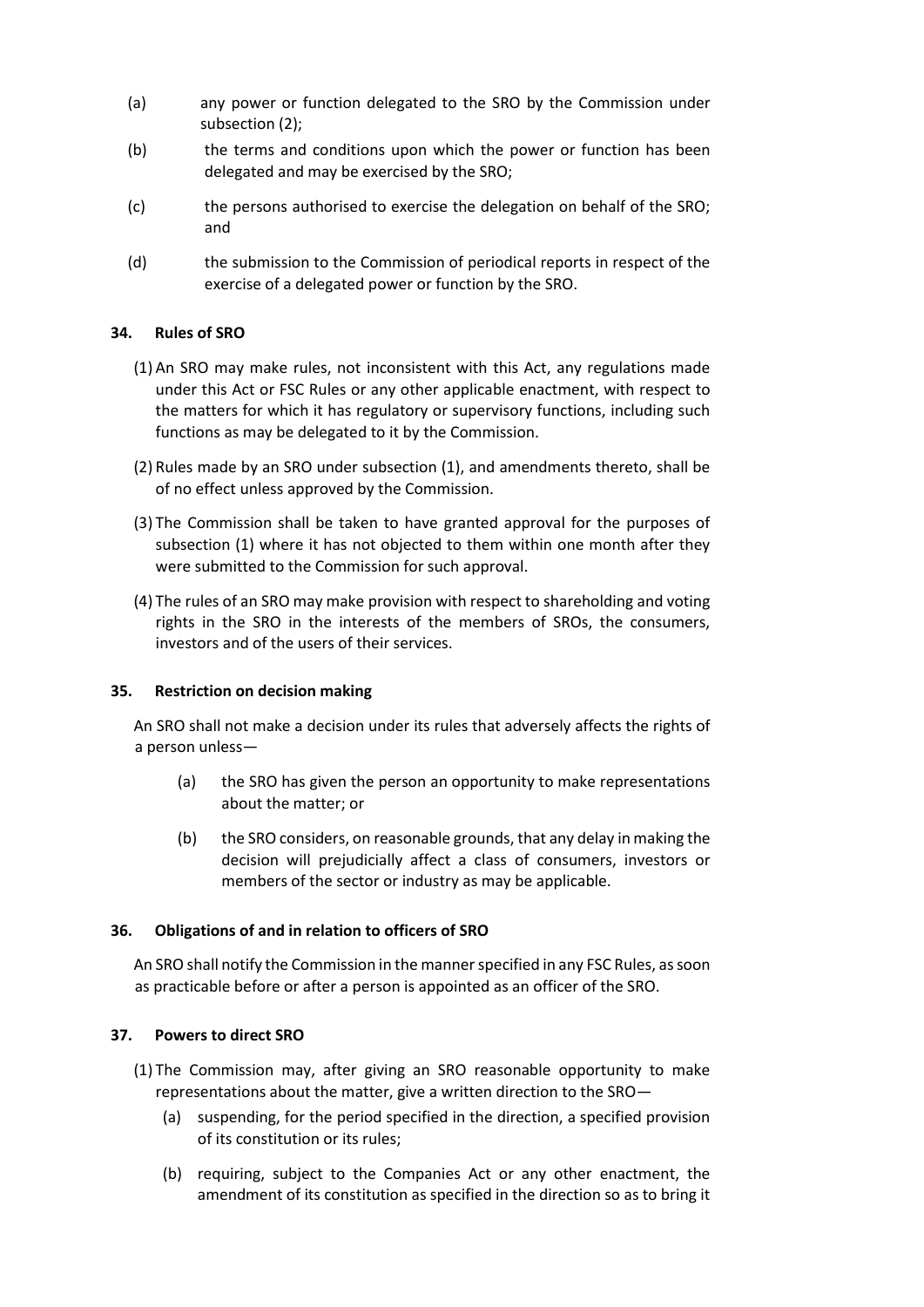in conformity with this Act, any regulations made under this Act or any FSC Rules;

- (c) requiring the amendment of its rules as specified in the direction so as to bring them in conformity with the relevant Act; or
- (d) for the implementation or enforcement of its constitution or its rules.
- (2) Where the Commission has reasonable grounds to believe that—
- (a) an officer of an SRO is not a fit and proper person; or
- (b) a particular person's appointment or continuing in office as an officer of an SRO is likely to be detrimental to the SRO or to affect prejudicially the interest of investors and consumers of financial services or of members of the relevant sector or industry,

the Commission may, after giving the officer and the SRO reasonable opportunity to make representations, direct the SRO not to appoint the officer, or to remove the officer from office.

(3) Subsections (1) and (2) shall not limit the directions that the Commission may give to an SRO.

#### **38. Termination of arrangements and revocation of declaration or recognition**

(1) The Commission may revoke a declaration or recognition where—

- (a) the SRO has failed to commence operation within 3 months after an arrangement under this Part has been entered into;
- (b) the Commission is not satisfied that the SRO is properly performing or is able to perform the functions or powers delegated to it, or its other functions and powers;
- (c) the Commission is satisfied that the SRO has committed a material breach of an arrangement or of a relevant Act or other applicable enactment;
- (d) it appears to the Commission that the SRO is involved in a financial crime;
- (e) the SRO fails to comply with a direction of the Commission.

(2) The Commission shall not revoke a declaration or a recognition unless—

- (a) the SRO is agreeable to the revocation; or
- (b) the Commission has notified the SRO of its intention and the reasons for the action of the Commission, and has given the SRO a reasonable opportunity to make representations to the Commission thereon.
- (3) The Commission shall cause notice of the revocation under subsection (1) to be published in the *Gazette*.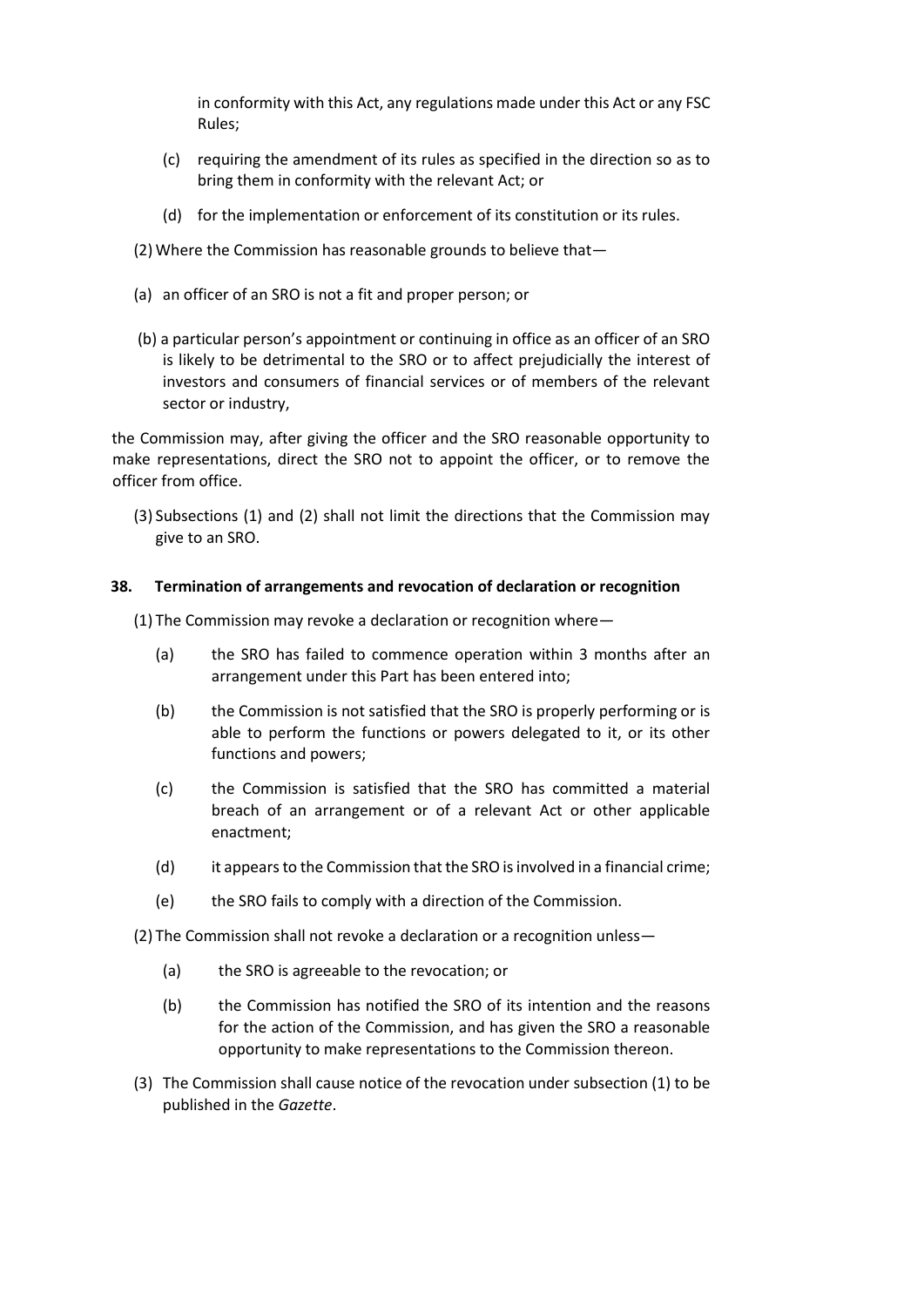## **39. Amendments to constitution of SRO**

Notwithstanding the Companies Act, an amendment to the constitution of an SRO shall be of no effect unless it is approved by the Commission.

## **40. Protection for SRO**

An SRO, an officer or employee of an SRO or a member of a committee of an SRO shall not be liable for any loss sustained by or damage caused to any person as a result of anything done or omitted by them in the performance, in good faith, of their functions and duties in connection with the regulatory or supervisory functions of the SRO, including those delegated to it by the Commission.

# **41. Annual report of SRO**

- (1) An SRO shall file with the Commission, within 90 days of its balance sheet date, an annual report which shall include—
	- (a) a report on the corporate governance policy of the SRO and any other information required by the Commission;
	- (b) financial statements prepared and audited in accordance with International Financial Reporting Standards and such other auditing standards as may be issued under the Financial Reporting Act; and
	- (c) such other requirements as may be specified in FSC Rules.
- (2) The financial statements to be included in an annual report under subsection (1) shall be audited in accordance with International Standards on Auditing and such standards as may be issued under the Financial Reporting Act by an audit firm approved by the Commission.
- (3) The Commission shall not approve an audit firm under subsection (2) unless it is satisfied that the audit firm has adequate experience, expertise and resources to carry out such an audit.
- (4) Where, in the course of his audit, the auditor of an SRO has reason to believe that—
	- (a) there has been a material adverse change in the risks inherent in the business of an SRO with the potential to jeopardise the ability of the SRO to continue as a going concern;
	- (b) the SRO may be in contravention of this Act, any regulations made under this Act, any FSC Rules or any directions issued by the Commission;
	- (c) a financial crime has been, is being or is likely to be committed; or
	- (d) serious irregularities have occurred, he shall forthwith report in writing the matter to the Commission.
- (5) Any report under subsection (4) shall not constitute a breach of the duties of the auditor.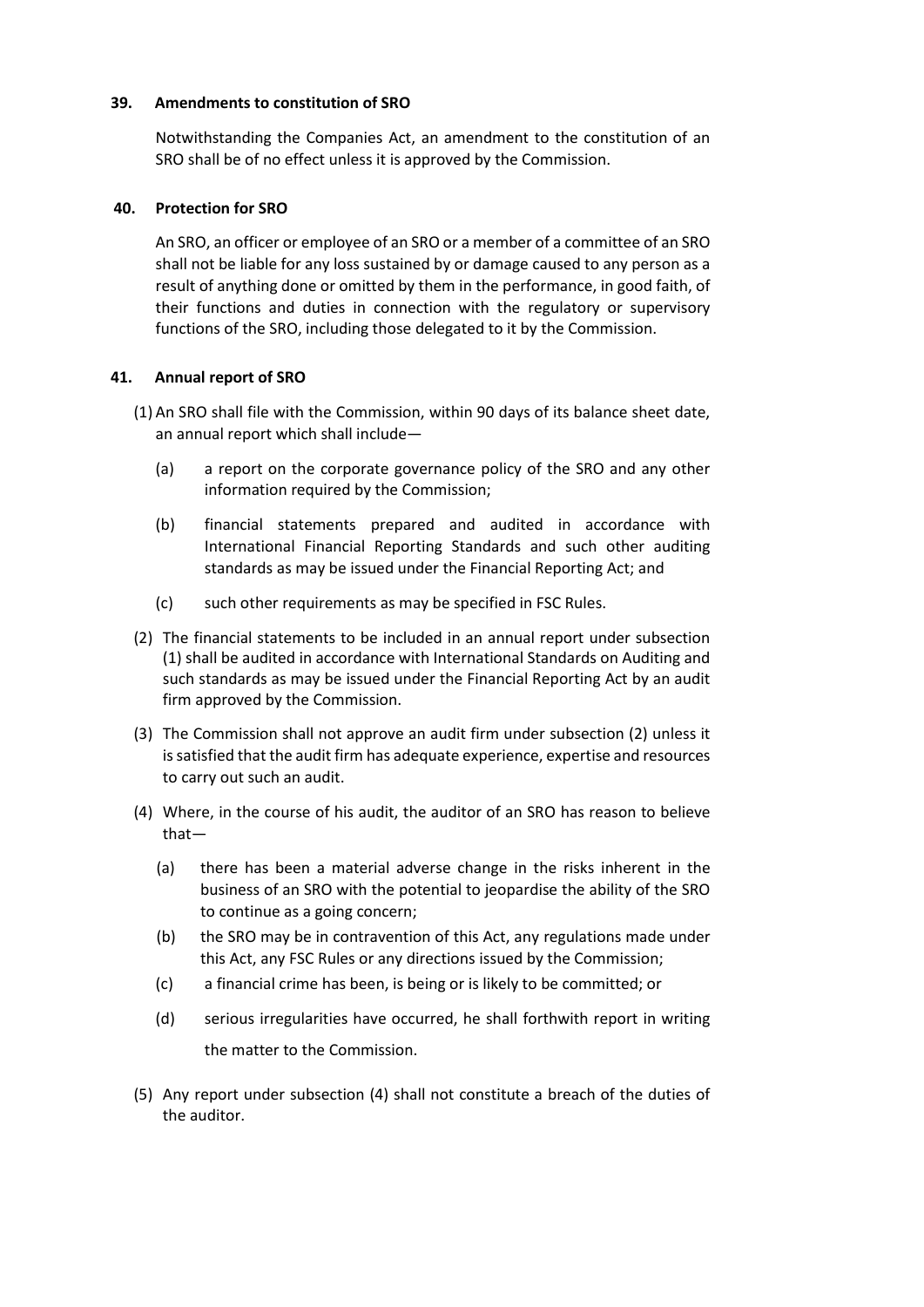## **PART VIII – POWERS OF COMMISSION**

#### **42. Request for information**

- (1) Every licensee shall furnish to the Commission all such information and produce such records or documents at such time and place as may be required of him in writing by the Chief Executive.
- (2) (a) For the purposes of subsection (1), a licensee includes a controller of the licensee, a past licensee or any person who ought to be licensed under any relevant Act.

(b) Subsection (1) applies to information, records or documents –

(i) required in connection with the discharge by the Commission of its functions under a relevant Act or any other enactment, including the Financial Intelligence and Anti-Money Laundering Act and the Prevention of Terrorism Act; and

(ii) relating to due diligence verification on beneficial owners of any person acting on behalf of the customers of the licensees.

#### [RR 11/18 (cio 1/10/18).]

- (3) The Chief Executive may require any information or document supplied to the Commission to be verified or authenticated in such manner as he may specify, at the cost of the person supplying it.
- (4) In this section –

"information" –

- (a) means any type of information; and
- (b) includes information relating to due diligence verification on the identification of the beneficial owners and persons acting on behalf of the customers of the licensees, referred to in paragraph (b).

[Added 11/18 (cio 1/10/18).]

[S. 42 amended by s. 29 of Act 11 of 2018 w.e.f. 1 October 2018.]

#### **43. On site inspections**

- (1) The Commission may at any time cause to be carried on the business premises of a licensee an inspection and an audit of its books and records to check whether the licensee—
	- (a) is complying or has complied with the requirements of any applicable enactment, or guidelines or the conditions of its licence, authorisation or registration; or
	- (b) satisfies criteria or standards set out in or made under any of the relevant Acts under which it is regulated, or any regulations made thereunder.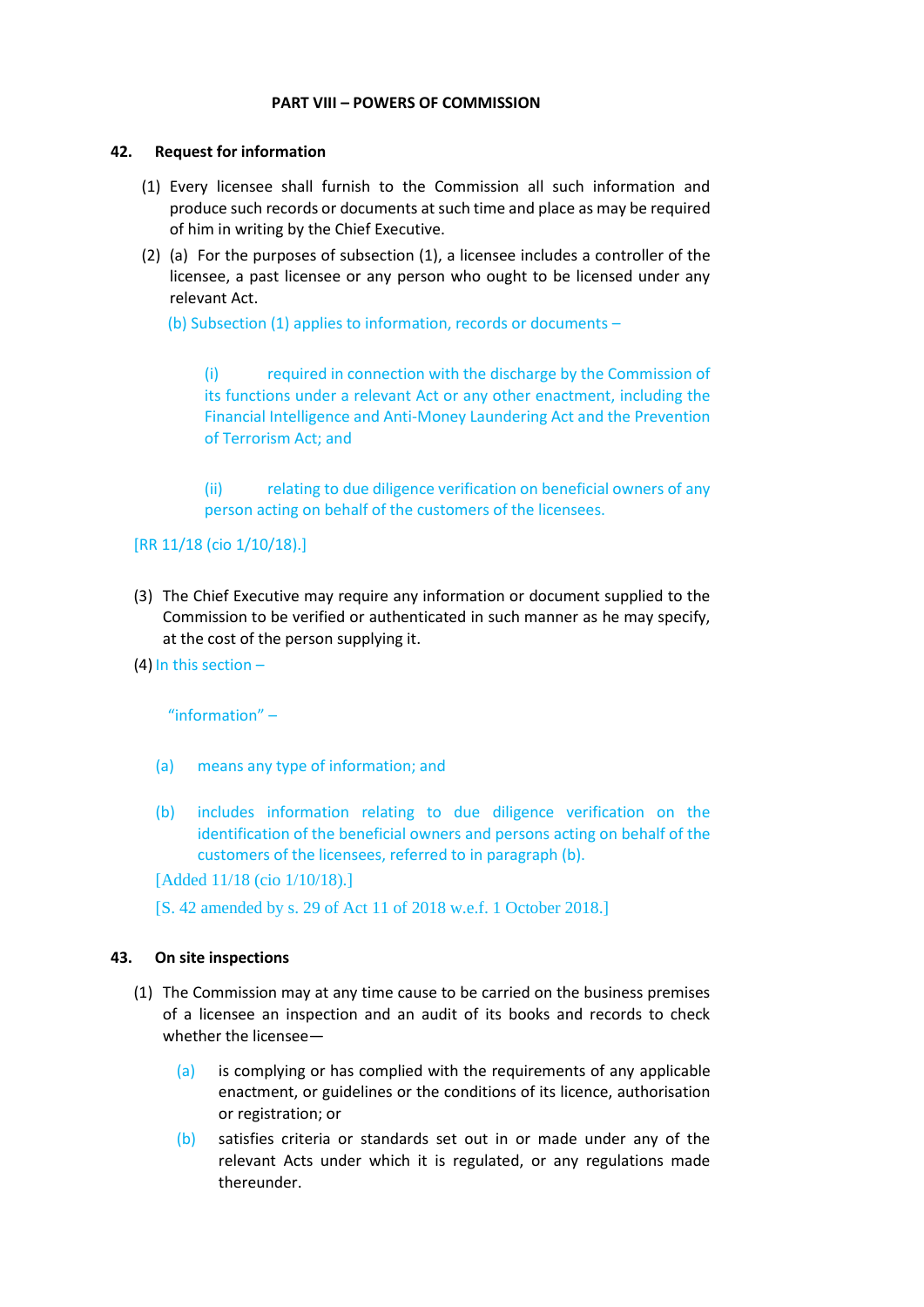- (2) For the purposes of subsection (1), the Chief Executive may—
	- (a) direct orally or in writing—
		- (i) the licensee; or
		- (ii) any other person whom the Chief Executive reasonably believes has in its possession or control a document or thing that may be relevant to the inspection,
			- to produce the document or thing as specified in the direction;
	- (b) examine, and make copies of or take extracts from, any document or thing that he considers may be relevant to the inspections;
	- (c) retain any document or thing it deems necessary; and
	- (d) direct a person, who is or apparently is an officer or employee of the licensee to give information about any document or thing that he considers may be relevant to the inspection.
- (3) The licensee, its officers and employees shall give the Chief Executive full and free access to the records and other documents of the licensee as may be reasonably required for the inspection.
- (4) Any person who—
	- (a)intentionally obstructs the Chief Executive in the performance of any of his duties under this section; or
	- (b)fails, without reasonable excuse, to comply with the directions of the Chief Executive in the performance of his duties under this section,

shall commit an offence.

(5) For the purposes of this section, "Chief Executive" shall include any person designated in writing by the Chief Executive or the Commission.

#### **44. Investigations**

(1) Where the Chief Executive has reasonable cause to believe that a licensee—

- (a) has committed, is committing or is likely to commit a breach of-
	- (i) any of the relevant Acts;
	- (ii) any condition of his licence, authorisation or registration; or
	- (iii) any direction issued by the Commission under a relevant Act;
- (b) has carried out, is carrying or is likely to carry out any activity which may cause prejudice to the soundness and stability of the financial system of Mauritius or to the reputation of Mauritius or which may threaten the integrity of the system;
- (c) has failed or is failing to take such measures as are required pursuant to the Financial Intelligence and Anti-Money Laundering Act,

the Chief Executive may order that an investigation be conducted into the business or any part of the business of the licensee or its associate.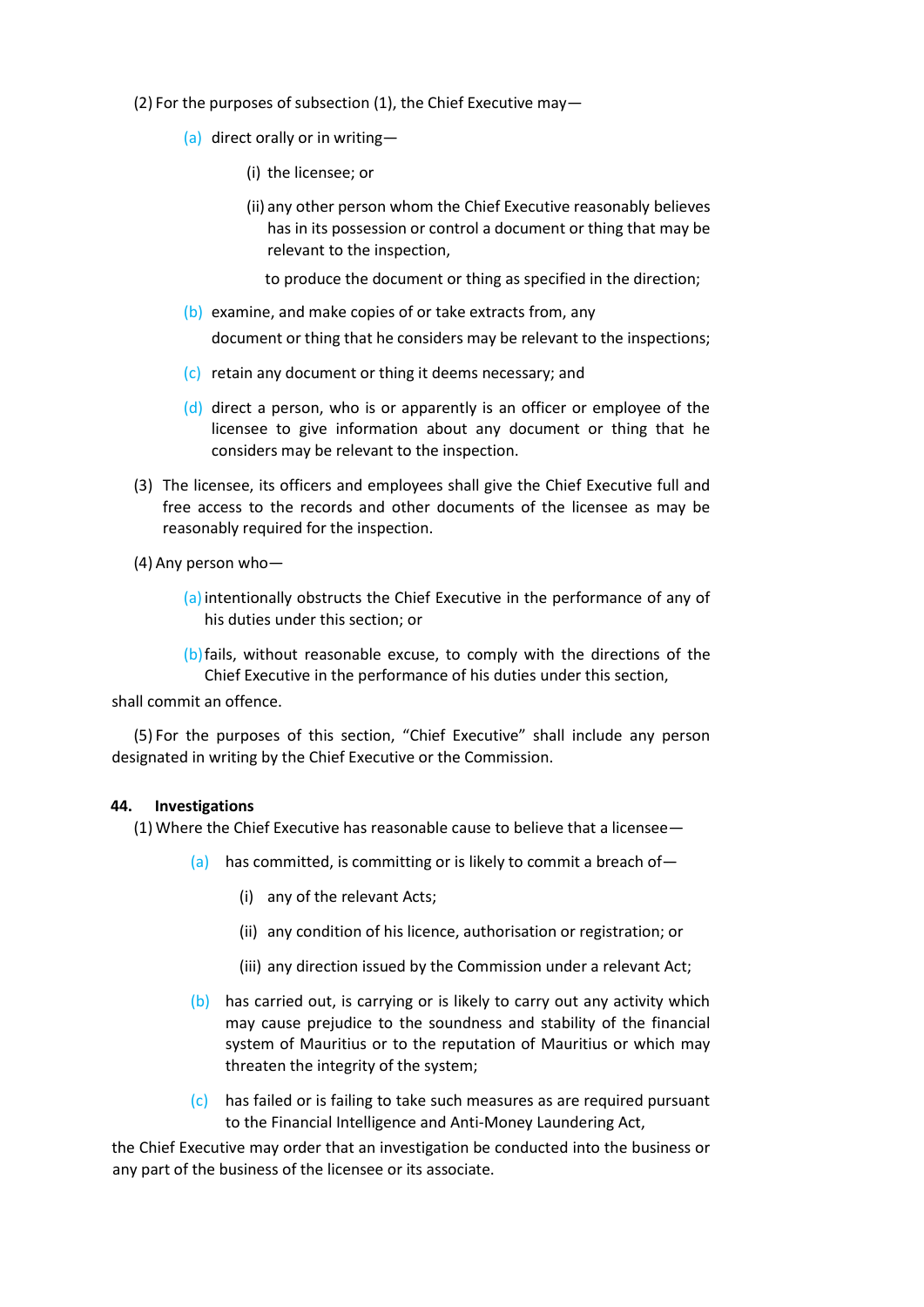- (2) For the purposes of this section, a person duly authorised in writing by the Chief Executive as an investigator shall have all the powers of the Chief Executive under section 43 and may direct the licensee, or any of its officers, its employees, and its associates or any witness to—
	- (a) produce to the investigator, at a reasonable time and place specified in the direction, any specified document or other thing that may afford such evidence and that is in his possession or under his control;
	- (b) give explanations or further information about any documents or things produced; or
	- (c) attend before the investigator at a reasonable time and place and answer under oath questions relating to the investigation.

(3) For the purposes of an investigation, the investigator may—

- (a) enter any premises used or apparently used by the licensee for business purposes, at any reasonable time;
- (b) search for any document or other thing that he considers may be relevant to the investigation;
- (c) administer an oath, an affirmation or a declaration;
- (d) seize any document, article, object or any electronically stored information which the investigator deems necessary;

[Amended 13/19 (cio 25/7/19).]

(e) summon any licensee, or any of its officers, employees and associates, or any witness necessary for the conduct of the investigation; and

[Amended 13/19 (cio 25/7/19).]

(f) access any program or data and take extracts of any file, document or record held electronically in any computer or other electronic device of the licensee.

[Added 13/19 (cio 25/7/19).]

- (4) An investigator duly authorised by the Chief Executive to conduct an investigation shall show his authorisation to the person being investigated.
- (5) (a) The investigator shall, as soon as practicable, after completion of his investigation, submit his report to the Chief Executive and the Board.

(b) The Chief Executive shall, after considering the report referred to in paragraph (a) submit his observations, comments and recommendations thereon to the Board.

[RR 13/19 (cio 25/7/19).]

(6) Subject to section 124 of the Income Tax Act and the Financial Intelligence and Anti-Money Laundering Act, any investigation, inspection or filing of documents or request for information which any public sector agency in Mauritius may be empowered to carry out, to require or to do under any other enactment shall, in respect of a corporation holding a global business licence or of an applicant for a global business licence, be carried out, required, or done by the Commission or any person or body designated by the Commission.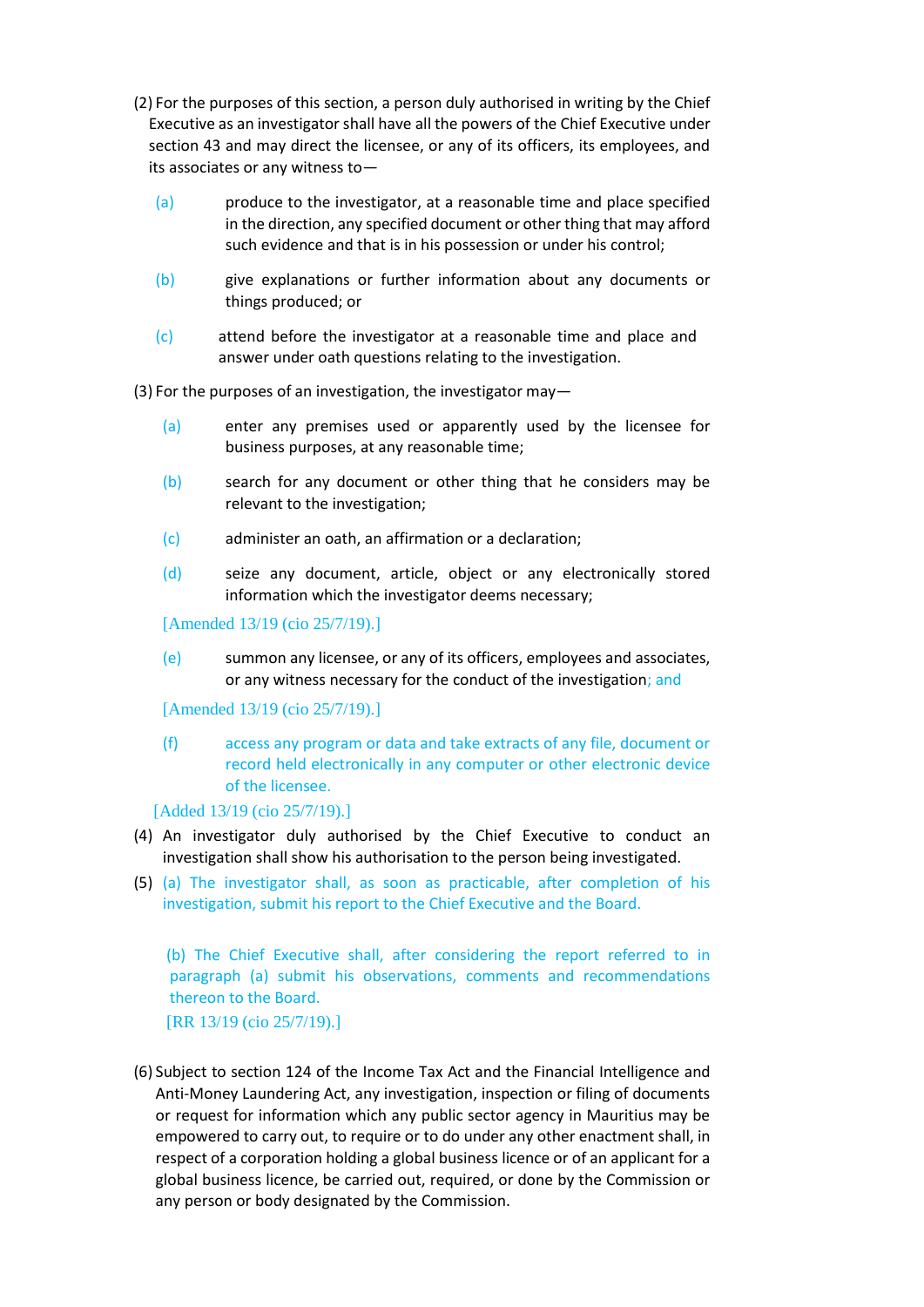(7) For the purposes of this section—

"associate" means—

- $(a)$  in relation to an individual-
	- (i) his spouse, a person living *en concubinage* under the common law with him, his child or step child or any relative residing under the same roof as that person;
	- (ii) a succession in which he has an interest;
	- (iii) his partner;
- (b) in relation to any person—
	- (i) any company in which he directly or indirectly holds 10 per cent of the voting rights or an unlimited right to participate in earnings and in the assets upon winding up;
	- (ii) any controller of that person;
	- (iii) any trust in which he has a substantial ownership interest or in which he fulfils the functions of a trustee or similar function;
	- (iv) any company which is a related company;

"investigator" includes –

- (a) any staff of the Commission;
- (b) any other person appointed by the Commission to conduct an investigation, either jointly or separately;

[Inserted 13/19 (cio 25/7/19).]

"licensee" includes—

- (a) any person who has been a licensee;
- (b) any person who is a present or past officer, partner or controller of the licensee;
- (c) any person who ought to have been licensed under this Act;
- (d) an SRO.

(8) (a) Any person who in relation to a question put to him by the investigator in the performance of his duties under this section—

(i) says anything that the person—

- (A) knows to be false or misleading in a material particular; or
- (B) is reckless as to whether it is false or misleading in a material particular; or

(ii) refuses, without reasonable excuse, to answer, shall commit an offence.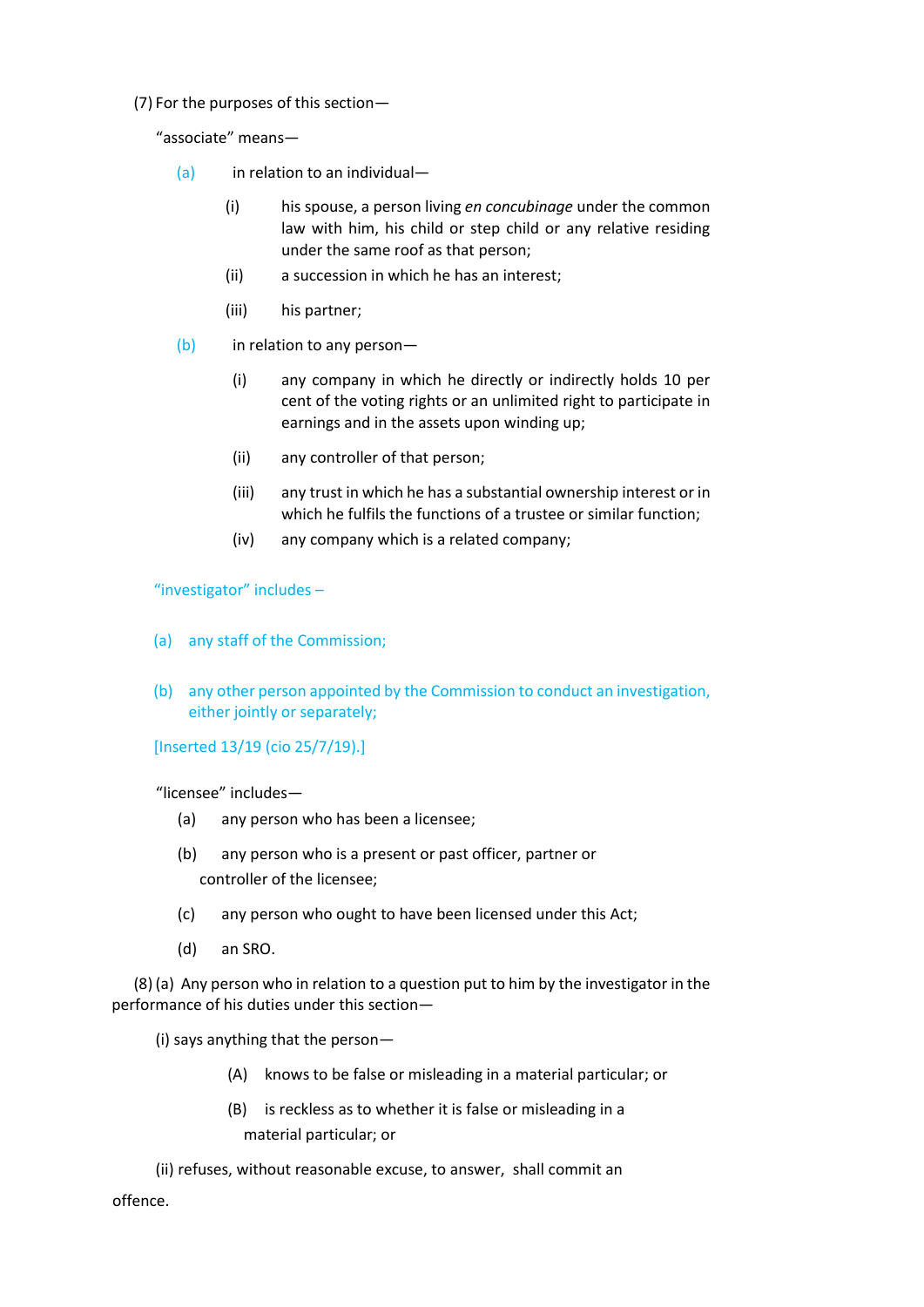(b) Any person who intentionally obstructs an investigator, when acting in the execution of his powers under this section, shall commit an offence and shall, on conviction, be liable to a fine not exceeding 500,000 rupees and to imprisonment for a term not exceeding 5 years.

(9) Where the Commission finds that there was reasonable cause for the investigation and the Commission determines that the licensee concerned ought, for that reason, to pay all or any specified part of the expenses of or incidental to the investigation, the licensee shall be liable to make payment accordingly, and those expenses, or the specified part thereof, may be recovered by the Commission.

[S. 44 amended by s. 21 of Act 13 of 2019 w.e.f. 25 July 2019.]

#### **44A. Special investigations**

(1) Where the Chief Executive has reasonable cause to believe that –

- (a) any person who, either as a principal or as an agent, provides, advertises or holds himself out in any way as providing any financial service or investment activity to the public, without a licence or written authorisation from the Commission; or
- (b) a person has committed, is committing or is likely to commit a breach of any of the relevant Acts,

the Chief Executive may order that a special investigation be conducted into the activity of that person.

# [s. 44A inserted by s. 19(a) of Act 27 of 2013 w.e.f. 21 December 2013.]

#### **45. Tampering with evidence**

Any person who destroys, falsifies, conceals or disposes of, or causes or permits the destruction, falsification, concealment or disposal of, any document, information stored on a computer or other device or other thing that the person knows or ought reasonably to know is relevant to the Commission, shall commit an offence.

#### [Amended 11/18 (cio 1/10/18).]

[S. 45 amended by s. 29 of Act 11 of 2018 w.e.f. 1 October 2018.]

#### **45A. Whistle blowing**

(1) No criminal or civil action shall lie against any person who makes a report or disclosure in good faith to the Commission that is required or permitted under the relevant Acts, or that relates to a matter in respect of which the Commission has functions under the relevant Acts, whether or not the person is required to make the report.

(2) The Commission, a member or a staff of the Commission shall not, without the consent of the person making reports or disclosure under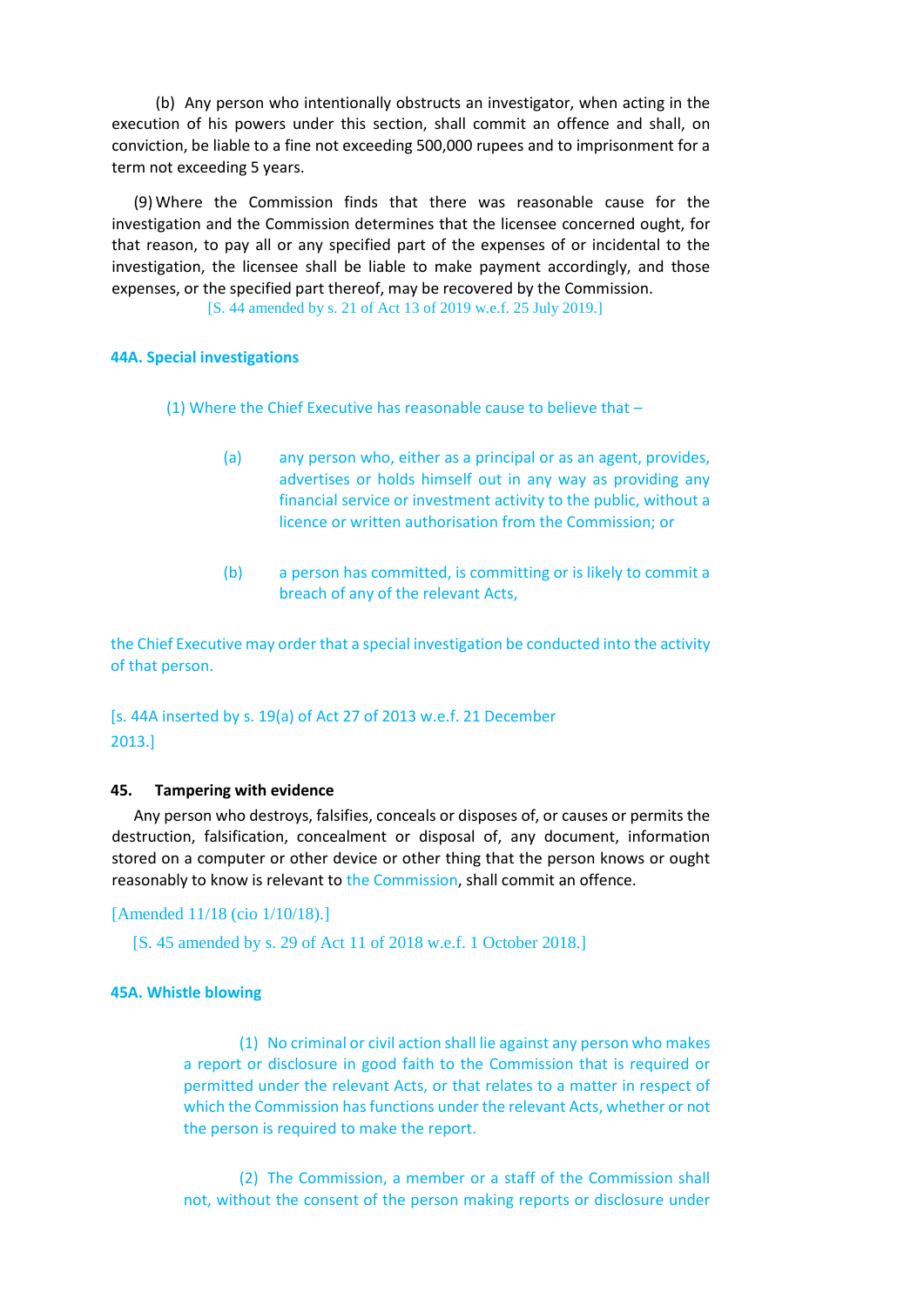section 45A or 45B, disclose the identity of that person except where it is necessary to do so for the fulfilment of the functions of the Commission.

(3) (a) Any person who commits an act of victimisation or retaliation against a person who has made a disclosure or report pursuant to this Act shall commit an offence and shall, on conviction, be liable to a fine not exceeding 50,000 rupees and to imprisonment for term not exceeding one year.

(b) In this subsection –

"victimisation" or "retaliation" means an act –

- (a) which causes injury, damage or loss;
	- (b) of intimidation or harassment;
- (c) of discrimination, disadvantage or adverse treatment in relation to a person's

employment; or

(d) amounting to threats or reprisals.

(4) Any person who knowingly makes a false, malicious or vexatious disclosure under this section shall commit an offence and shall, on conviction, be liable to a fine not exceeding 50,000 rupees and to imprisonment for a term not exceeding one year.

[S. 45A inserted by s. 21 of Act 13 of 2019 w.e.f. 25 Ju/y 2019.]

#### **46. Power to give directions**

(1) Where the Chief Executive has reasonable cause to believe that—

(a) a licensee has contravened or is likely to contravene a relevant Act, section 52 or 52A of the Bank of Mauritius Act;

[Amended 11/18 (cio 1/10/18).]

- (b) a licensee is conducting its affairs in an improper or financially unsound way;
- (c) a licensee is involved in financial crime; or
- (d) a direction is necessary or desirable to protect the interests of consumers of financial services and clients of a licensee or any other licensee concerned,

[Amended 27/12 (cio 22/12/12).] the Chief Executive may give the licensee such written direction as he may determine in the circumstances.

(2) Without prejudice to the generality of subsection (1), the Chief Executive may direct a person—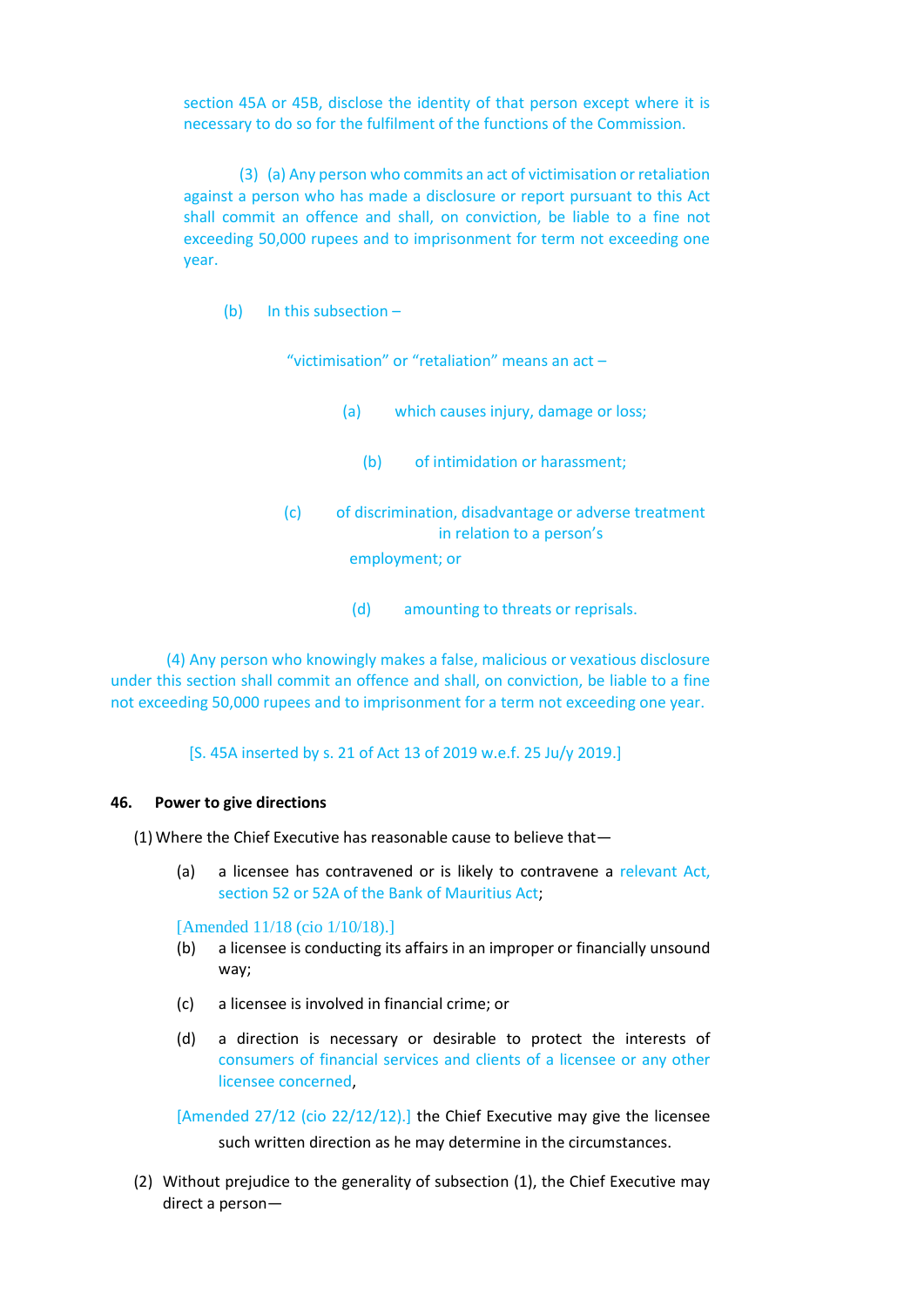- (a) in the case of a contravention of a relevant Act, to do a specified act, or refrain from doing a specified act, for the purpose of—
	- (i) remedying the effects of the contravention; or
	- (ii) taking such measures as may be necessary to ensure that contraventions do not occur;
- (b) to comply with the whole or a specified part of any enactment;
- (c) to comply with any FSC Rules, relevant guideline or such other similar instruments issued by the Commission or an SRO;
	- (ca) to comply with any of the principles and practices of corporate governance laid down in the Code of Corporate Governance issued under the Financial Reporting Act;

## [Inserted 27/12 (cio 22/12/12).]

- (d) to cause an auditor approved by the Commission to audit the records of the licensee, at the expense of the licensee, and give the report to the Commission;
- (e) to cause a person approved by the Commission to prepare a report on the licensee's affairs, at the expense of the licensee, and give the report to the Commission;
- (f) to remove or take steps to remove a specified officer or employee of the licensee from office or employment, or ensure that a specified officer or employee of the licensee does not take part in the management or conduct of the business of the licensee except as permitted by the Commission;
- (g) to appoint a specified person to a specified office including the office of director of the licensee, for a period specified in the direction;
- (h) to abide by any undertaking given under section 51;
- (i) to establish compliance programmes, internal controls, corrective advertising or changes in the management of a licensee.
	- (3) The Chief Executive shall not give a direction under subsection (2) (e) and (f) unless he is satisfied that—
		- (a) the licensee has contravened a relevant Act and the officer or employee of the licensee was concerned in the contravention; or
		- (b) the officer or employee has contravened a relevant Act or has been knowingly concerned in financial crime.
	- (4) A direction under this section may specify the time by which, or period during which, it shall be complied with.
	- (5) A licensee who has been given a direction shall comply with the direction notwithstanding anything in its constitution or any contract or arrangement to which it is a party.
	- (6) The Chief Executive shall not give a direction under this section before giving the person to whom it is to be addressed reasonable opportunity to make written representations on the matter.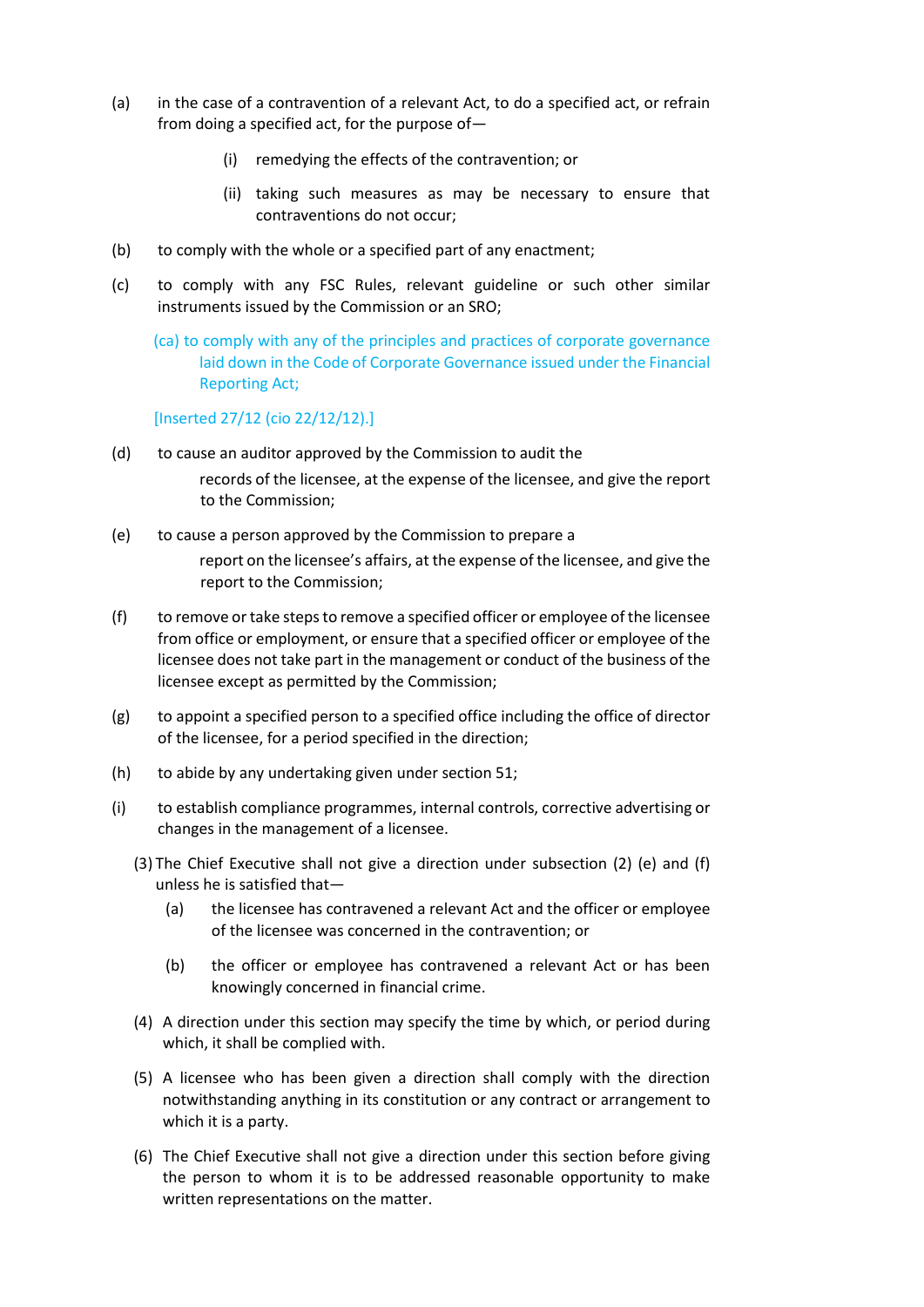(6A) Notwithstanding subsection (6), where the Chief Executive considers that any delay in giving the direction may cause severe prejudice to the clients of the licensee, the public or any part of the financial services industry, he may issue a direction which will take effect immediately and shall give the licensee the opportunity to make representations as soon as practicable, but not later than 7 days from the date the direction is given.

[Inserted 13/19 (cio 25/7/19).]

(7) The Chief Executive may revoke a direction under this section at any time, by written notice to the licensee.

[S. 46 amended by s. 13 of Act 27 of 2012 w.e.f. 22 December 2012; s. 29 of Act 11 of 2018 w.e.f. 1 October 2018; s. 21 of Act 13 of 2019 w.e.f. 25 July 2019.]

## **47. Compliance with directions**

- (1) Any person to whom a direction or interim direction is given under this Act shall comply with the direction or interim direction.
- (2) No person shall knowingly hinder or prevent compliance with a direction or interim direction given under this Act.
- (3) Any person who contravenes subsection (1) or (2) shall commit an offence.
- (4) Notwithstanding subsection (3), where any person fails to comply with a direction or interim direction under this Act and a time period is specified for compliance, the person shall commit a separate offence for each day for which the direction or interim direction is not complied with after the time period for compliance has elapsed, and shall, on conviction, in respect of each offence, be liable to a fine of 5,000 rupees per day.

## **48. Appointment of administrator**

(1) Subject to subsection (2), the Commission may appoint a person as an administrator in relation to the whole or part of the business activities of a person whose licence has been suspended, revoked, otherwise terminated or where the Commission considers that the conditions of a licence are no longer met.

## [Amended 13/19 (cio 25/7/19).]

(2) The Commission shall not appoint as an administrator—

- (a) a body corporate;
- (b) an undischarged bankrupt;
- (c) any officer, actuary or auditor of the person whose licence has been suspended, revoked or otherwise terminated;
- (d) a person restrained or disqualified from managing a company under the Companies Act;
- (e) a mortgagee of any property of the person whose licence has been suspended, revoked or otherwise terminated;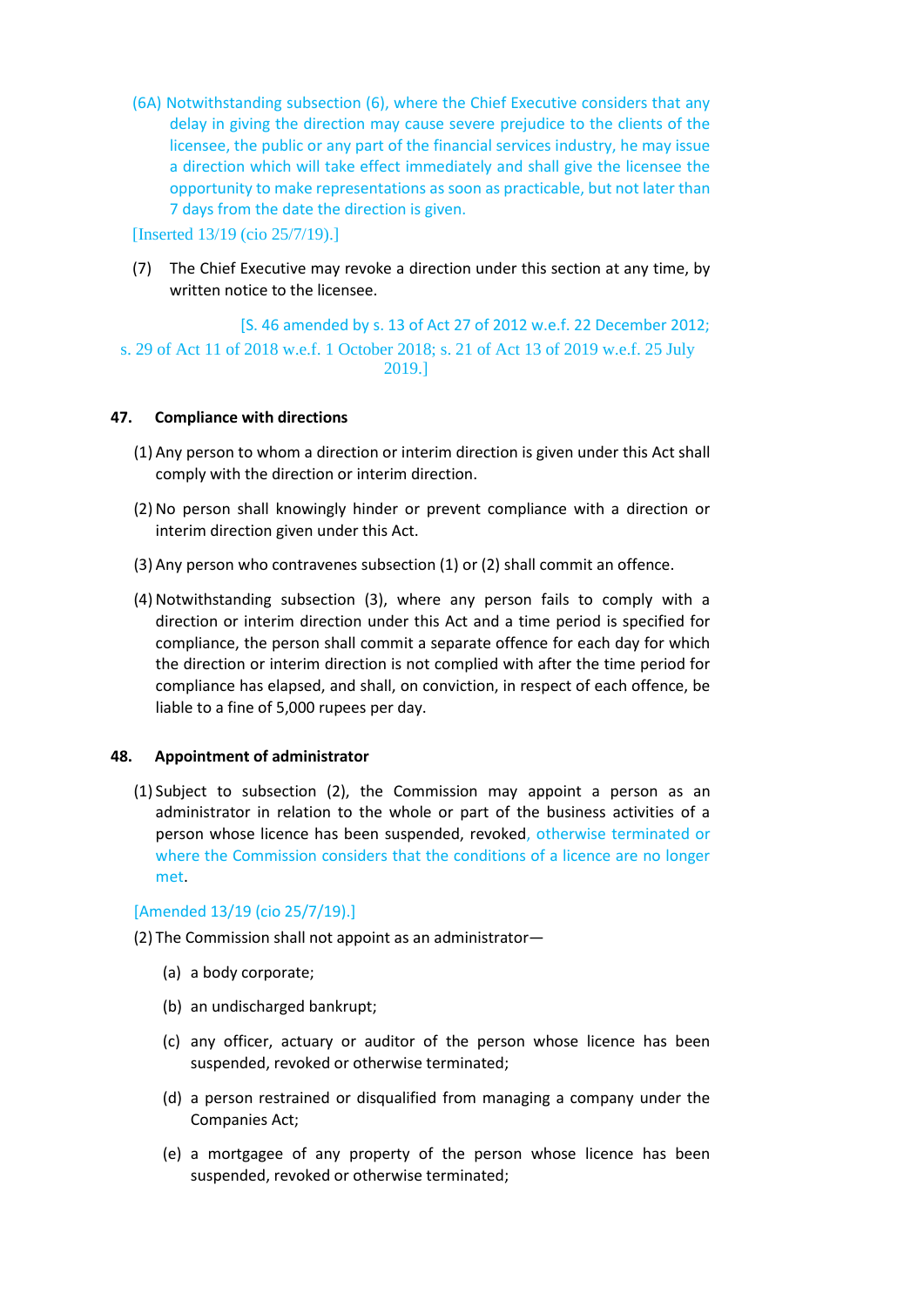- (f) an officer of any body corporate which is a mortgagee of the property of the person whose licence has been suspended, revoked or otherwise terminated.
- (3) The remuneration payable to an administrator shall be determined by the Commission and be recovered from the person under administration.
- (4) Where the Commission appoints an administrator under subsection (1), it shall give notice in writing of the appointment to the person whose licence has been suspended, revoked or otherwise terminated.
- (5) The administrator shall manage the whole of the business entrusted to his administration and for the purpose of doing so, shall —
	- (a) comply with such directions given to him by the Commission under subsection (6);
	- (b) manage the business honestly and in good faith and shall exercise care, diligence and skill that a reasonable person would exercise in comparable circumstances.
- (6) The Commission may give such directions to the administrator as to his powers and duties as it deems desirable in the circumstances of the case.
- (7) The administrator may apply to the Commission for instructions as to the manner in which he shall conduct the management of the business of the person under administration or any matter arising in the course of that management.
- (8) Where a licence is suspended and the suspension is cancelled, the powers and duties of the administrator shall cease upon the cancellation of the suspension of the licence and he shall use his best endeavours to facilitate the return of the management of the business to the licensee.
- (9) Where a licence is revoked or otherwise terminated, the powers and duties of the administrator shall cease—
	- (a) on the appointment of a liquidator; or
	- (b) where no liquidator is appointed—
		- (i) on the winding up of the business of the licensee; or
		- (ii) on such time as may be determined by the Commission.
- $(10)$  In this section –

"licence" includes any authorisation issued under the relevant Acts.

[Added 11/18 (cio 1/10/18).]

[S. 48 amended by s. 29 of Act 11 of 2018 w.e.f. 1 October 2018; s. 21 of Act 13 of 2019 w.e.f. 25 July 2019.]

## **49. Injunctive relief**

[Amended 13/19 (cio 25/7/19).]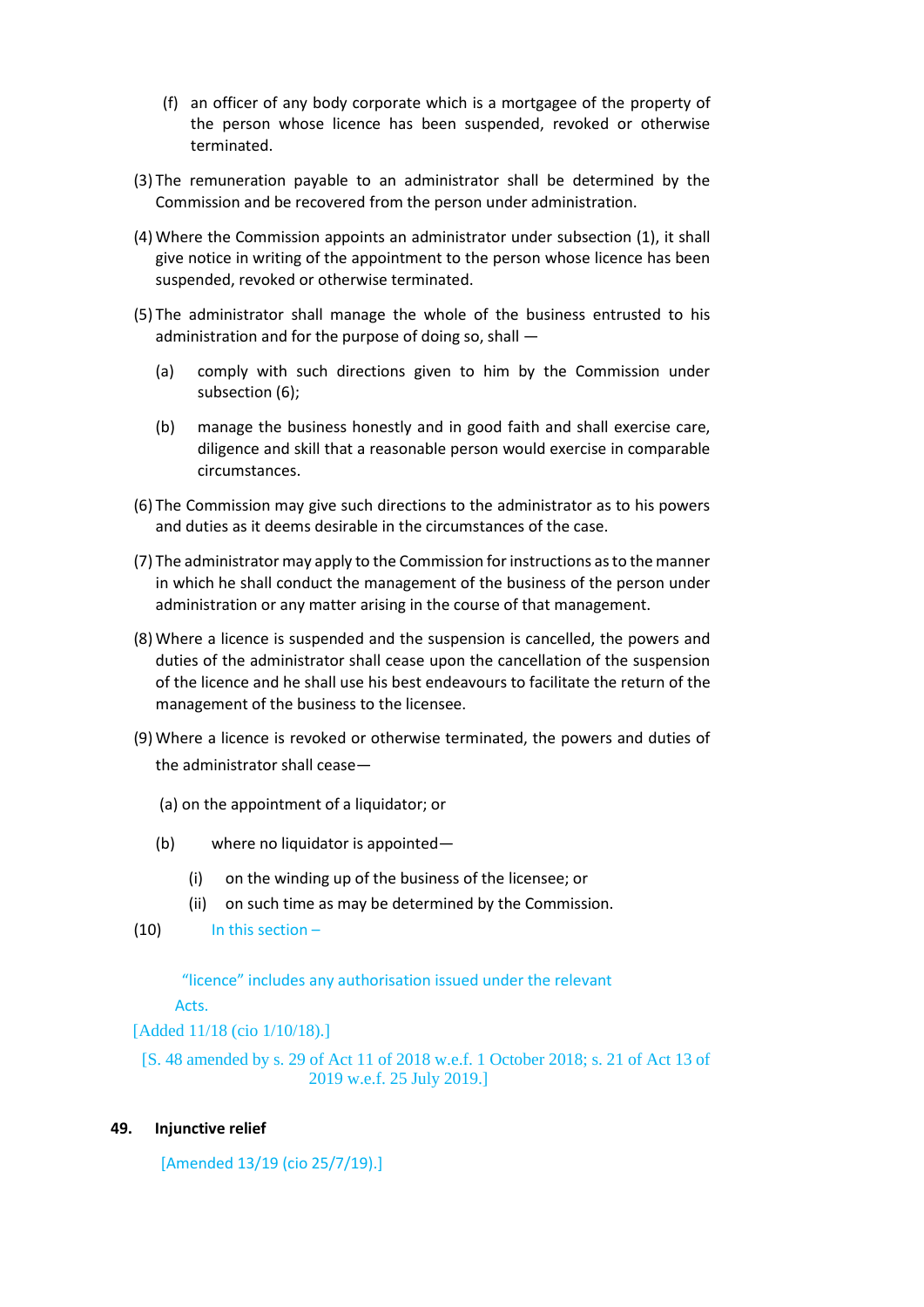(1) The Commission may apply to the Judge in Chambers or to any other Court of competent jurisdiction for an order in respect of any matter relating to its functions under section 6.

(2) Without prejudice to subsection (1), an order under that subsection may direct the person to do a specified act or refrain from doing a specified act, for the purposes of—

- (a) preventing a contravention of the relevant Acts;
- (b) compelling any person to comply with a lawful request, direction or instruction made, issued or given by the Commission under the relevant Acts;
- (c) remedying the effects of a contravention;
- (d) preserving the assets of a licensee;
- (e) compensating persons who have suffered loss because of a contravention; or
- (f) ensuring that the person does not commit further contraventions of the relevant Acts.

(3) The Commission shall not be required, as a condition of the making of an interim order under this section, to give an undertaking as to damages.

(4) The power of the Judge in Chambers under this section may be exercised whether or not the person has previously engaged, intends to engage or continue to engage in doing or refraining from doing any of the specified acts relating to the purposes referred to in subsection (2).

(5) Without prejudice to the other provisions of this section, the Commission shall have a right to—

- (a) institute and conduct proceedings in any Court against any licensee for the proper application of this Act;
- (b) ask for and obtain declaratory orders from the Supreme Court;
- (c) seek guidance and directions from the Supreme Court on any point of law or as to the interpretation of any provision of this Act;
- (d) intervene in any proceedings in which a licensee is a party.

## **50. Freezing of assets**

- (1) Where, on an application by the Commission, the Judge in Chambers is satisfied that the Commission has reasonable grounds to suspect that a person has committed or is committing an offence under the relevant Acts or has been involved in a financial crime, the Judge in Chambers may order—
- (a) the prohibition by the suspect or any other person acting on his behalf or any person holding assets on his behalf from disposing, transferring or pledging any of his assets or make any withdrawal from any account or deposit at any bank or financial institution;
- (b) the attachment in the hands of any person named in the order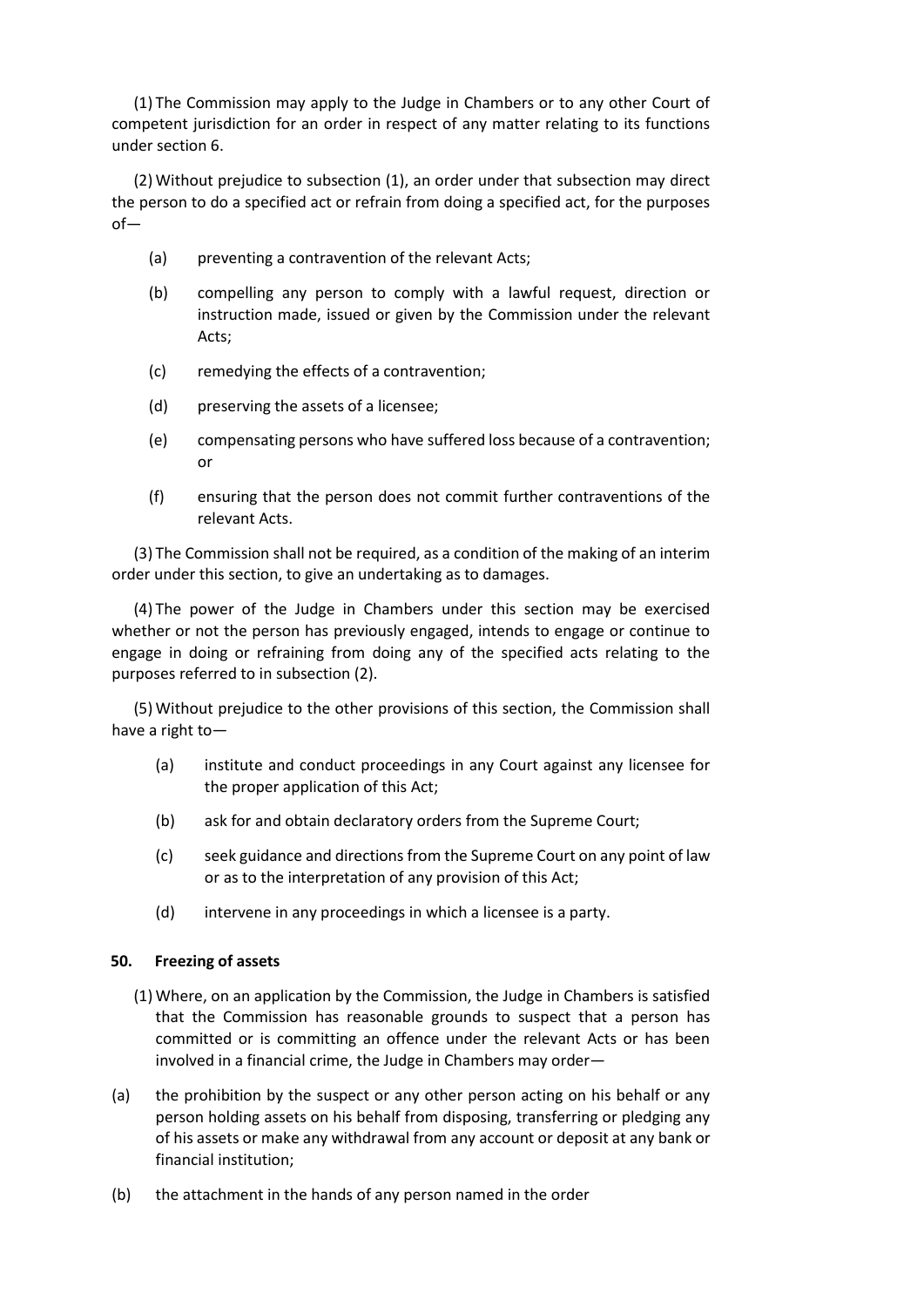of all moneys and other property due or owing, or belonging to, or held on behalf of the suspect;

- (c) the suspect to make a full disclosure within such time as may be specified in the order, of all his possessions, and the nature and source of such possessions;
- (d) any person named in the order to make a full disclosure of all moneys and property held on behalf of the suspect; or
- (e) the opening, in the presence of a person authorised by the Commission, of any safe deposit box held on behalf of the suspect.

(2) Where an order is made under subsection  $(1)$  (a) and (b), the Commission may—

- (a) give public notice of the order, unless the Commission reasonably believes that such notice is likely to obstruct the conduct of any investigation under this Act; and
- (b) give notice of the order to all notaries and to the head offices of all banks and branches, investment dealers, cash dealers and financial institutions and any other person who may hold or be vested with property belonging to or held on behalf of the suspect.

(3) An order under subsection (1) shall be served on the suspect and on each person named in the order.

(4) Where a notice is published under subsection (2), any person who allows, procures or facilitates the disposal of money or property belonging to the suspect shall commit an offence.

(5) The Judge in Chambers may, on application and on good and sufficient cause shown, authorise such reasonable amounts to be withdrawn from a bank or other financial institution for the subsistence of the suspect on such conditions as the Judge may determine.

(6) The Commission shall be a party to any application under subsection (5).

(7) An order under subsection (1) (a) and (b) shall remain in force—

- (a) where an investigation is being carried out by the Commission or by the Commissioner of Police, until the completion of the investigation, or until such time as the Commission or the Commissioner of Police decides not to proceed with the investigation, or recommend that the order be lifted; or
- (b) where the suspect has been charged with an offence, until the final determination of that charge by a Court of law or until such time as the Director of Public Prosecutions decides not to proceed with the charge.

(8) In this section –

"suspect" means a person whom the Commission has reasonable grounds to suspect to have committed or to be committing an offence under the relevant Acts or to be involved in a financial crime.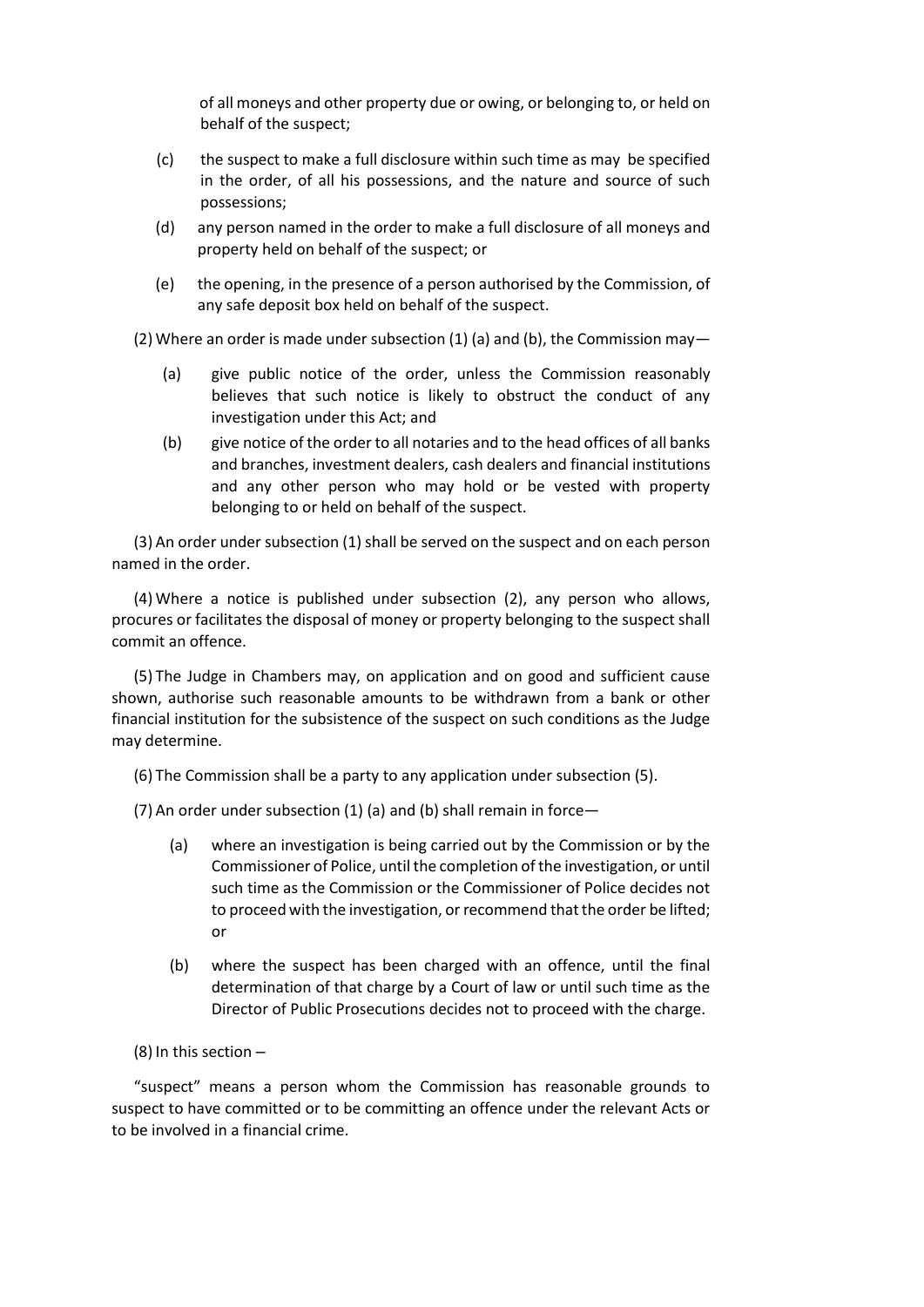#### **51. Enforceable undertakings**

(1) Where a person is unable to comply with the requirements of a direction under any of the relevant Acts, the Commission may accept a written undertaking from that person in connection with any matter relating to its functions under the relevant Acts.

(2) Where a person revokes or varies an undertaking under subsection (1), the revocation or variation, as the case may be, shall be of no effect unless the prior approval of the Commission is obtained.

(3) Without prejudice to such directions as the Commission may issue, where the Commission considers that the person has breached the undertaking, the Commission may apply to the Judge in Chambers for an order under this section.

(4) The Judge in Chambers may make—

- (a) an order directing the person to comply with the undertaking;
- (b) an order directing the person to do a specified act, or refrain from doing a specified act, for the purposes of—
	- (i) remedying the effects of the breach;
	- (ii) compensating persons who have suffered loss because of the breach; or
	- (iii) ensuring that the person does not commit further breaches of the undertaking or of the relevant Acts;

(c) any other order that the Judge in Chambers considers appropriate.

(5) The Commission shall publish in the *Gazette*, or make available to any person who asks for it, a copy of the undertaking.

(6) The Commission shall delete from the copy of the undertaking any information that the person giving the undertaking has requested not to be released, provided that the Commission is satisfied that the information—

- (a) is confidential and has a commercial value that would be diminished if it were to be released generally;
- (b) should not be disclosed on grounds that it would be against the interest of the public; or
- (c) consists of personal details of an individual.

(7) Where information has been deleted from a copy of an undertaking under this section, the Commission shall insert a note on the copy stating that certain information has been deleted.

## **51A. Compounding of offences**

#### (1) The Commission may, with the consent of the Director of

Public Prosecutions, compound any offence committed by a person under the relevant Acts which is prescribed as a compoundable offence, where the person agrees in writing to pay such amount not exceeding the maximum penalty specified for the offence as may be acceptable to the Commission.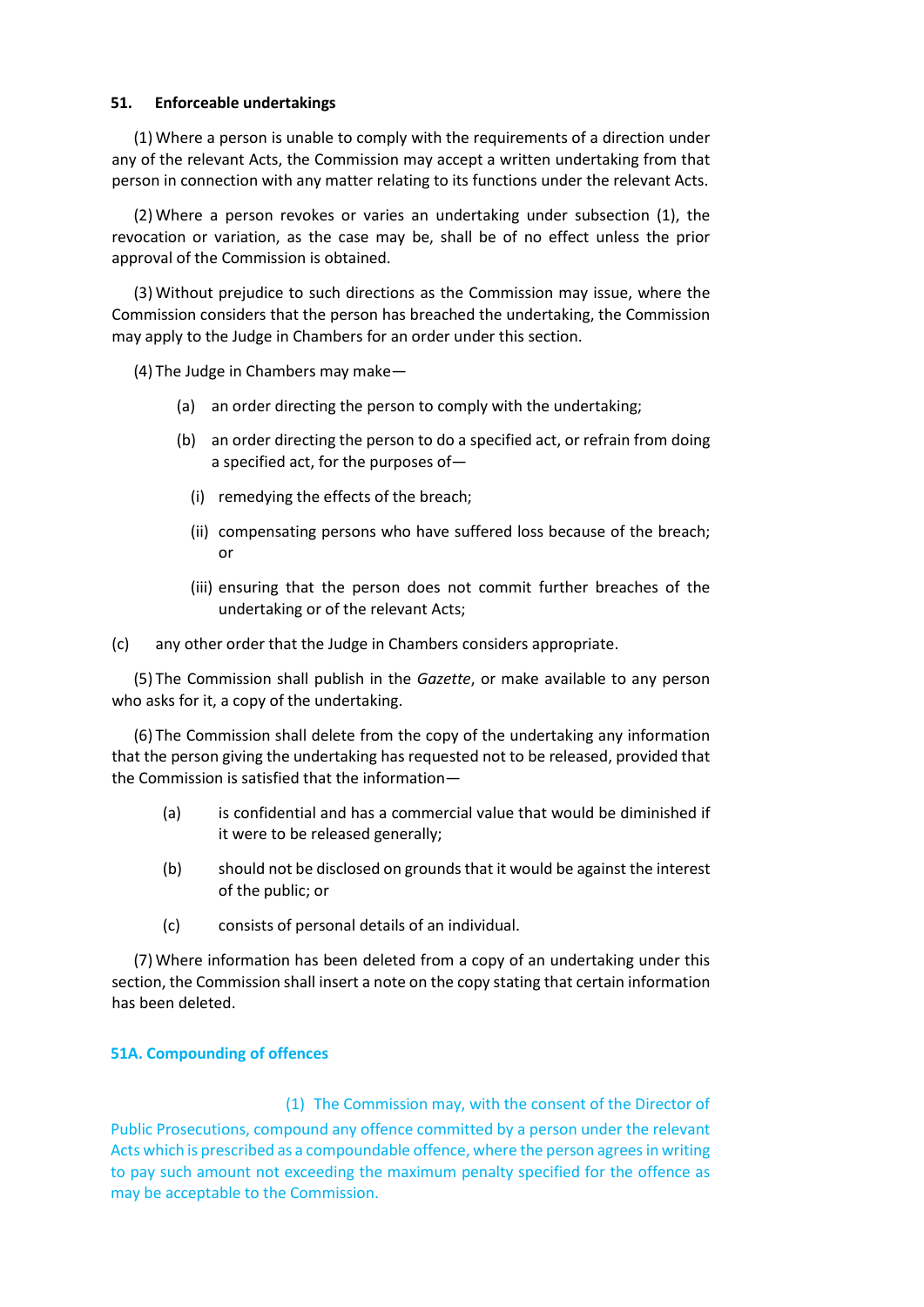(2) Every agreement to compound shall be final and conclusive and on payment of the agreed amount, no further proceedings in regard to the offence shall be taken against the person who agreed to the compounding.

[S. 51A inserted by s. 19(a) of Act 27 of 2013 w.e.f. 21 December 2013.]

#### **PART IX – ENFORCEMENT COMMITTEE AND FINANCIAL SERVICES REVIEW PANEL**

#### **Sub-Part A – Enforcement Committee**

#### **52. Enforcement Committee**

(1) The Board shall set up an internal committee which shall be known as the Enforcement Committee.

(2) The Enforcement Committee shall consist of—

- (a) 2 members to be appointed every year by the Board;
- (b) not more than 2 employees being of a grade not lower than Executive and not involved in investigations of the licensee under section 44, designated by the Board;
- (c) such other person having the necessary expertise as may be co-opted by the Enforcement Committee.

(3) The Enforcement Committee may exercise the disciplinary powers of the Commission under section 7 (1) (c) to impose an administrative sanction on a licensee.

(4) The Enforcement Committee shall have such other functions as may be conferred upon it under the relevant Acts.

(5) The members of the Enforcement Committee shall be appointed on such terms and conditions as the Board may determine.

#### **53. Disciplinary proceedings**

(1) Where the Chief Executive has reasonable cause to believe that a licensee—

- (a) has contravened any relevant Act, any direction or order issued under a relevant Act or any condition of the licence;
- (b) is carrying out his business in a manner which threatens the integrity of the financial system of Mauritius or is contrary or detrimental to the interest of the public;
- (c) has committed a financial crime;
- (d) no longer fulfils any condition or criterion specified under the relevant Act for the grant of a licence;
- (e) no longer carries out the business activity for which it is licensed;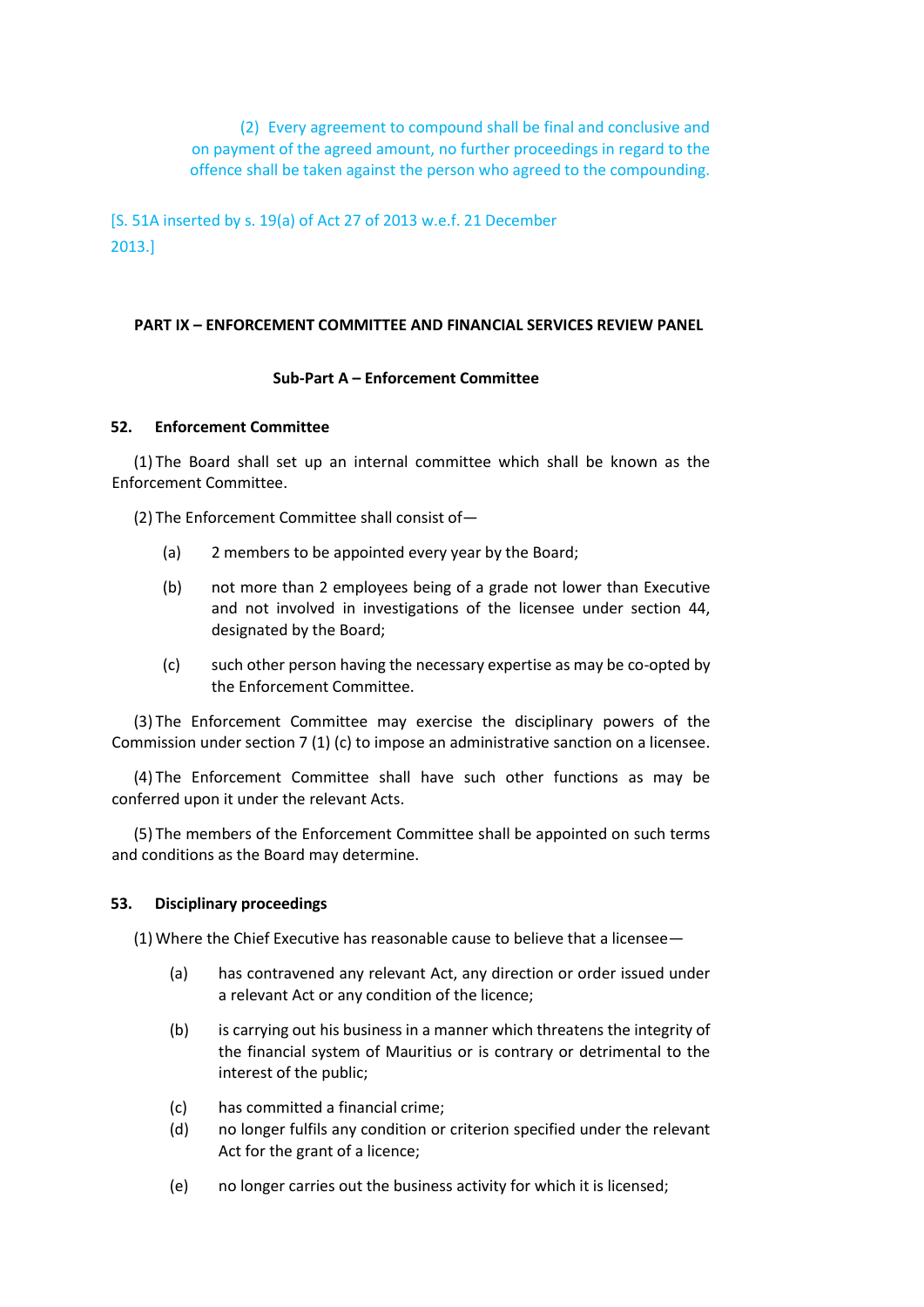- (f) has failed to commence business within 6 months from the date on which it is licensed;
- (g) is not a fit and proper person,

he may refer the matter to the Enforcement Committee for such action as the Enforcement Committee may deem appropriate.

(2) Where a matter is referred under subsection (1) or under a relevant Act and the Enforcement Committee intends to impose an administrative sanction under section 7 (1) (c) against a licensee, it shall issue a notice, by registered post, to the licensee stating—

[Amended 13/19 (cio 25/7/19).]

- (a) the intention of the Enforcement Committee to impose an administrative sanction;
- (b) the type and terms of the administrative sanction; and
- (c) the right of the licensee to make written representations to the Enforcement Committee within such time as the Enforcement Committee determine in the circumstances, but not exceeding 21 days from the date of the notice.

(3) Where, after considering the written representations under subsection (2) (c) or where no written representations are received within the time specified in the notice under subsection (2) and the Enforcement Committee decides to impose an administrative sanction, it shall issue a written notification to the person, stating the type and the terms of the administrative sanction.

(4) Any licensee who is aggrieved by the decision of the Enforcement Committee under subsection (3)—

(a) may, within 21 days of the issue of the written notification, lodge an application with the Secretary of the Review Panel specifying the reasons for a review of the decision; and

[Amended 11/18 (cio 1/10/18); 13/19 (cio 25/7/19).]

(b) shall, at the same time, file a copy of his application with the Commission.

[Amended 11/18 (cio 1/10/18); 13/19 (cio 25/7/19).]

(5) Where a licensee is unable to make an application within the period of 21 days referred to in subsection (4) (a) and he proves to the satisfaction of the Review Panel that his inability to do so was due to illness or any other reasonable cause, the Review Panel may accept to hear the belated application on such terms and conditions as it may determine.

(6) Notwithstanding an application under subsection (4) (a) but subject to subsection (7), the decision of the Enforcement Committee under subsection (3) shall be given effect immediately after the period of 21 days from the date of the decision.

(6A) Any decision of the Enforcement Committee may be published in such form and manner as the Chief Executive may determine.

```
[Inserted 13/19 (cio 25/7/19).]
```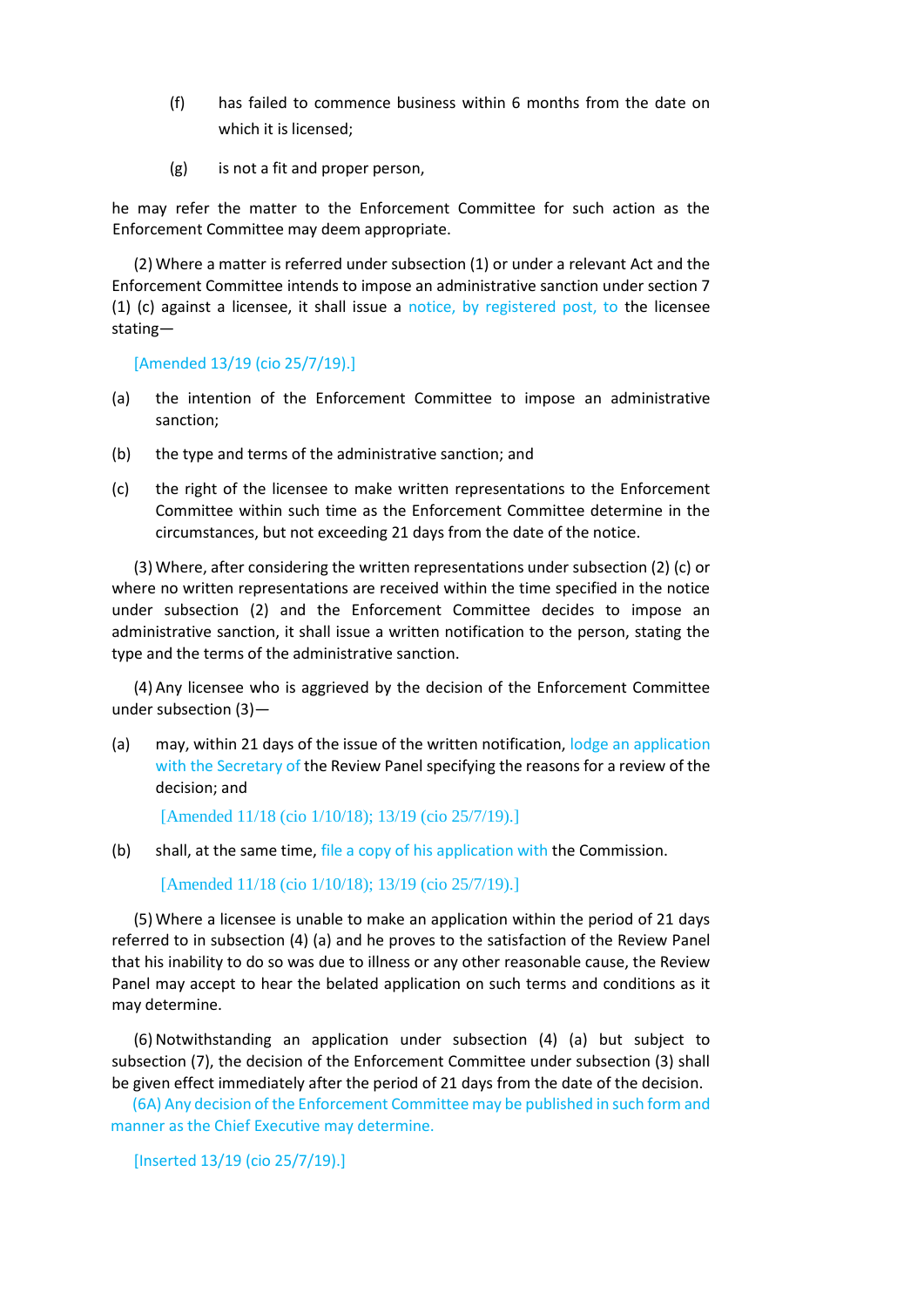(7) The Review Panel may, after hearing the Commission, suspend the implementation of the decision of the Enforcement Committee under subsection (3) on such terms and conditions as may be determined by the Review Panel.

(8) Notwithstanding any action taken by the Enforcement Committee, the Commission may direct a licensee to take such remedial action as it may determine.

(9) Any administrative penalty under section 7 (1) (c) (v) shall be a debt due to the Commission and may be recovered by the Commission as a civil debt in a Court of competent jurisdiction.

(10) Any administrative penalty paid to the Commission shall be credited to the General Fund.

[Amended 13/19 (cio 25/7/19).]

(11) For the purposes of this Sub-part—

"licensee" includes any person who is a present or past licensee or any person who is a present or past officer, partner, shareholder, or controller of a licensee. [S. 53 amended by s. 29 of Act 11 of 2018 w.e.f. 1 October 2018; s. 21 of Act 13 of 2019 w.e.f. 25 July 2019.]

#### **Sub-Part B – Financial Services Review Panel**

#### **54. Financial Services Review Panel**

(1) There is set up for the purposes of this Sub-part an ad hoc review panel which shall be known as the Financial Services Review Panel.

(2) The Review Panel shall—

- (a) on application by a person aggrieved by a decision of the Enforcement Committee, review such decision;
- (b) have such other functions as may be conferred upon it by any relevant Act.

(3) Notwithstanding subsection (2) and for the avoidance of doubt, the Review Panel shall not hear an application relating to—

- (a) a decision not to grant a licence, approval, authorisation, recognition or registration for the conduct of a financial services activity under any relevant Act;
- (b) a decision to conduct an investigation under any relevant Act;
- (c) a decision under Part VII;
- (d) any interim decision or direction under any relevant Act;
- (e) a decision, or a revocation of a decision, under section 8 (3), 24 (4) or 26 (1) of the Insurance Act;
- (f) a decision under section 13, 27 (1), 37, 40 or 42 of the Insurance Act;
- (g) the suspension of a licence under section 97 of the Insurance Act;
- (h) the appointment of an administrator or a conservator under the Insurance Act; or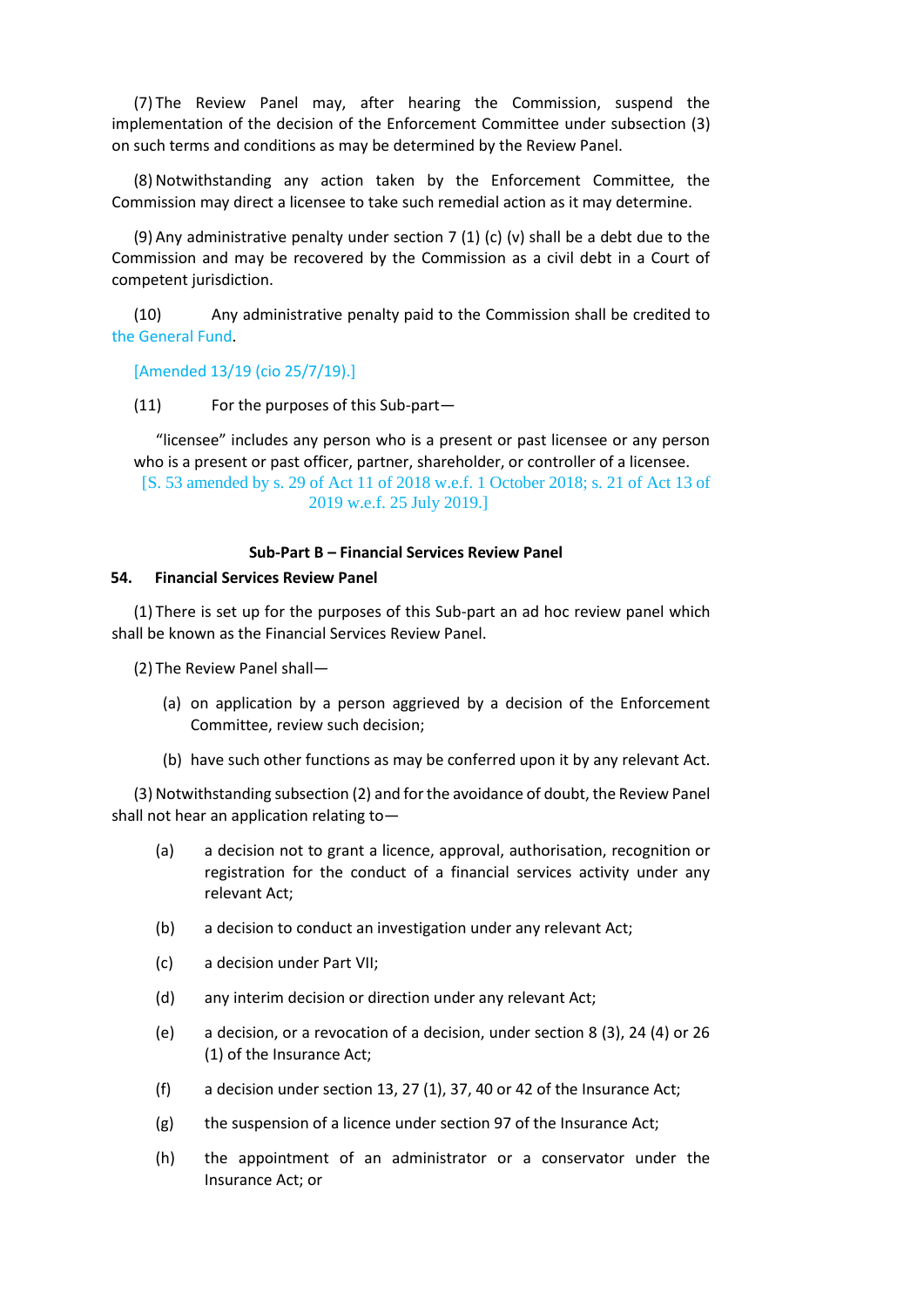(i) a decision under section 146 of the Securities Act.

[S. 54 amended by s. 17 (c) of Act 14 of 2009 w.e.f. 30 July 2009.]

#### **55. Membership of Review Panel**

(1) The Review Panel shall consist of—

- (a) a Chairperson, who shall be a barrister-at-law of not less than 5 years' standing and who shall, from time to time, be appointed by the Minister on such terms and conditions as the Minister may determine;
- (b) a Vice-chairperson, who shall be the Solicitor-General or his representative; and
- (c) the Financial Secretary or his representative.

(2) In the exercise of its functions, the Review Panel shall not be subject to the direction or control of any other person or authority.

(3) The Review Panel shall sit on an ad hoc basis and at any sitting 2 members shall constitute a quorum.

(4) The members of the Review Panel shall take the oath of confidentiality specified in Part I of the Third Schedule.

#### **56. Termination of appointment**

(1) The Chairperson of the Review Panel may resign by giving one month's notice in writing to the Minister.

(2) The Chairperson of the Review Panel shall cease to hold office where he is unfit to be the Chairperson because of breach of trust, misconduct or default in the discharge of his duties.

## **57. Staff of Review Panel**

The Commission shall extend such technical, administrative and secretarial assistance as may be necessary to enable the Review Panel to properly discharge its functions under the relevant Acts or under any other enactment.

#### **58. Composition of Review Panel for particular matters**

(1) The Review Panel may co-opt a person having experience in the field of business, finance or law for the purposes of dealing with a particular application for review.

(2) A person co-opted under subsection (1) shall be deemed to be a member of the Review Panel for the purposes of that particular application for review.

## **59. Disclosure of interests by members of Review Panel**

Any member of the Review Panel shall, in relation to any matter before the Review Panel, in which he or any person related to him by blood or marriage has a pecuniary or other material interest—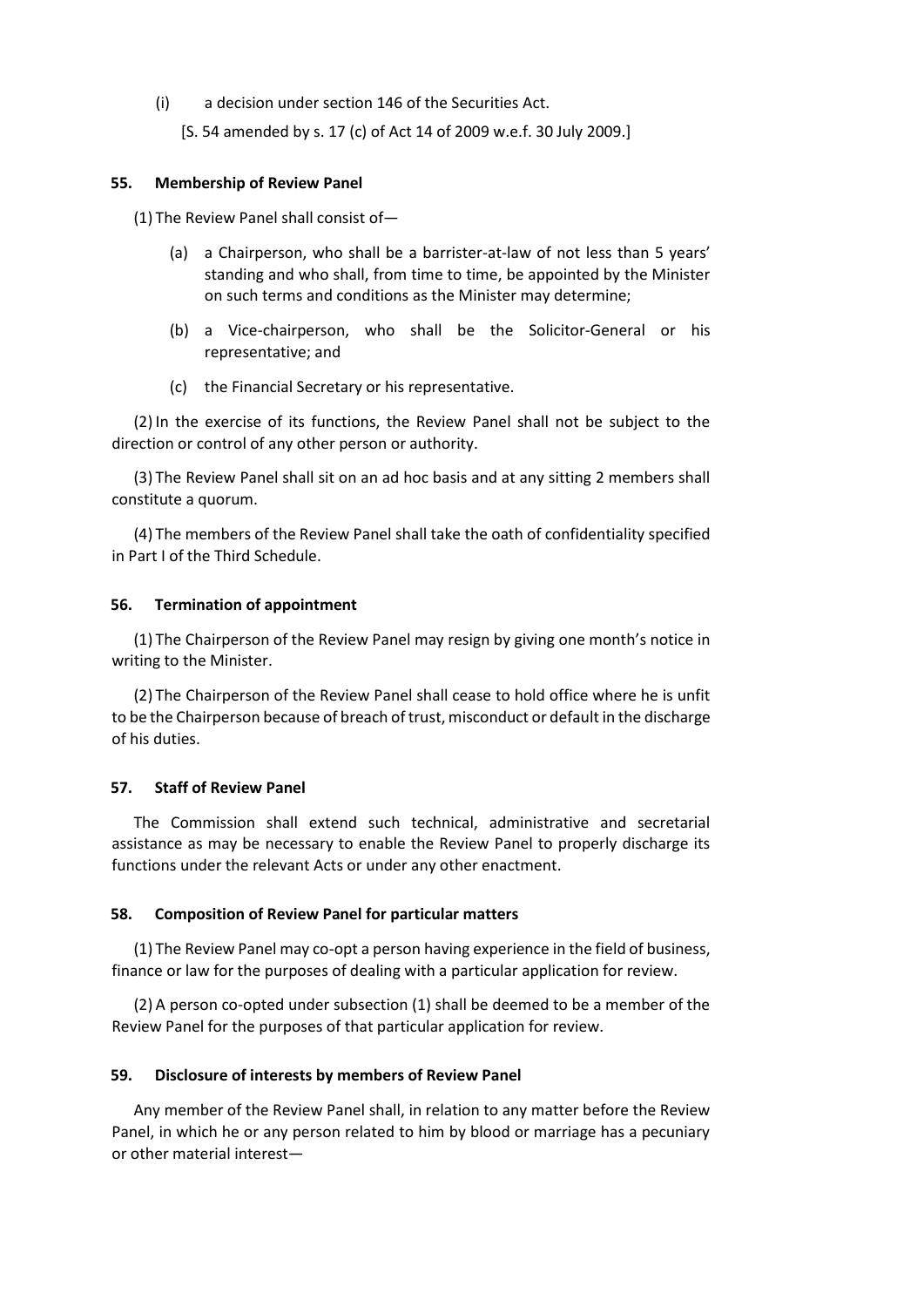- (a) disclose the nature of the interest in writing to the Chairperson of the Review Panel and where the member is the Chairperson of the Review Panel, to the other members of the Review Panel, before the meeting convened to discuss that matter; and
- (b) not take part in any deliberations of the Review Panel relating to that matter without the approval of the other members of the Review Panel.

#### **60. Decision of Review Panel**

Any decision of the Review Panel shall not be altered or set aside, or a new decision taken thereon, by the Commission, Enforcement Committee or SRO, as the case may be, except by the Review Panel or with the consent of the parties to the proceedings and with the concurrence of the Review Panel.

#### **61. Conduct of reviews**

(1) Where the subject of an application for review is a decision of the Enforcement Committee, the Commission shall be a party to the proceedings.

(2) The Commission may, in respect of any other decision, be a party to the review proceedings.

(3) Any party to the proceedings before the Review Panel may be represented by counsel or attorney or other representative duly authorised by him who shall be allowed reasonable opportunity to present the case and in particular, to inspect documents which the Review Panel proposes to consider in determining the case.

(4) The Review Panel shall not be bound by the rules of evidence but may remain guided by them on any matter as it considers appropriate in the circumstances.

#### **62. Proceedings of Review Panel**

(1) For the purposes of sections 54 and 63, the Review Panel shall hold hearings which shall be conducted in public unless otherwise directed by the Review Panel.

(2) The Review Panel shall sit at such place and time as the Chairperson of the Review Panel may determine.

(3) Subject to the relevant Acts, the Review Panel shall regulate its proceedings as it may determine and shall ensure that proceedings are conducted in a manner which is consistent with the rules of natural justice and procedural fairness.

(4) The Chairperson of the Review Panel may make rules, not inconsistent with this Act, for or with respect to the proceedings of the Review Panel.

(5) Regulations may provide for the payment of costs by the parties in relation to the matter before the Review Panel.

#### **63. Powers of Review Panel**

(1) For the purpose of reviewing a decision, the Review Panel may— (a)

administer an oath, an affirmation or a declaration;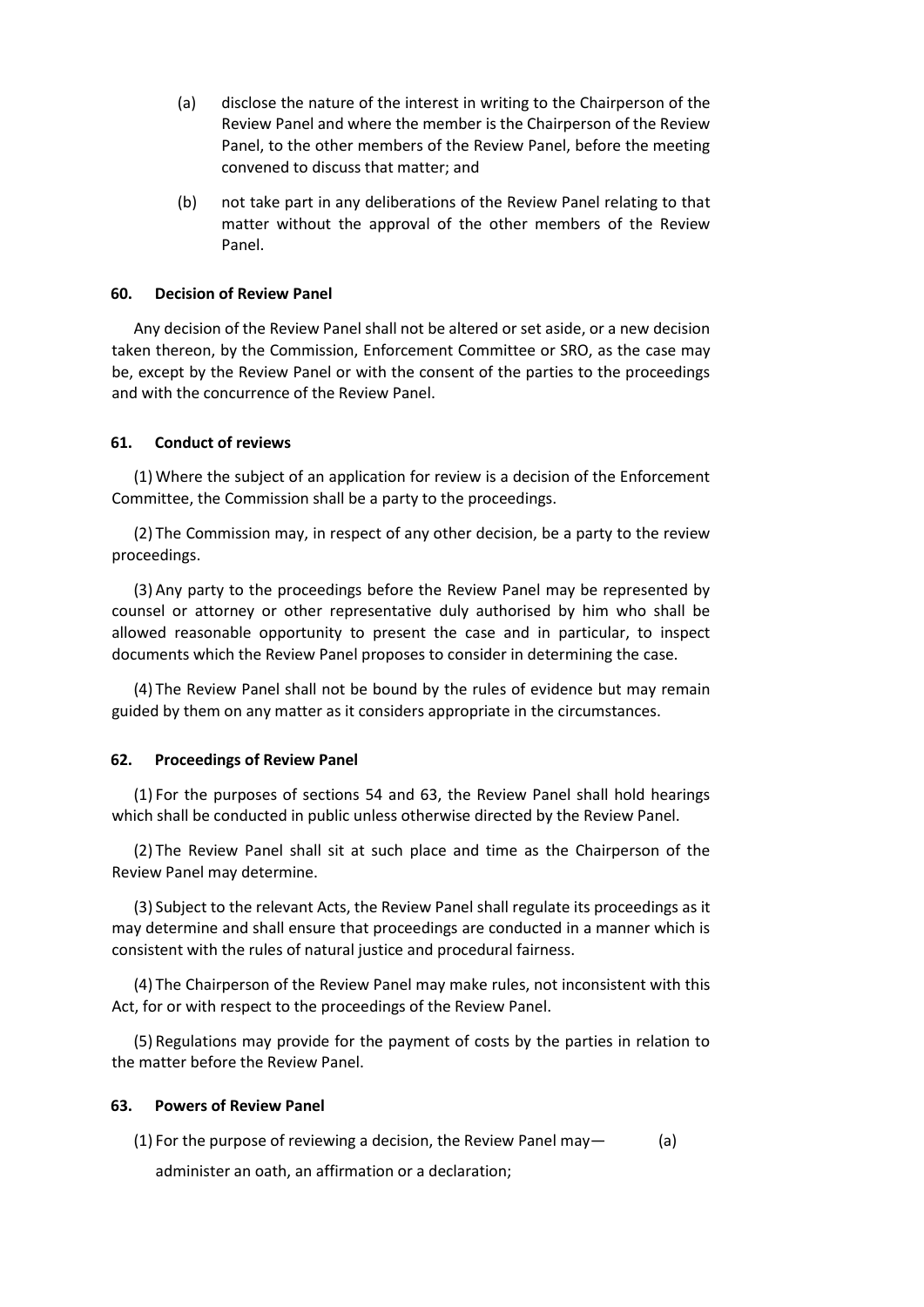(b) proceed in the absence of a party who, by notice, has been given a reasonable period to attend the proceedings; or (c) from time to time, adjourn the proceedings.

(2) The Review Panel may, for the purposes of a hearing, summon a person to appear before the Review Panel to—

- (a) give evidence; or
- (b) produce documents in the possession, custody or control of the person or persons named in the summons.

(3) A member of a Review Panel hearing an application for review may—

- (a) require a person appearing before the Review Panel to give evidence either on oath or affirmation; and
- (b) administer an oath or affirmation or a declaration.

## **64. Protection of persons before Review Panel**

(1) A law practitioner or other person appearing before the Review Panel on behalf of a party shall have the same protection and immunity as a law practitioner, legal consultant or law firm has in appearing for a party in proceedings before the Supreme Court.

(2) Subject to this Act, a person summoned to attend or to appear before the Review Panel as a witness shall have the same protection, and shall, in addition to the penalties provided by this Act, be subject to the same liabilities as a witness in proceedings before the Supreme Court. [S. 64 amended by s. 7 (d) of Act 10 of 2010 w.e.f. 24 December 2010.]

## **65. Offences relating to proceedings of Review Panel**

Any person who, without reasonable cause—

- (a) fails to attend the Review Panel after having been summoned to do so under section 63 (2);
- (b) refuses to take an oath before the Review Panel, or to answer fully and satisfactorily to the best of his knowledge and belief any question lawfully put to him in any proceedings before the Review Panel or to produce documents when required to do so under section 63 (2) (b);
- (c) knowingly gives false evidence, or evidence which he knows to be misleading, before the Review Panel;
- (d) at any hearing of the Review Panel—
	- (i) wilfully insults a member;
	- (ii) wilfully interrupts or disturbs the proceedings; or

(e) does any other act or thing that would, if the Review Panel were a Court of law, constitute a contempt of the Court,

shall commit an offence and shall, on conviction, be liable to a fine not exceeding 100,000 rupees and to imprisonment for a term not exceeding 3 years.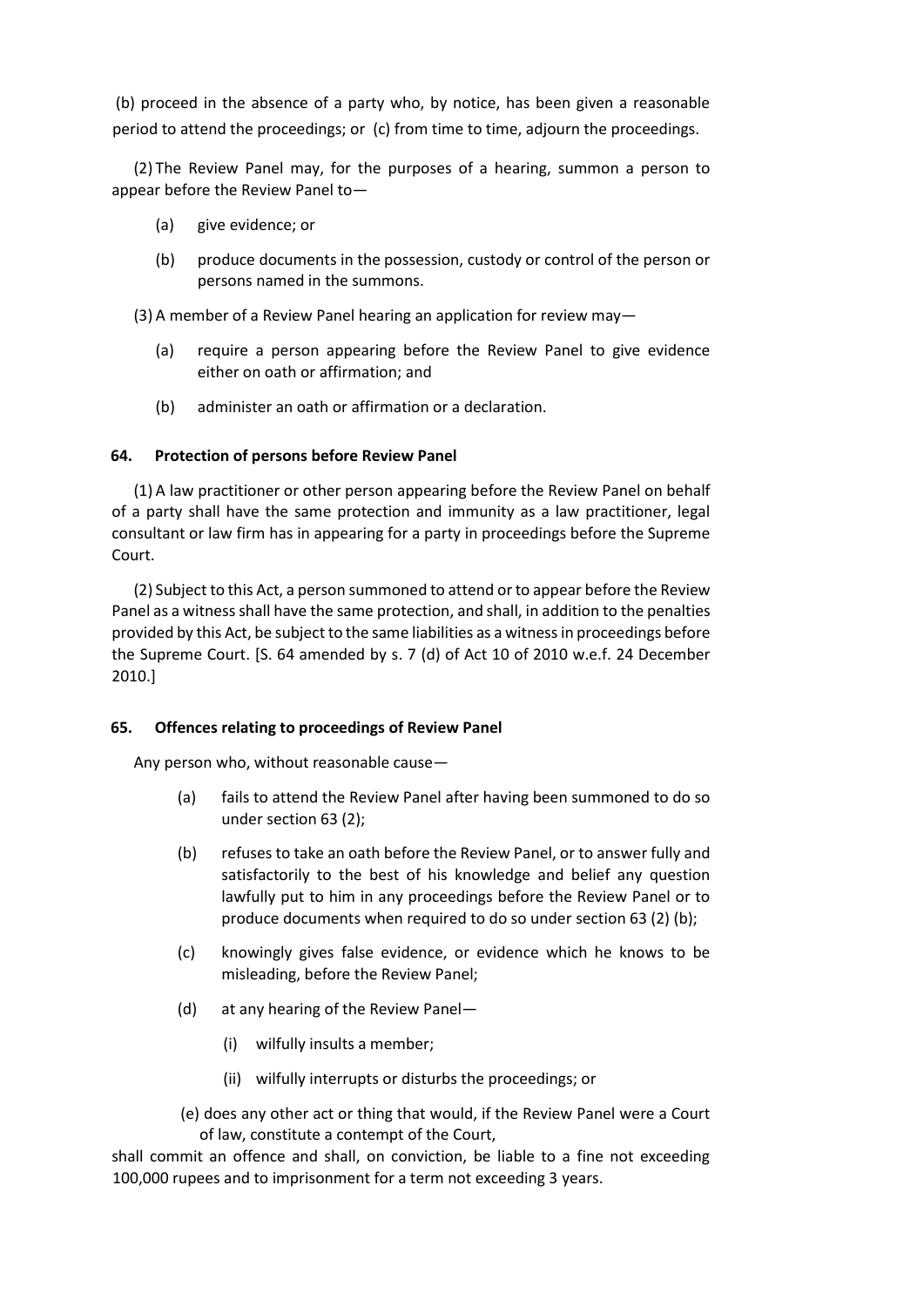#### **66. Determination of Review Panel**

(1)On the hearing of an application for review, the Review Panel may—

- (a) where the review is conducted pursuant to section 54 (2) (a)  $-$ 
	- (i) confirm, amend or cancel a decision made by the Enforcement Committee; or
	- (ii) remit the matter to the Enforcement Committee for reconsideration;
- (b) where the review is conducted pursuant to section 54 (2) (b)  $-$ 
	- (i) confirm, amend or cancel a decision which may be reviewed by the Review Panel in accordance with the powers conferred upon it; or
	- (ii) remit the matter to the person who made the decision for reconsideration; or
- (c) make such order as it deems appropriate.

(2) Where there is a disagreement among the members of the Review Panel, the decision of the majority shall be the determination of the Review Panel.

(3) Any determination of the Review Panel shall be in writing, and shall include the reasons for the determination, a statement of its findings on material questions of fact and a reference to the evidence or other material on which the findings are based.

(4) The Review Panel shall cause its determination to be served on each party to the proceedings.

(5) Subject to subsection (6), a determination of the Review Panel shall come into operation on the date of the determination.

(6) The Review Panel may specify in the determination the date on which the determination is to come into operation.

(7) Any determination of the Review Panel shall be published in such form and manner as the Review Panel thinks fit.

[S. 66 amended by s. 17 (d) of Act 14 of 2009 w.e.f. 30 July 2009; s. 29 of Act 11 of 2018 w.e.f. 1 October 2018; s. 21 of Act 13 of 2019

w.e.f. 25 July 2019.]

## **67. Judicial review**

Any party who is dissatisfied with the determination of the Review Panel may apply to the Supreme Court for a judicial review of the determination.

#### **Sub-Part C – Financial Services Fund**

## **68. Financial Services Fund**

(1) There shall be established by the Commission a Financial Services Fund into which shall be paid by licensees such contributions as may be specified in FSC Rules.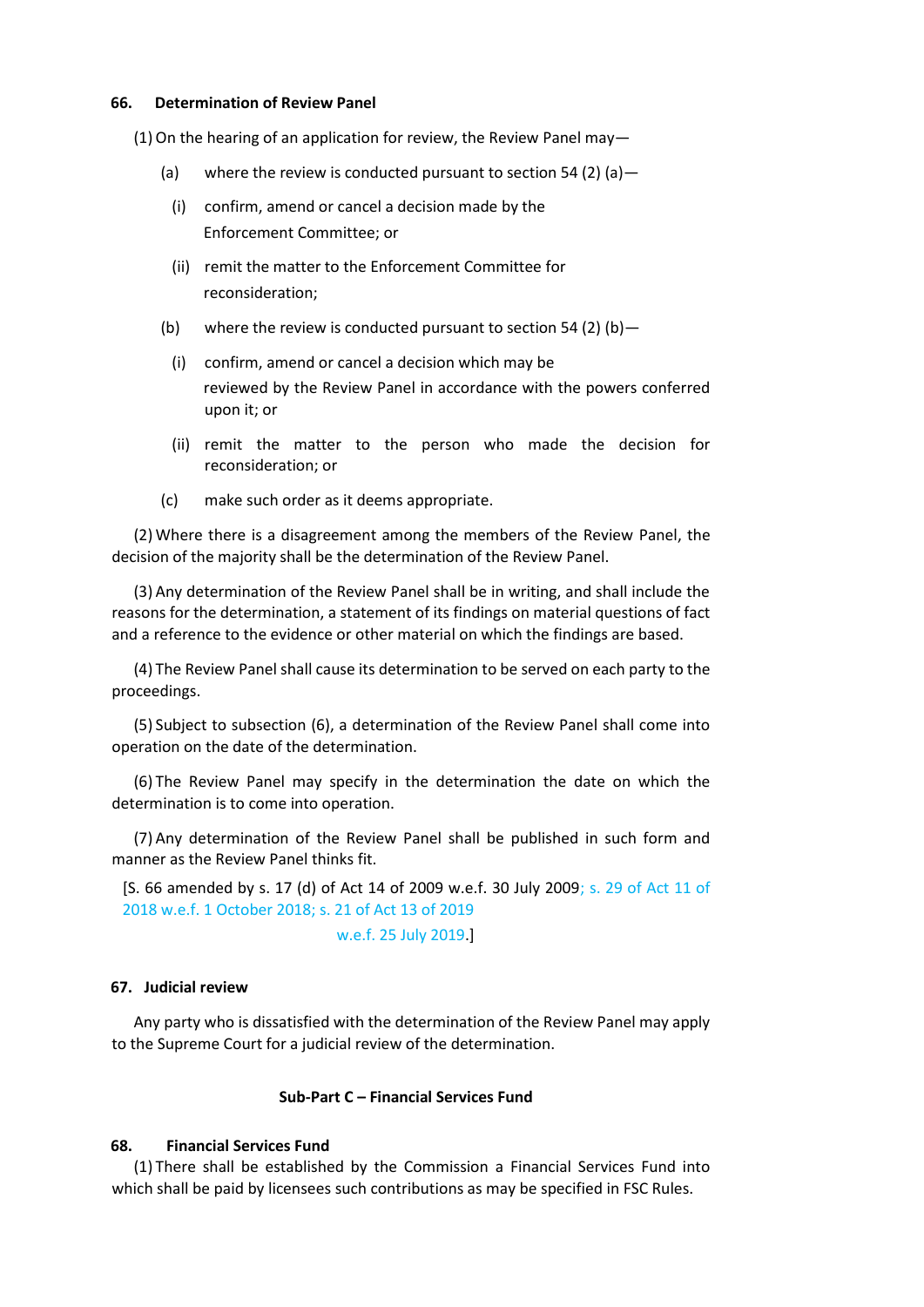(2) The funds of the Fund shall be used to—

- (a) promote the education of consumers of financial services; and
- (b) meet the expenses of the Review Panel.

(3) No disbursement of money shall be made from the Fund except—

(a) for the purposes of the Fund;

[Amended 13/19 (cio 25/7/19).]

(aa) for the transfer of a sum of 100 million rupees to the Consolidated Fund; and

[Inserted 13/19 (cio 25/7/19).]

(b) with the authorisation of the Managing Committee set up under section 69. [S. 68 amended by s. 21 of Act 13 of 2019 w.e.f. 25 July 2019.]

## **69. Administration of Fund**

(1) The Fund shall be administered by a Managing Committee which shall consist of a Chairperson and not more than 4 other persons suitably qualified, designated by the Minister.

(2) The Managing Committee shall be convened by its Chairperson at such time and place as he thinks fit.

(3) The Managing Committee shall regulate its meetings and proceedings in such manner as it thinks fit.

(4) The Managing Committee shall—

- (a) furnish to the Minister such information with respect to its activities in such manner and at such time, as he may specify; and
- (b) comply with such directions of a general character as the Minister considers necessary in the public interest.

## **70. Annual report of Managing Committee**

(1) The Managing Committee shall, not later than 4 months after the close of every financial year, cause to be published a report of its activities together with its audited accounts in respect of the previous financial year.

(2) The Managing Committee shall forward a copy of every report referred to in subsection (1) to the Minister and to the Commission.

## **PART X – GLOBAL BUSINESS**

## **71. Global Business Corporation**

(1) Subject to this section and to section 71A, where the majority of shares or voting rights or the legal or beneficial interest in a resident corporation, other than a bank licensed by the Bank of Mauritius and such other corporation as may be specified in FSC Rules, are held or controlled, as the case may be, by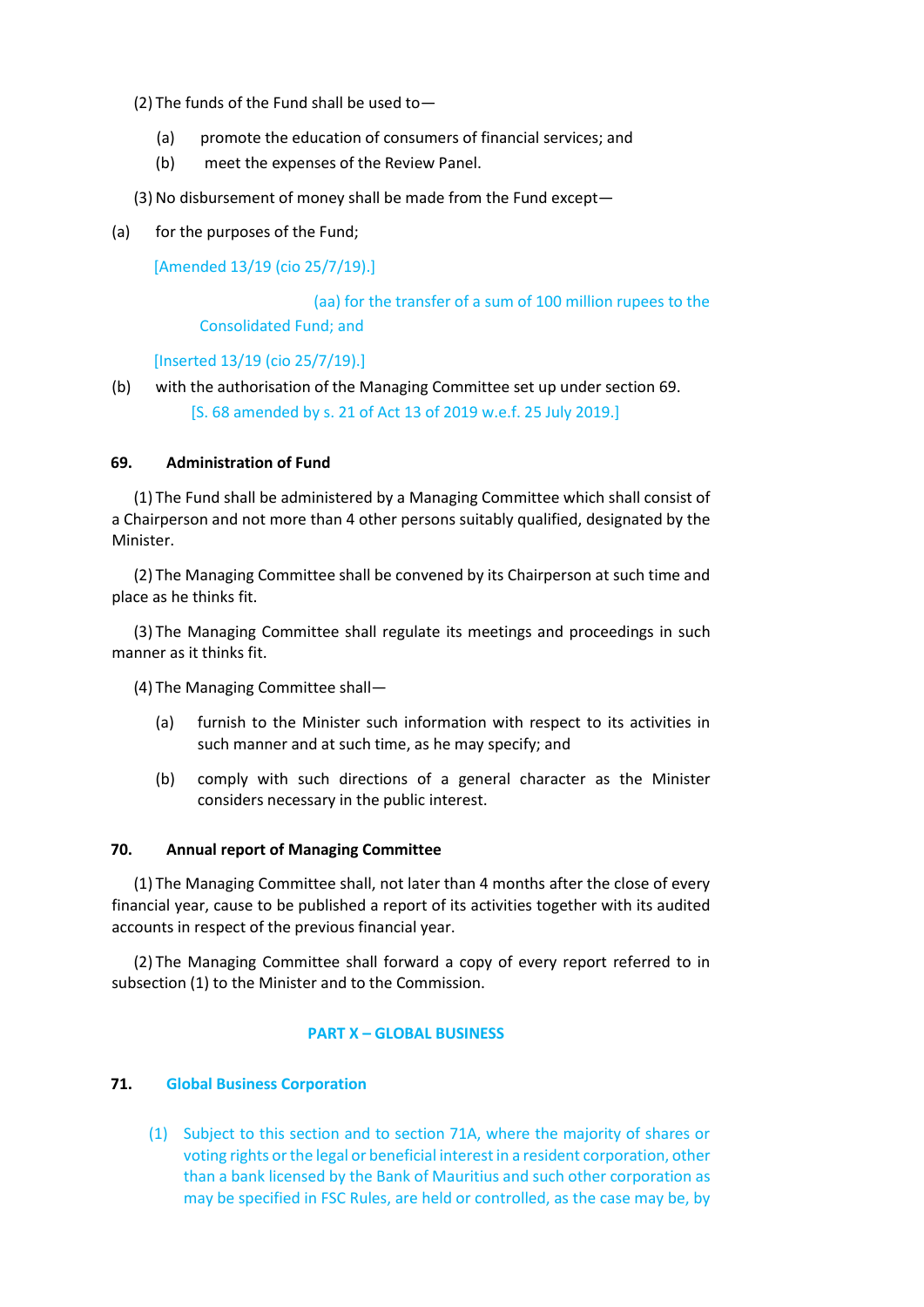a person who is not a citizen of Mauritius and such corporation proposes to conduct or conducts business principally outside Mauritius or with such category of persons as may be specified in FSC Rules, it shall apply to the Commission for a Global Business Licence.

- (2) Where an applicant referred to in subsection (1) proposes to conduct any business for which a licence, an authorisation, a registration or an approval, as the case may be, is required under any relevant Act or other enactment, it shall apply for such licence, authorisation, registration or approval before commencing business.
- (3) (a) A holder of a Global Business Licence shall, at all times
	- (i) carry out its core income generating activities in, or from, Mauritius, as required under the Income Tax Act;
	- [RR 13/19 (cio 25/7/19).]
	- (ii) be managed and controlled from Mauritius; and
	- (iii) be administered by a management company.
	- (b) In determining whether a holder of a Global Business Licence is managed and controlled from Mauritius, the Commission shall have regard to such matters as it deems necessary in the circumstances and in particular but without limitation to whether that corporation –
		- (i) has at least 2 directors, resident in Mauritius, of sufficient calibre to exercise independence of mind and judgement;
		- (ii) maintains, at all times, its principal bank account in Mauritius;
		- (iii) keeps and maintains, at all times, its accounting records at its registered office in Mauritius;
		- (iv) prepares its statutory financial statements and causes such financial statements to be audited in Mauritius; and
		- (v) provides for meetings of directors to include at least 2 directors from Mauritius.
	- (4) Where a holder of a Global Business Licence fails to comply with any Rules or guidelines issued by the Commission, the Commission may direct it to –
		- (a) cease part or all of its business; or
		- (b) take such remedial action as it may determine.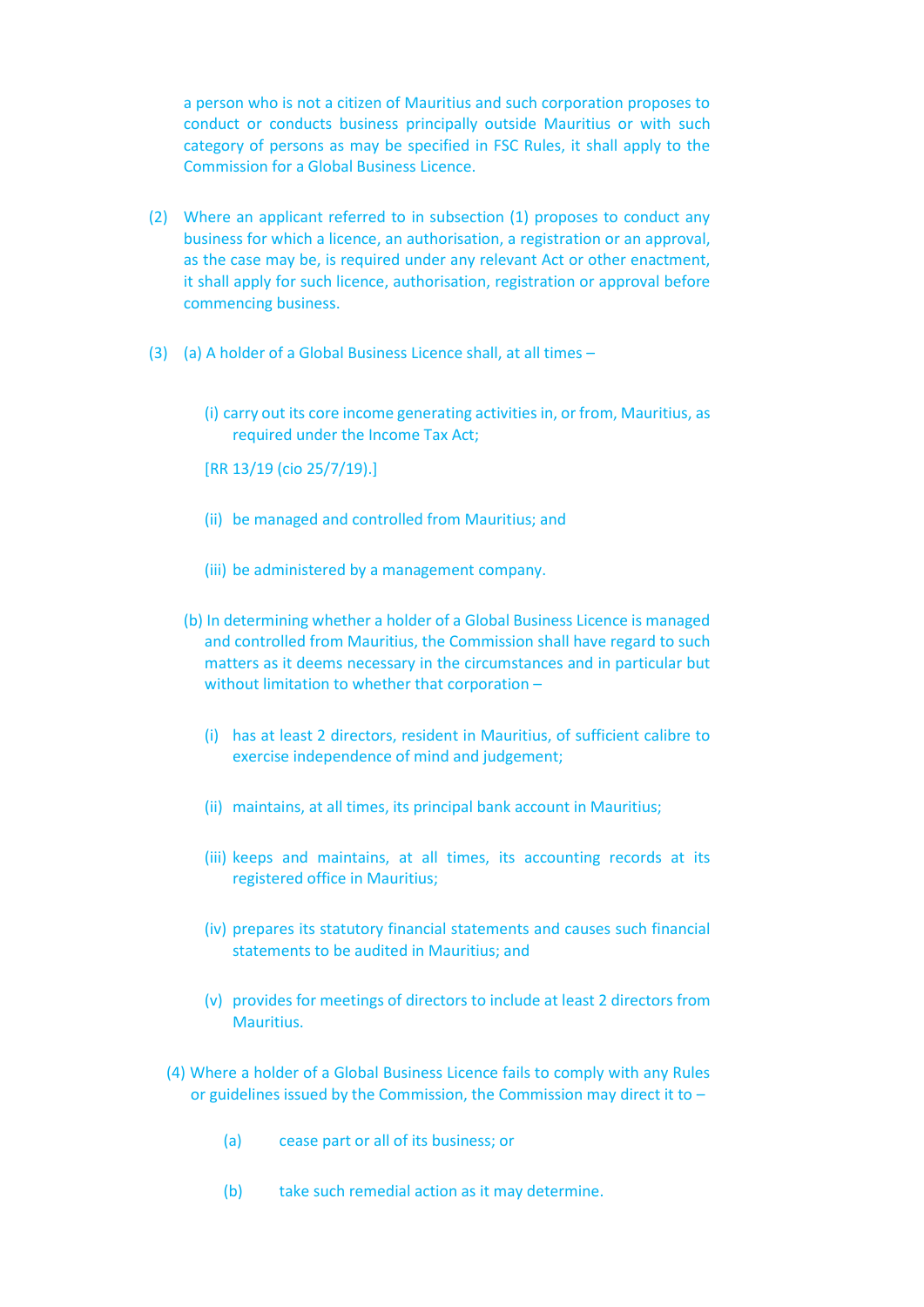- (5)A corporation which conducts business pursuant to subsection (1) without being the holder of a Global Business Licence shall commit an offence and shall, on conviction, be liable to a fine not exceeding one million rupees.
- (6) In this section –

"resident corporation" means a company incorporated or registered under the Companies Act, a *société* or partnership registered in Mauritius, a trust or any other body of persons established under the laws of Mauritius.

[S. 71 amended by s. 7 (e) of Act 10 of 2010 w.e.f. 24 December 2010; s. 13 of Act 27 of 2012 w.e.f. 22 December 2012; s. 19(c) of Act 27 of 2013 w.e.f. 21 December 2013; repealed and replaced by s 29 of Act 11 of 2018 w.e.f. 1 January 2019; s. 21 of Act 13 of 2019 w.e.f. 25 July 2019.]

## **71A. Authorised Company**

(1) Where the majority of shares or voting rights or the legal or beneficial interest in a company, other than a bank, licensed by the Bank of Mauritius, and incorporated under the Companies Act are held or controlled, as the case may be, by a person who is not a citizen of Mauritius and such company –

- (a) proposes to conduct or conducts business principally outside Mauritius or with such category of persons as may be specified in FSC Rules; and
- (b) has its central management and control outside Mauritius,

[RR 13/19 (cio 25/7/19).]

it shall apply to the Commission for an authorisation.

- (2) An application for an authorisation under subsection (1) shall
	- (a) be made through a management company in such form and manner as the Commission may determine; and
	- (b) be accompanied by such information, documents or application fees as may be specified in FSC Rules.
- (3) The Chief Executive may, where the requirements specified in this Act or FSC Rules are complied with and on payment of such fees as may be specified in FSC Rules, issue on such terms and conditions as he may determine, an authorisation on behalf of the Commission to an applicant.
- (4) Except where otherwise specified in FSC Rules, an Authorised Company shall not conduct a business activity specified in the Fourth Schedule.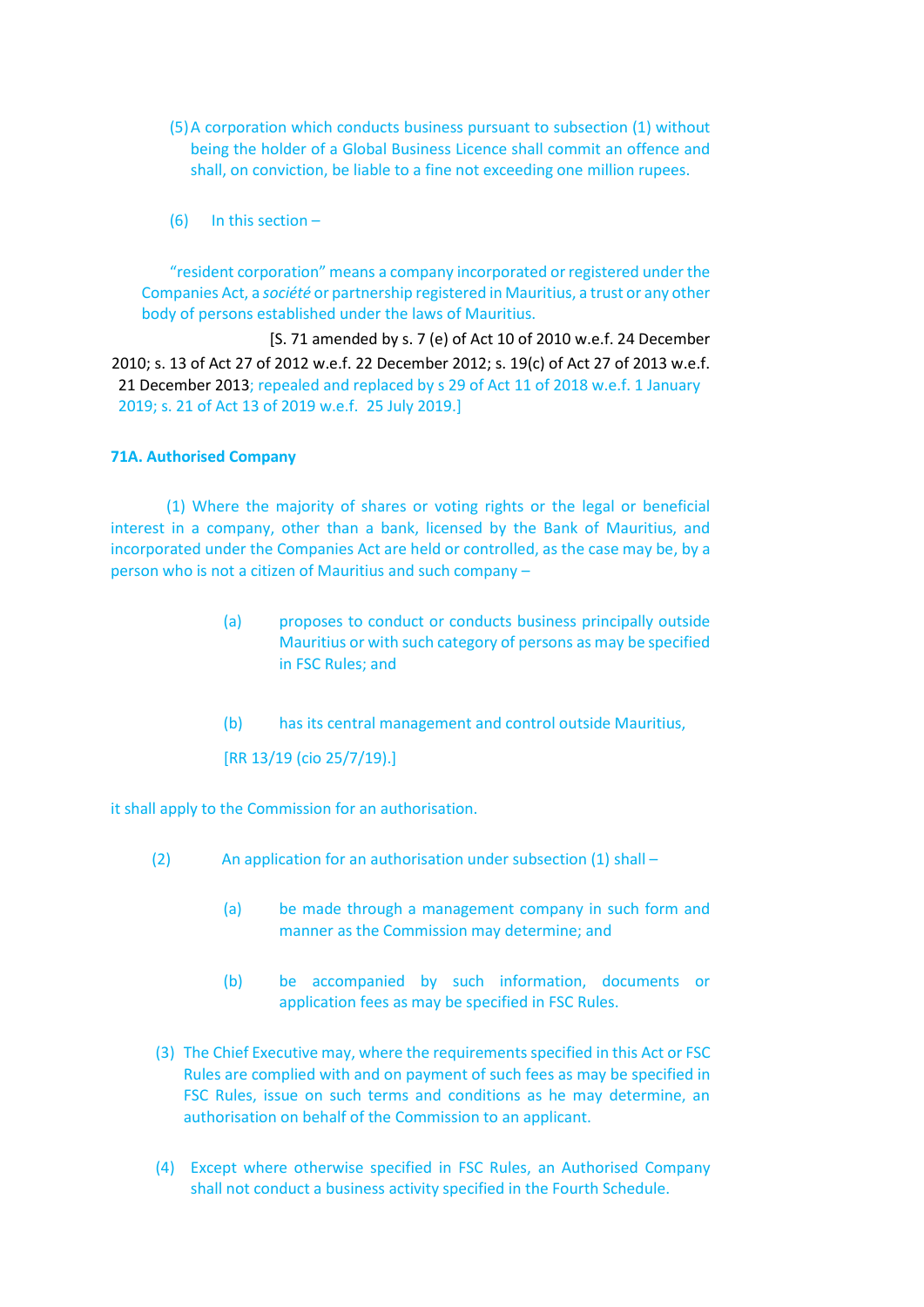- (5) Notwithstanding subsection (4), the Commission may, by FSC Rules, impose such restrictions and prohibitions on the type of activities that an Authorised Company may conduct.
- (6) Sections 44(6), 74 and 75 shall apply to an Authorised Company in the same way as they apply to the holder of a Global Business Licence, as if a reference to a holder of a Global Business Licence is a reference to an Authorised Company and a reference to Global Business Licence is a reference to an authorisation issued under section 71A.
- (7) An Authorised Company shall, at all times, have a registered agent in Mauritius which shall be a management company.
- (8) The registered agent shall be responsible for providing such services as the company may require in Mauritius, including –
	- (a) filing of any return or document required under this Act, the Income Tax Act or the Companies Act;
	- (b) receiving and forwarding of any communication from and to the Commission, the Mauritius Revenue Authority or the Registrar;
	- (c) undertaking measures on combating money laundering and the financing of terrorism and related offences as required by any enactment or guidelines issued by the Commission;
	- (d) keeping of records, including board minutes and resolutions, transaction records and such other documents as the Commission may require; and
	- (e) such other services as the Commission may require.
- (9) The registered agent shall be subject to such obligations, as may be prescribed, in relation to appointment, change of registered address or registered agent and such other matters for the purpose of subsection (8).
- (10) An Authorised Company shall file with the Commission, once in every year, a financial summary in the form set out in the Ninth Schedule to the Companies Act or such other types of accounts, financial statements or returns as may be specified in FSC Rules.
- (11) The Commission may, by FSC Rules, impose such requirements or obligations as it may deem necessary on an Authorised Company.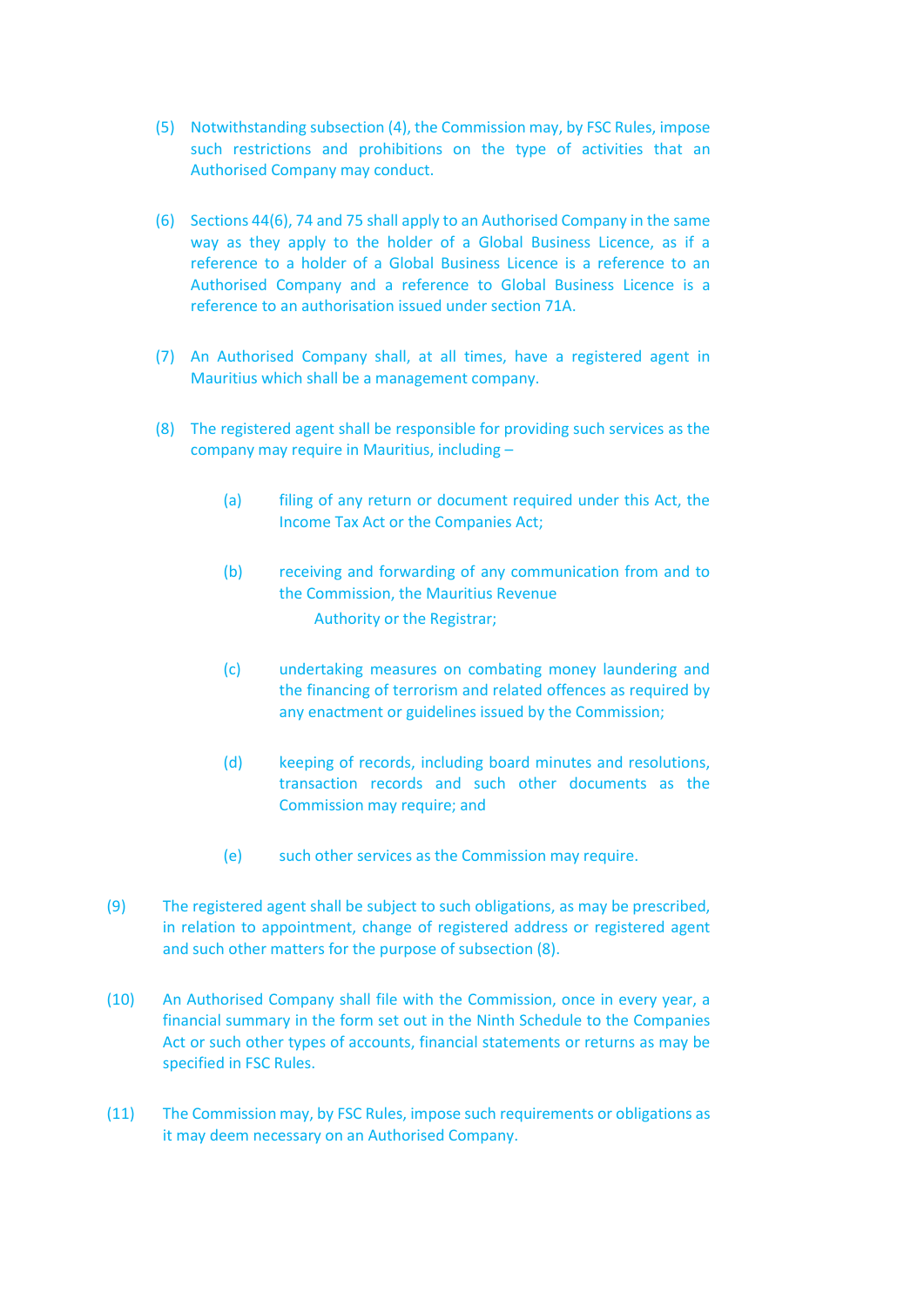- (12) A company which conducts business pursuant to subsection (1) without being an Authorised Company shall commit an offence and shall, on conviction, be liable to a fine not exceeding one million rupees.
- (13) An Authorised Company shall be held to be conducting business outside Mauritius notwithstanding that it engages in any dealings and transactions under section  $73(1)(c)$ , (d), (e) and (f).
	- [S. 71A inserted by s. 29 of Act 11 of 2018 w.e.f. 1 October 2018; s. 21 if Act 13 of 2019 w.e.f. 25 July 2019.]

## **72. Application for Global Business Licence**

## [RR 11/18 (cio 1/1/19).]

(1) An application for a Global Business Licence shall be—

[Amended 11/18 (cio 1/1/19).]

- (a)made through a management company in such form and in such manner as may be approved by the Commission;
- (b)of no effect unless it is certified by a law practitioner, legal consultant or law firm that it complies with the laws of Mauritius.

(2)On receipt of an application under subsection (1), the Chief Executive may within 7 days of the application—

- (a) require the applicant to give such further information as may be necessary to determine the application;
- (b) seek the opinion of any public sector agency that is likely to be concerned with the application;
- (c) approve the application on such terms and conditions as he may determine where he is satisfied that the application meets all the requirements set out under this Act or in FSC Rules or any guidelines;
- (d) refer the application to the Board with recommendations, observations or comments.
- (3) Where the Chief Executive refers an application to the Board, the Board may—
	- (a) reject the application without giving any reasons;
	- (b) refer the application back to the Chief Executive for further enquiry;
	- (c) approve the application on such terms and conditions as it may determine where it is satisfied that the application meets all the requirements set out under this Act or in FSC Rules or any guidelines.

(4) The Chief Executive or the Board shall not approve an application where the Chief Executive or the Board, as the case may be, is of the opinion that the proposed activity of the applicant—

- (a) is unlawful or contrary to public interest; or
- (b) may cause prejudice to the good repute of Mauritius as a centre for financial services.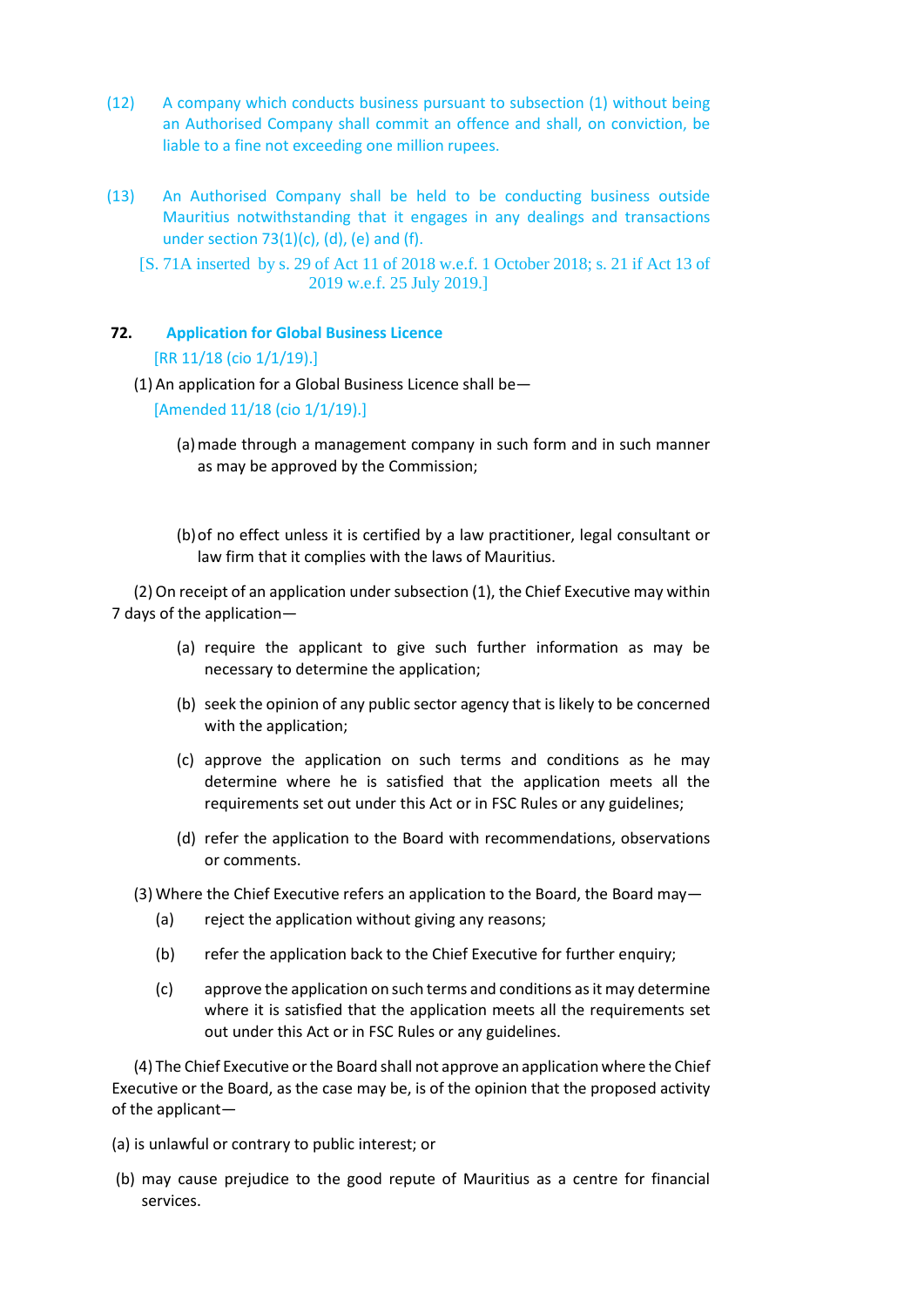(5) The Chief Executive shall provide a monthly report to the Board on all applications approved under subsection (2).

(6) Where an application is approved under this section, the Chief Executive shall, on payment by the applicant of such fee as may be specified in FSC Rules, issue a Global Business Licence on behalf of the Commission subject to such terms and conditions as the Commission may deem necessary.

[Amended 11/18 (cio 1/1/19).]

(7) Where a proposal or a project for the formation of a corporation which intends to carry out a global business is submitted to the Commission, the Commission may issue a letter of intent stating the terms and conditions under which a Global Business Licence as appropriate, may be issued.

[Amended 11/18 (cio 1/1/19).]

(8) A letter of intent issued under subsection  $(7)$  –

- (a) may be revoked at any time without any reason being given;
- (b) shall not imply or be construed in any way as a promise or an undertaking by the Commission, nor import any obligation on the part of the Commission, to grant a Global Business Licence or otherwise determine an application.

[S. 72 amended by s. 7 (f) of Act 10 of 2010 w.e.f. 24 December 2010;

29(s) of Act 11 of 2018 w.e.f. 1 January 2019.]

#### **73. Conduct of global business**

(1) A resident corporation holding a Global Business Licence shall be held to be conducting business outside Mauritius, notwithstanding the following dealings and transactions with residents of Mauritius—

[Amended 11/18 (cio 1/1/19).]

- (a) opening and maintaining with a bank an account in Mauritius currency for the purpose of its day to day transactions arising from its ordinary operations in Mauritius;
- (b) subject to the Non-Citizens (Property Restriction) Act, leasing, holding, acquiring or disposing of an immovable property or any interest in immovable property situated in Mauritius;
- (c) investing in any securities listed on a securities exchange licensed under the Securities Act;
- (d) opening and maintaining with a bank an account in foreign currency;
- (e) holding any share, debenture, security or any interest in or otherwise dealing or transacting with a corporation holding a Global Business Licence;
- (f) entering into a business relationship with the holder of a Management Licence or a law practitioner, legal consultant, law firm or a qualified auditor in Mauritius; (g) employing staff resident in Mauritius.

 $(2) -$ 

[Amended 18/16 (cio 7/9/16); repealed 11/18 (cio 1/1/19).]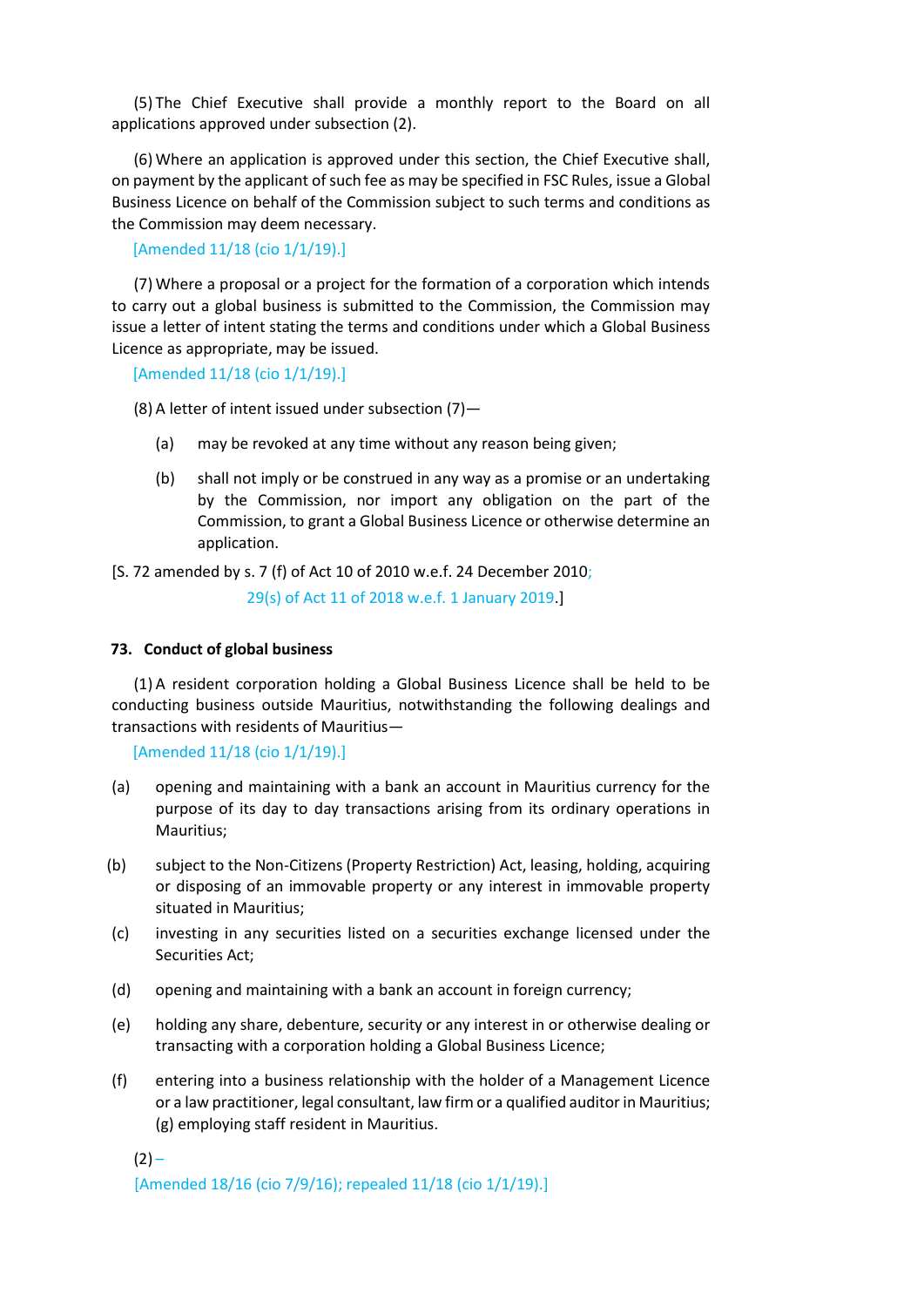(3) Where a corporation holding a global headquarters administration licence or a global treasury activities licence provides services to its related corporation which is located outside Mauritius or which holds a Global Business Licence, the corporation providing those services shall be deemed to be conducting business outside Mauritius.

#### [Repealed and replaced 27/12 (cio 22/12/12).]

(4) The Commission may, in FSC Rules, make provision for the conduct of global headquarters administration and global treasury activities in Mauritius.

#### [Inserted 27/12 (cio 22/12/12).]

[S. 73 amended by s. 7 (g) of Act 10 of 2010 w.e.f. 24 December 2010; s. 13 of Act 27 of 2012 w.e.f. 22 December 2012; s. 24 of Act 18 of 2016 w.e.f. 7 September 2016; s. 29(t) of Act 11 of 2018 w.e.f. 1 January 2019.]

#### **74. Validity of Global Business Licence and effect of its revocation**

(1) A corporation holding a licence issued under section 72 (6) shall pay to the Commission such annual licence fee as may be specified in FSC Rules.

(2) Subject to this section, a Global Business Licence shall lapse where the annual licence fee in respect of the licence is not paid within the time specified in FSC Rules.

(3) When a Global Business Licence has lapsed under subsection (2) or is suspended under subsection (6), the corporation shall not, except with the approval of the Commission, transact any business.

(4) (a) Where a Global Business Licence has lapsed under subsection (2), the corporation may, within the time specified in FSC Rules, apply for the reinstatement of the licence subject to such terms and conditions, and to the payment of such fee and additional charge, as may be specified in FSC Rules.

(b) Where an application is submitted under paragraph (a), the Commission may, subject to such terms and conditions as may be specified in FSC Rules, issue the Global Business Licence as from the date it had lapsed.

#### [Amended 11/18 (cio 1/1/19).]

(5) Where the Commission is satisfied on reasonable grounds that the revocation of the Global Business Licence is necessary to protect the good repute of Mauritius as a centre for financial services, to prevent or mitigate damage to the integrity of financial services industry or any part thereof, or to protect the public in general, it may revoke a Global Business Licence.

(6) Prior to revoking a Global Business Licence under subsection (5), the Commission—

- (a) may suspend a licence;
- (b) shall give to the holder of the Global Business Licence advance notice of its intention and the reasons for doing so; and
- (c) shall afford the holder of the licence an opportunity to make representations in writing.

(7) Where a Global Business Licence is revoked, the Chief Executive—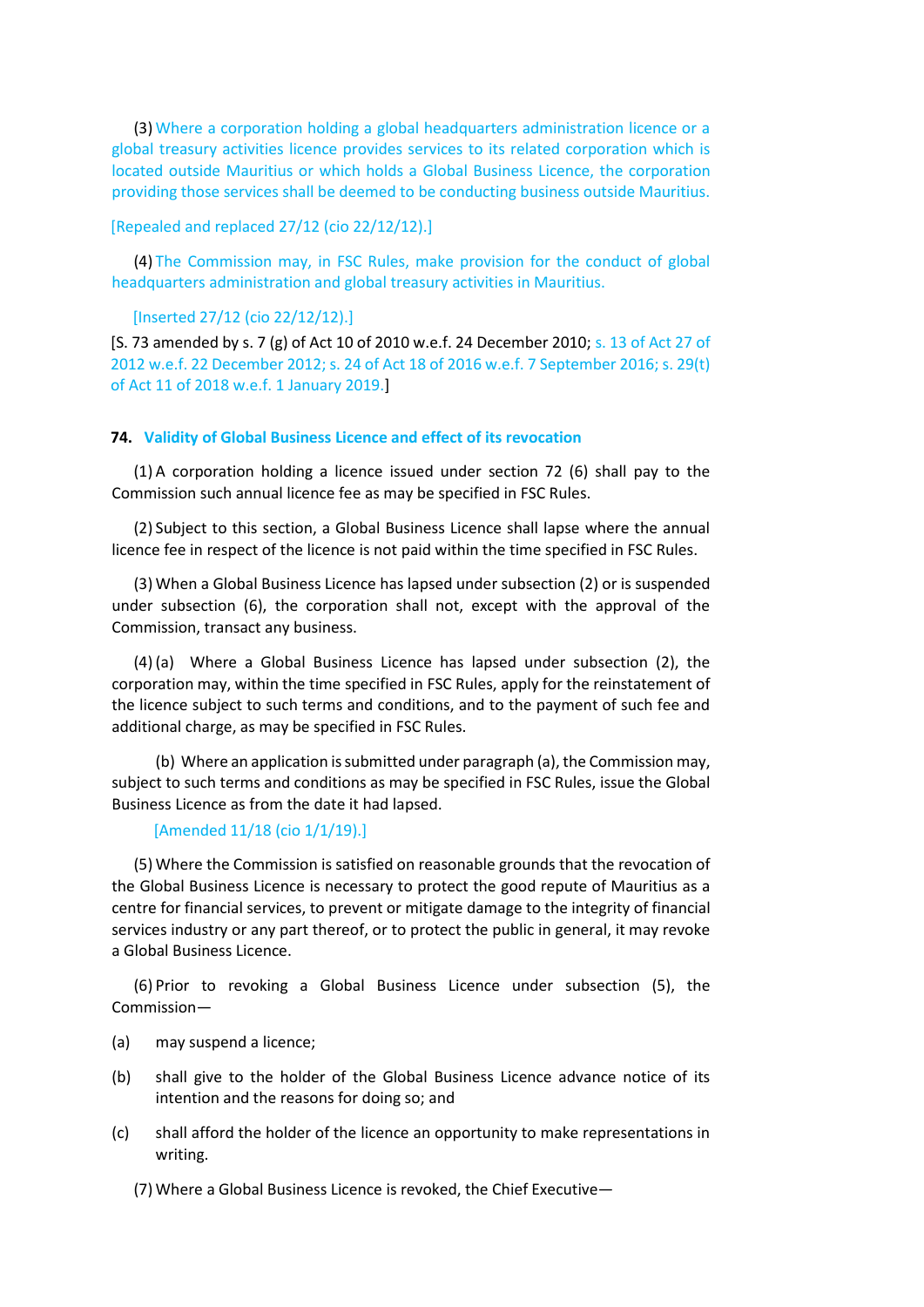- (a) shall forthwith cause notice of the revocation to be published in the *Gazette*;
- (b) may issue such directions to the corporation as may be necessary in the circumstances, including for the orderly dissolution of its business and the discharge of its liabilities.

#### **[S. 74 amended by s. 29(u) of Act 11 of 2018 w.e.f. 1 January 2019.]**

#### **75. Power of inquiry**

(1) A corporation holding a Global Business Licence shall, when so required by the Commission in exercising its general powers of supervision or in discharging its obligations under an agreement or arrangement for the exchange of information, furnish all such information and produce such documents as may be required of him by the Commission.

#### [Amended 38/11 cio 15/12/11.]

(2) Where the Chief Executive has reasonable cause to believe that a corporation holding a Global Business Licence—

- (a) has committed, is committing or is likely to commit a breach of—
	- (i) any of the relevant Acts or guidelines;
	- (ii) any condition of its licence; or
	- (iii) any direction issued by the Commission;
- (b) has carried out, is carrying or is likely to carry out any activity which may cause serious prejudice to the soundness and stability of the financial system of Mauritius or to the reputation of Mauritius or which may threaten the integrity of the system,

the Chief Executive may make an inquiry into the business or any part of the business of the corporation.

(3) For the purpose of this section—

- (a) any reference to Chief Executive shall include any person designated by the Chief Executive or the Commission;
- (b) the Chief Executive may—
	- (i) by notice, request the production of any document to be inspected at such reasonable time and place, including the registered office or the business premises of the holder of a Global Business Licence, as may be specified in the notice;
	- (ii) take copies of or extracts from, any document so produced;
	- (iii) issue directions.

(4) For the purpose of this section, any reference to a holder of a Global Business Licence shall include—

(a) any person who has held a Global Business Licence;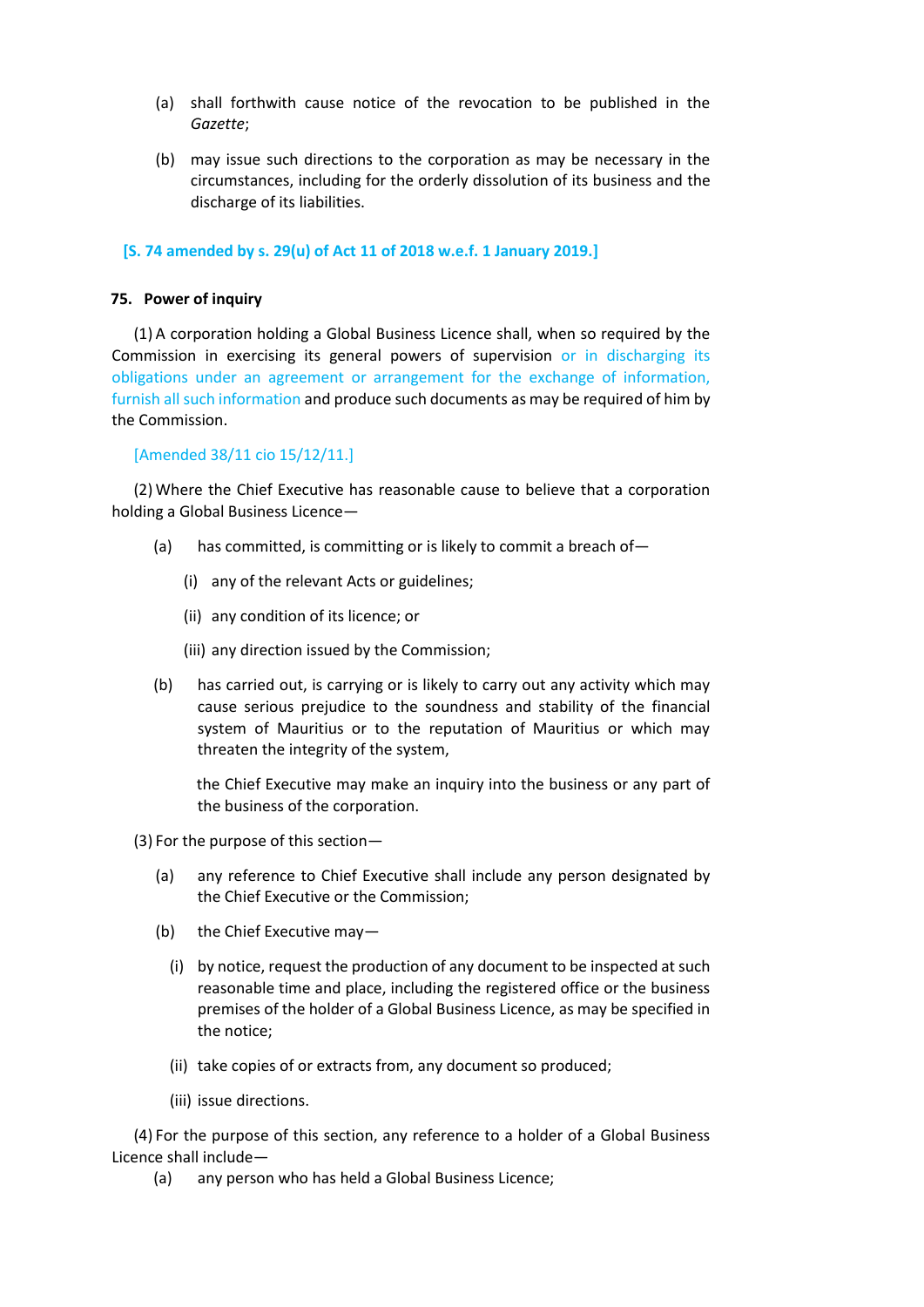(b) any person who is a present or past officer, or controller, of the holder of a Global Business Licence.

(5) The Chief Executive shall, in respect of every inquiry carried out, make a written report to the Board together with his observations, comments and recommendations.

(6) Any person who—

- (a)fails to comply with the requirements of subsection (1) or (3) (b) (i); or
- (b)obstructs the Chief Executive in the performance of his duties under subsection (3) (b) (ii) and (iii),

shall commit an offence and shall, on conviction, be liable to a fine not exceeding one million rupees.

[S. 75 amended by s. 12 of Act 38 of 2011 w.e.f. 15 December 2011.]

#### **76. –**

[S. 76 repealed by s. 29(v) of Act 11 of 2018 w.e.f. 1 January 2019.]

#### **77. Management licence**

(1) A company whose main activity is to  $-$ 

- (a) set up, administer, manage, and provide nominee and other services to—
	- (i) a corporation which proposes to apply for, or holds, a Global Business Licence;

[Amended 11/18 (cio 1/10/18).]

(ia) an applicant under section 71A or an Authorised

Company; and [Inserted 11/18 (cio 1/10/18).]

- (ii) such class of corporations as may be prescribed; or
- (b) act as corporate trustee or qualified trustee under the Trusts Act,

shall apply to the Commission for a management licence.

(2) For the avoidance of doubt, an application for a management licence shall be subject to the regulation of financial services under Part IV.

(3) The Chief Executive may, in addition to the matters specified in section 53 (1), act in accordance with that section in relation to a holder of a licence under this section where he is of the opinion that an administrative sanction is necessary to protect the good repute of Mauritius as a centre for global business.

[S. 77 amended by s. 29 of Act 11 of 2018 w.e.f. 1 October 2018.]

#### **77A. Global Legal Advisory Services**

(1) Subject to this section, an entity whose main activity is to provide legal services pertaining to global business, international arbitration, corporate law, taxation law and foreign and international law, shall apply to the Commission for a Global Legal Advisory Services licence.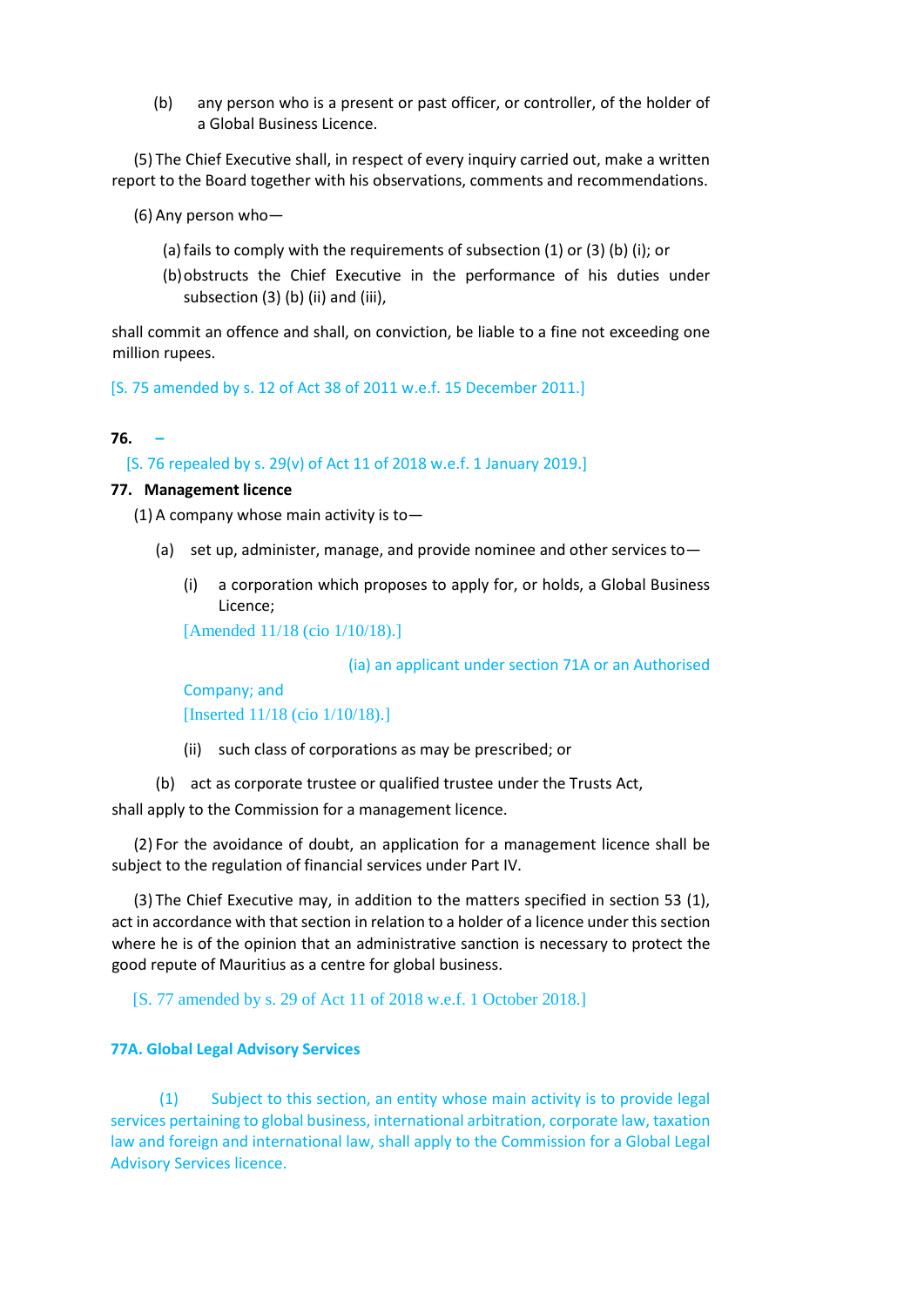(2) For avoidance of doubt, an application for a Global Legal Advisory Services licence shall be subject to the regulation of financial services under Part IV.

(3) The Chief Executive may, in addition to the matters specified in section 53(1), act in accordance with that section in relation to a holder of a licence under this section where he is of the opinion that an administrative sanction is necessary to protect the good repute of Mauritius as a centre for global business.

(4) For avoidance of doubt, this section shall not apply to a person authorised to provide legal services or give legal advice under the Law Practitioners Act. [S. 77A inserted by s. 24 of Act 18 of 2016 w.e.f. 7 September 2016.]

## **77B. Application for Global Legal Advisory Services licence**

(1) An entity which is licensed or registered as a law firm in a foreign country may make a written application to the Commission, in such form and manner as may be prescribed, for a Global Legal Advisory Services licence.

(2) The Commission may, on an application made under subsection

(1), grant a licence where it is satisfied that  $-$ 

- (a) the parent law firm is qualified, licensed or regulated as a firm entitled to practise law in its home jurisdiction;
- (b) 2 foreign lawyers qualified in the foreign jurisdiction referred to in subsection (1) to practise the law of that jurisdiction are employed by or are part of the entity; and
- (c) the applicant has a physical establishment in Mauritius.

(3) The Commission may impose such terms and conditions as may be prescribed or as it deems appropriate before granting a Global Legal Advisory Services licence.

(4) The Commission shall, on granting a licence under subsection (2), inform the Attorney-General.

(5) Where the licence of an entity has been revoked, the Chief Executive may give a direction to that entity –

- (a) as may be necessary in the circumstances, including for the orderly dissolution of its business and the discharge of its liabilities; and
- (b) to take such remedial action as he considers necessary.

[S. 77B inserted by s. 24 of Act 18 of 2016 w.e.f. 7 September 2016.]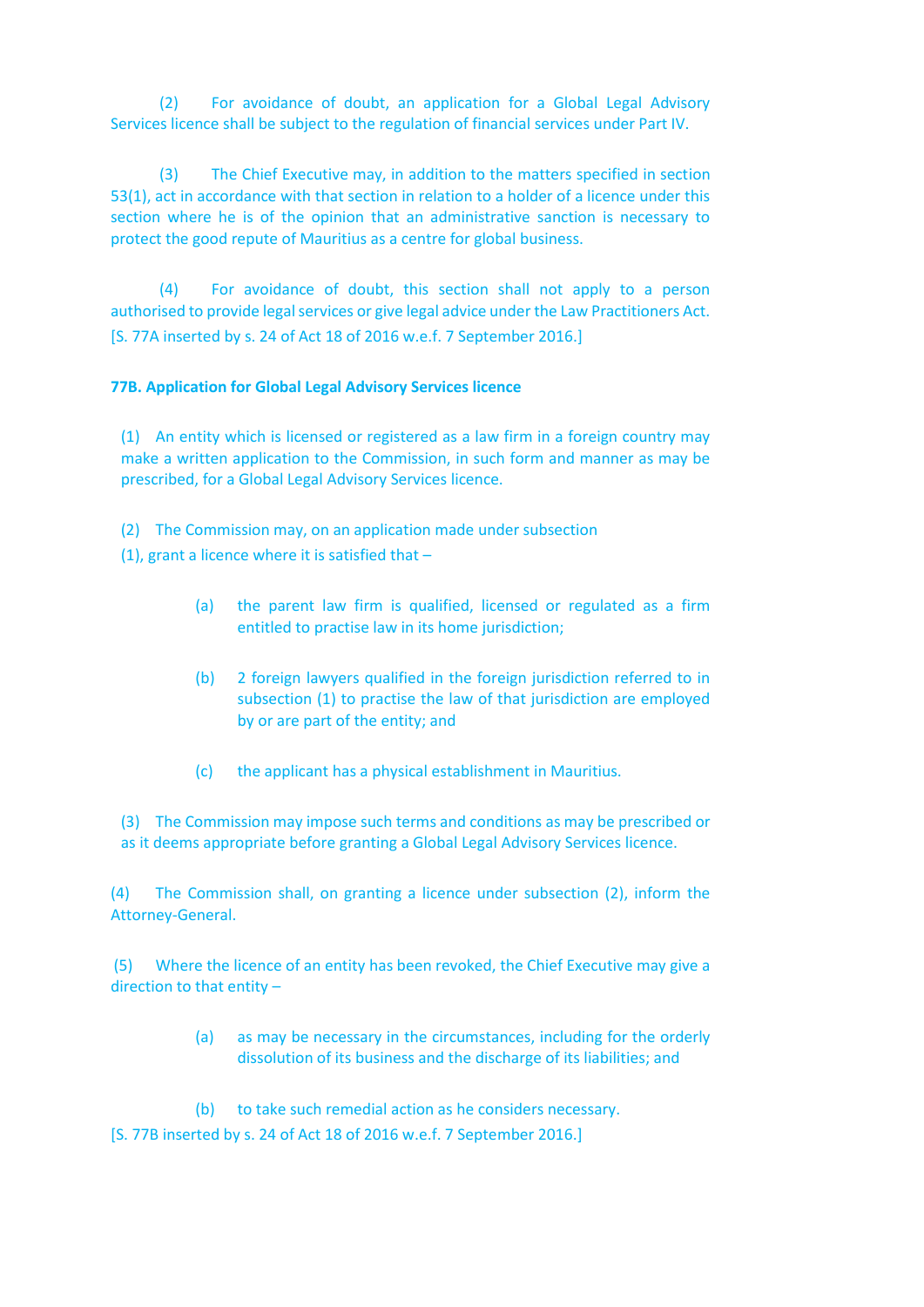#### **78. Nominee company**

- (1) Any company holding a management licence may, for the purposes of performing the functions of a nominee company and subject to the approval of the Commission, form a nominee company.
- (2) The nominee company shall—
	- (a) be a private company registered under the Companies Act;
	- (b) expressly limit its objects to acting as a nominee company with respect to corporations and to matters ancillary or incidental thereto;
	- (c) pay to the Commission such fees as may be specified in FSC Rules.

# **79. Special provisions for a Global Business Corporation or an Authorised Company**

## [Amended 11/18 (cio 1/10/18).]

(1) Parts VIII and IX of this Act shall not apply to a corporation holding a Global Business Licence or an authorisation under section 71A unless the corporation also holds a licence, authorisation, approval or registration for the conduct of a financial services activity under a relevant Act.

[Amended 11/18 (cio 1/10/18).]

(2) The Commission may, by FSC Rules, provide for exceptions, limitations or restrictions to any requirement under this Part with regard to –

- (a) an applicant for any corporation holding a Global Business Licence or any class of applicant for, or corporation holding, a Global Business Licence; or
- (b) an Authorised Company or any class of applicant for an authorisation under section 71A or an Authorised Company. [RR 11/18 (cio 1/10/18).]

[S. 79 amended by s. 29 of Act 11 of 2018 w.e.f. 1 October 2018.]

## **Part XA – INVESTMENT BANKING**

## **79A. Application for Investment Banking Licence**

(1) An application for an Investment Banking Licence shall be made in such form and manner as may be specified in FSC Rule and shall be accompanied by –

- (a) a business plan or feasibility study outlining the proposed business activity of the applicant;
- (b) particulars of promoters, beneficial owners, controllers and proposed directors in such form and manner as may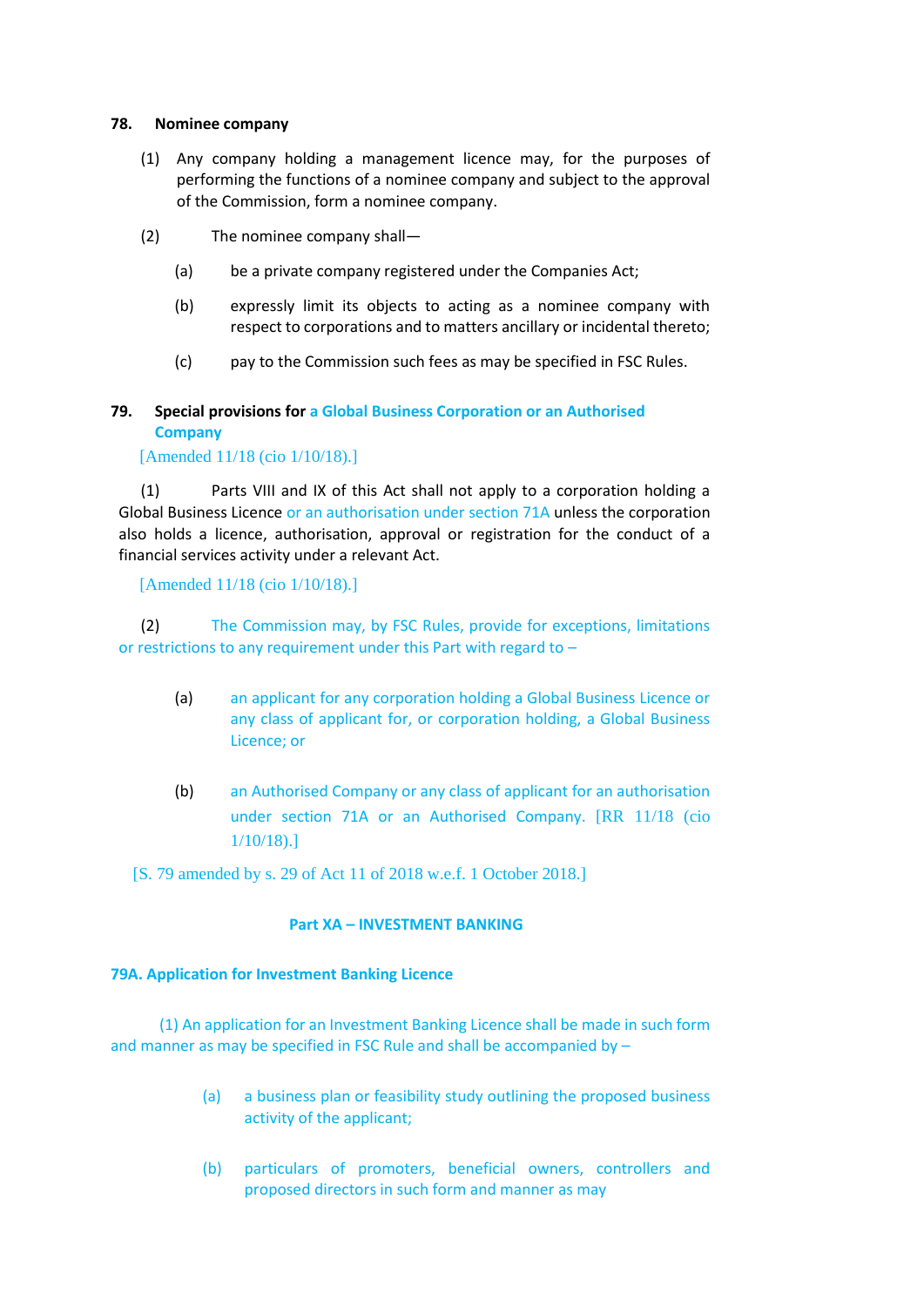be specified in FSC Rules;

- (c) such fees as may be specified in FSC Rules; and
- (d) such other information as may be specified in FSC Rules or otherwise required by the Commission to determine the application.

(2) An applicant shall notify the Commission of any material change which may have occurred, whether before or after the issue of a licence, in the information provided in the application made under subsection (1).

(3) A licensee holding an Investment Banking Licence under this Part may conduct the activities of an investment dealer (full service dealer, including underwriting), investment adviser (unrestricted), investment adviser (corporate finance advisory), asset management, distribution of financial services, and such other activities as may be specified in FSC Rules.

(4) A licensee holding an Investment Banking Licence shall not conduct any activity not specified in his initial business plan or feasibility study referred to in subsection (1)(a), without the approval of the Commission.

(5) For avoidance of doubt, an application for an Investment Banking Licence shall be subject to the regulation of financial services under Part IV.

(6) Any person who, before the commencement of this Part, was the holder of an Investment Banking Licence issued by the Bank of Mauritius, shall, within 3 months of the date of commencement of this Part, apply to the Commission for an Investment Banking Licence.

(7) Any licence issued by the Bank of Mauritius to any person, insofar as the licence relates to Investment Banking shall lapse 3 months after the commencement of this Part.

[S. 79A inserted by s. 24 of Act 18 of 2016 w.e.f. 7 September 2016.]

#### **PART XI – ADMINISTRATION**

## **80. Staff of Commission**

(1) The Commission may employ, on such terms and conditions as it may determine, such persons as may be necessary for the proper discharge of its functions.

(2) Every employee shall be under the administrative control of the Chief Executive.

(3) An employee of the Commission may, with the concurrence of the Bank of Mauritius, be posted to the Bank of Mauritius for such period as may be determined by the Board and on such terms and conditions as the Board may determine.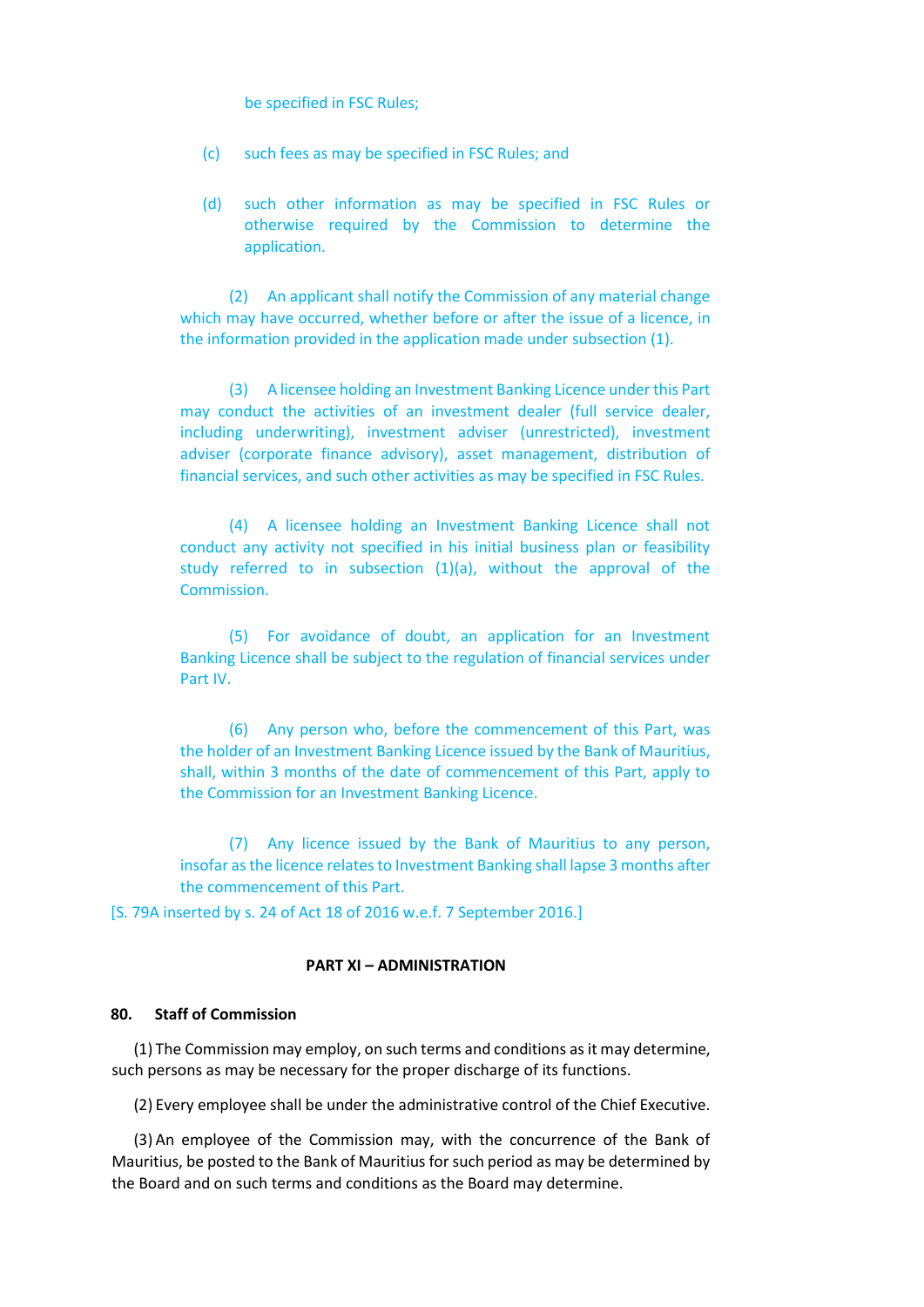(4) An employee of the Bank of Mauritius may, with the concurrence of the Board, be posted to the Commission for such period as may be determined by the Bank of Mauritius and on such terms and conditions as the Bank of Mauritius may determine.

## **81. Conditions of service of employees**

The Commission may make provisions to govern the conditions of service of employees and, in particular, to deal with—

- (a) the appointment, discipline, dismissal, pay and leave of, and the security to be given by, employees;
- (b) appeals by employees against dismissal or other disciplinary measures; and
- (c) the establishment and maintenance of provident and pension fund schemes and the contributions payable to those schemes and the benefits derived therefrom.

## **82. General Fund**

(1) The Commission shall establish a General Fund—

- (a) into which all monies received by the Commission shall be paid; and
- (b) out of which all payments required to be made by the Commission and all charges on the Commission shall be effected.
	- (2) The Commission shall derive its funds from—
- (a) fees or other charges levied under the relevant Acts; and (b) such other source as may be approved by the Minister.

(3) The Commission shall, not later than 3 months before the commencement of each financial year, submit to the Minister an estimate of its income and expenditure for that financial year.

(4) (a) No fund, other than the General Fund under this section, the Financial Services Fund under section 68 and the General Reserve Fund under section 82A, shall be created under this Act.

 $(b) -$ 

 $(5) -$ 

 $(6)$  (a) A sum equivalent to 2 per cent of the excess income over the expenditure of the Commission for each financial year shall be paid from the General Fund into the Financial Services Fund.

```
[Amended 13/19 (cio 25/7/19).]
```
(b) The sum payable under paragraph (a) shall exclude any outstanding administrative penalties.

[Added 13/19 (cio 25/7/19).]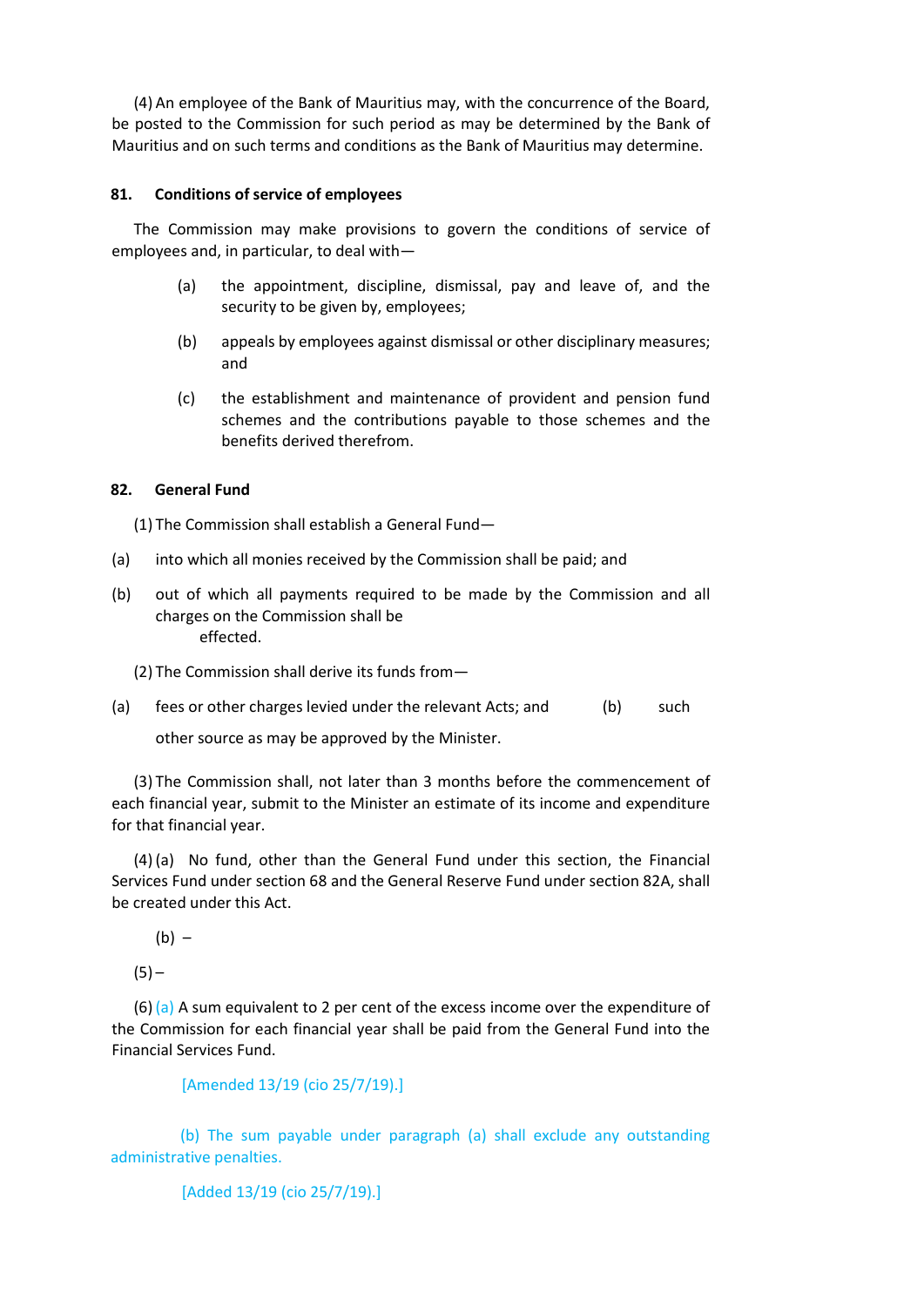(7) (a) Any balance in the General Fund, after the transfer under subsections (5) and (6), shall be transferred to the Consolidated Fund –

- (i) in respect of the financial year 2014, not later than 31 August 2014;
- (ii) in respect of every following financial year, not later than 31 December of that year.

(b) Any balance in the General Fund referred to in paragraph (a) shall be calculated by reference to the expected surplus in a financial year based on management accounts.

[Repealed and replaced 27/13 (cio 21/12/13).]

[S. 82 amended by s. 7 (h) of Act 10 of 2010 w.e.f. 24 December 2010; s. 19(d) of Act 27 of 2013 w.e.f. 21 December 2013; s. 21 of Act 13 of 2019 w.e.f. 25 Jul7 2019.]

#### **82A. General Reserve Fund**

(1) The Board shall, in respect of every financial year, ascertain the surplus income over expenditure of the Commission from its audited comprehensive income determined in accordance with the International Financial Reporting Standards.

[Repealed and replaced 27/12 (cio 22/12/12).]

(2) (a) The Commission shall establish a General Reserve Fund to which shall be allocated, at the end of every financial year, 5 per cent of the surplus income referred to in subsection (1).

[Amended 27/12 (cio 22/12/12).]

(b) Paragraph (a) shall not apply in respect of the financial year 2014. [Added 27/13 (cio 21/12/13).]

(2A) Any balance in excess of 100 million rupees in the General Reserve Fund as at 1 July 2018 shall be paid into the Consolidated Fund.

> [Inserted 27/12 (cio 22/12/12); repealed and replaced 27/13 (cio 21/12/13); 13/19 (cio 25/7/19).]

(3) The balance of the surplus income for the financial year remaining after the allocation made under subsection (2) and subsection 82(6), less any related outstanding administrative penalties included in Income Statement, shall, subject to subsection (4), be paid into the Consolidated Fund, as soon as practicable, after the end of every financial year.

[Amended 27/12 (cio 22/12/12; 13/19 (cio 25/7/19).]

(4) Subject to subsection (5), the balance in the General Reserve Fund shall be –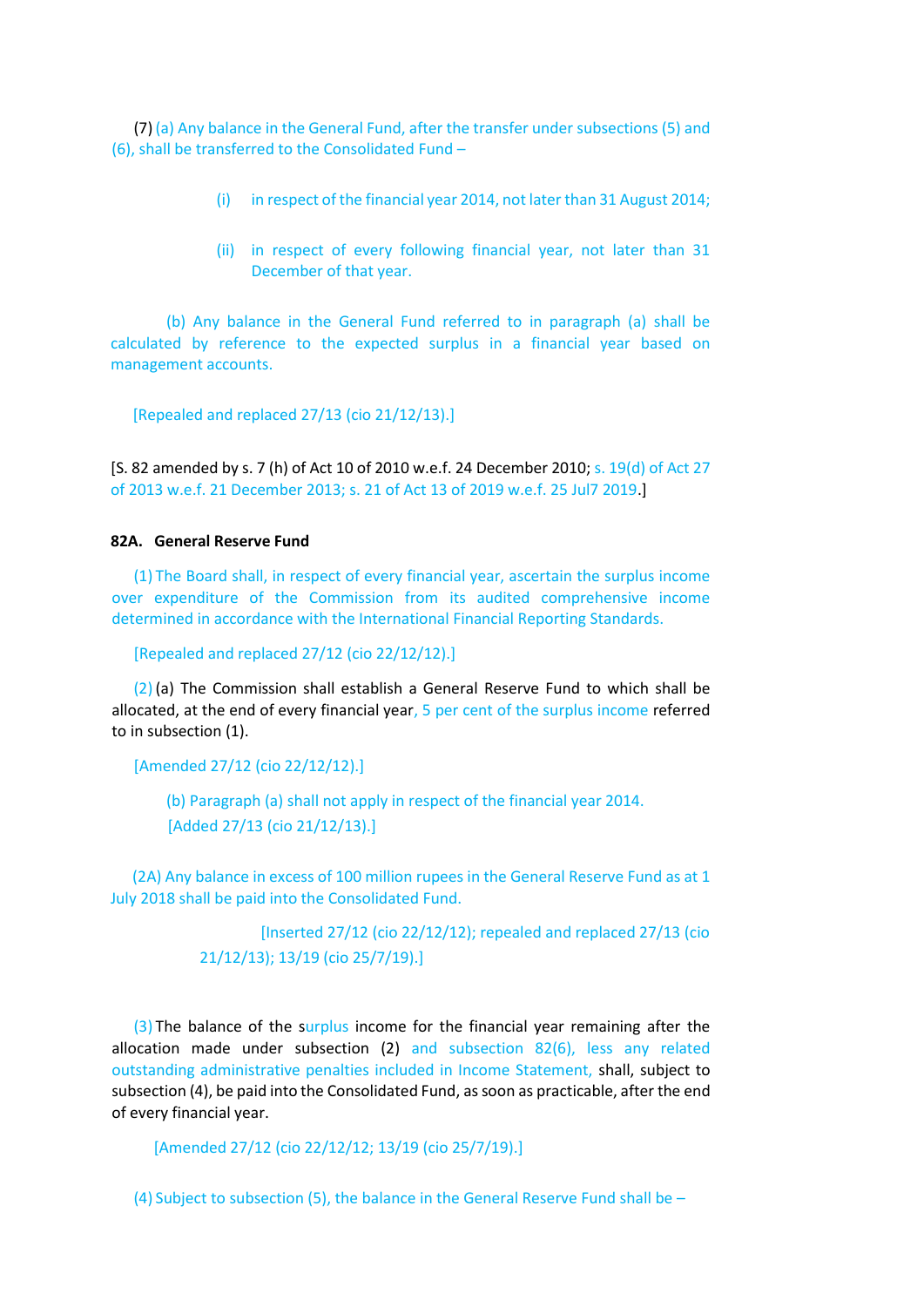(a) an amount of 400 million rupees represented by assets net of any liabilities; or

(b) such other amount as the Minister may, after consultation with the Chief Executive, determine.

[Repealed and replaced 27/12 (cio 22/12/12); 27/13 (cio 21/12/13).].]

(5) Where, at any time, the balance in the General Reserve Fund is less than the amount referred to in subsection (4), the Commission shall endeavour to bring the balance to the required level.

(6) An allocation under subsection (2) or a payment under subsection (3) shall not be made where, in the opinion of the Board—

- (a) the assets of the Commission are, or as a result of the allocation or payment would be, less than the sum of its liabilities and the amount referred to in subsection (4); or
- (b) as a result of the allocation or payment, the Commission would not be in a financial position to conduct its activities properly.

[S. 82A inserted by s. 7 (i) of Act 10 of 2010 w.e.f. 24 December 2010; s. 13 of Act 27 of 2012 w.e.f. 22 December 2012; s. 19(e)of Act 27 of 2013 w.e.f. 21 December 2013; s. 21 of Act 13 of 2019 w.e.f. 25 July 2019.]

# **83. Confidentiality**

(1) Every member of the Board, the technical committee, the Enforcement Committee, the Chief Executive, and every employee of the Commission shall—

- (a) before he begins to perform any duties under the relevant Acts, take an oath of confidentiality in the form set out in Part II of the Third Schedule; and
- (b) maintain during or after his relationship with the Commission, the confidentiality of any matter relating to the relevant Acts which comes to his knowledge.

(1A) Subsection (1) shall also apply to a person referred to in section 88(1)(fa), (g) and (h).

## [Inserted 27/13 (cio 21/12/13).]

(2) Subject to subsection (3) and except for the purposes of administering the relevant Acts or where he is authorised to do so by the Commission, no person referred to in subsection (1) shall communicate to any unauthorised person any matter relating to the relevant Acts.

(3) (a) The Commission shall furnish, when so required by the Bank of Mauritius, such information as may be required for the purposes of assisting the Bank of Mauritius in the discharge of its functions.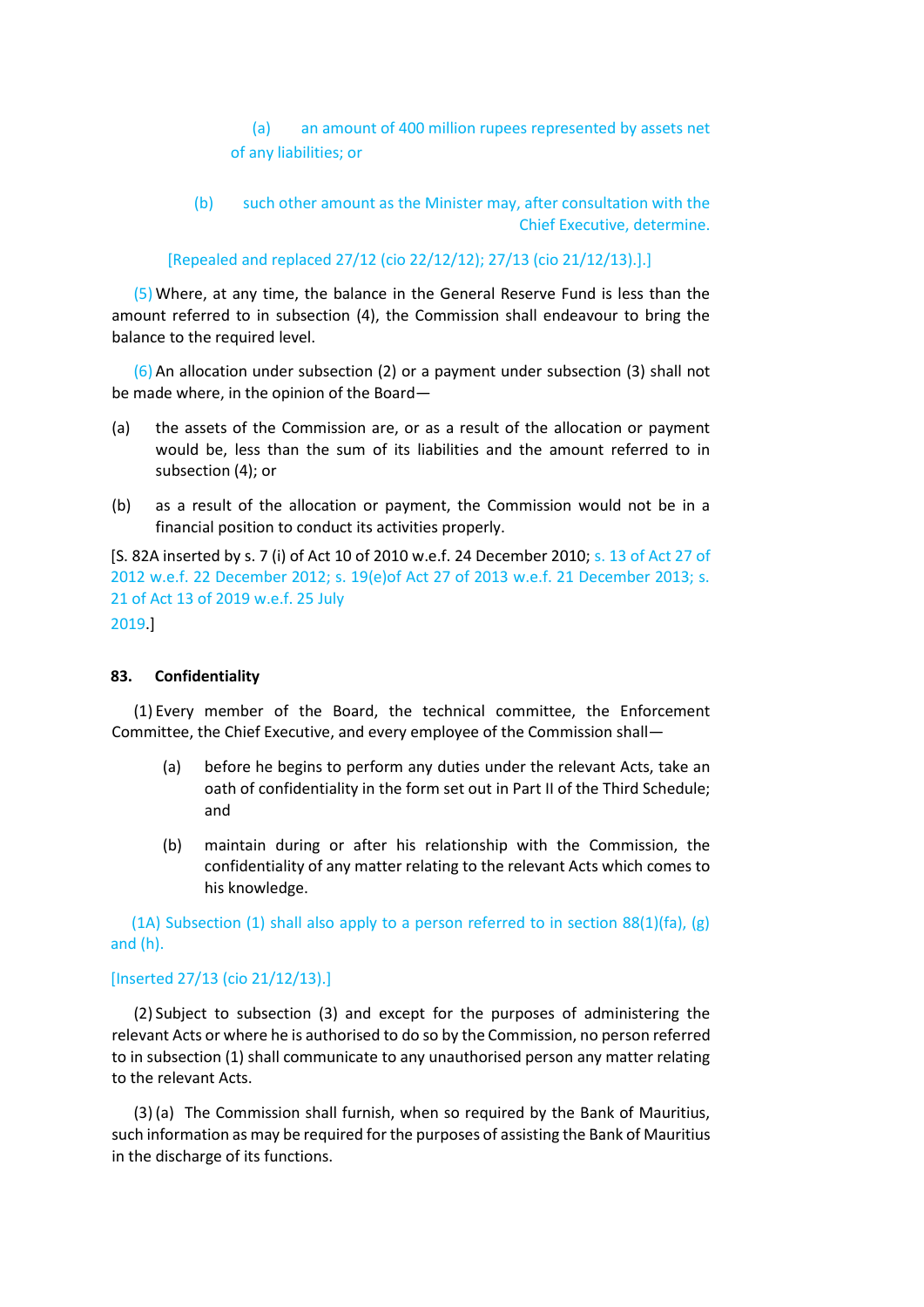- (b) Subject to paragraph (c), the Bank of Mauritius may publish, in whole or in part, any information furnished under paragraph (a).
- (c) No information shall be published by the Bank of Mauritius where such publication would entail the disclosure of the financial affairs of any individual or enterprise without the consent in writing of the individual or enterprise.

(4) Every person referred to in subsection (1) shall, in relation to a corporation holding a Global Business Licence deal with all the documents and other information in his possession or under his control concerning that corporation as confidential.

#### [Amended 11/18 (cio 1/1/19).]

(5) Except where ordered by the Supreme Court for a reason specified in subsection (6), no person referred to in subsection (1) shall, in relation to a corporation holding a Global Business Licence, be required to produce or divulge to any Court, tribunal, committee of enquiry or other authority in Mauritius or elsewhere any document, information or other matter coming to his notice, or being in his possession or control for any reason.

#### [Amended 11/18 (cio 1/10/18).]

(6) Notwithstanding any other enactment, the Supreme Court shall, in relation to a corporation holding a Global Business Licence, not make an order for disclosure or production of any confidential information except on an application made by an investigatory authority and on being satisfied that the confidential information is bona fide required for the purpose of any enquiry relating to, or trial into, a financial crime.

## [Amended 11/18 (cio 1/10/18); 1/1/19); RR 9/19 (cio 29/5/19).]

(7) Subsections (4), (5) and (6) shall be without prejudice to  $-$ 

- (a) the obligations of Mauritius under any international treaty, convention or agreement, and to the obligations of any public sector agency under any international arrangement or concordat;
- (b) such disclosure as is necessary for the purpose of administering the relevant Acts and of discharging a function under those Acts;
- (c) disclosure, pursuant to an agreement or arrangement for the exchange of information and under condition of confidentiality, for the purpose of exercising its functions, in relation to a corporation holding a Global Business Licence or in relation to a financial institution carrying out any services or business activities under any of the relevant Acts—

#### [Amended 11/18 (cio 1/10/18).]

- (i) to a public sector agency; or
- (ii) to any other institution which performs in a foreign country functions similar to those of the Commission under this Act;
- (d) the duty of the Commission to pass on information to the FIU established under the Financial Intelligence and Anti-Money Laundering Act, pursuant to section 22 of that Act;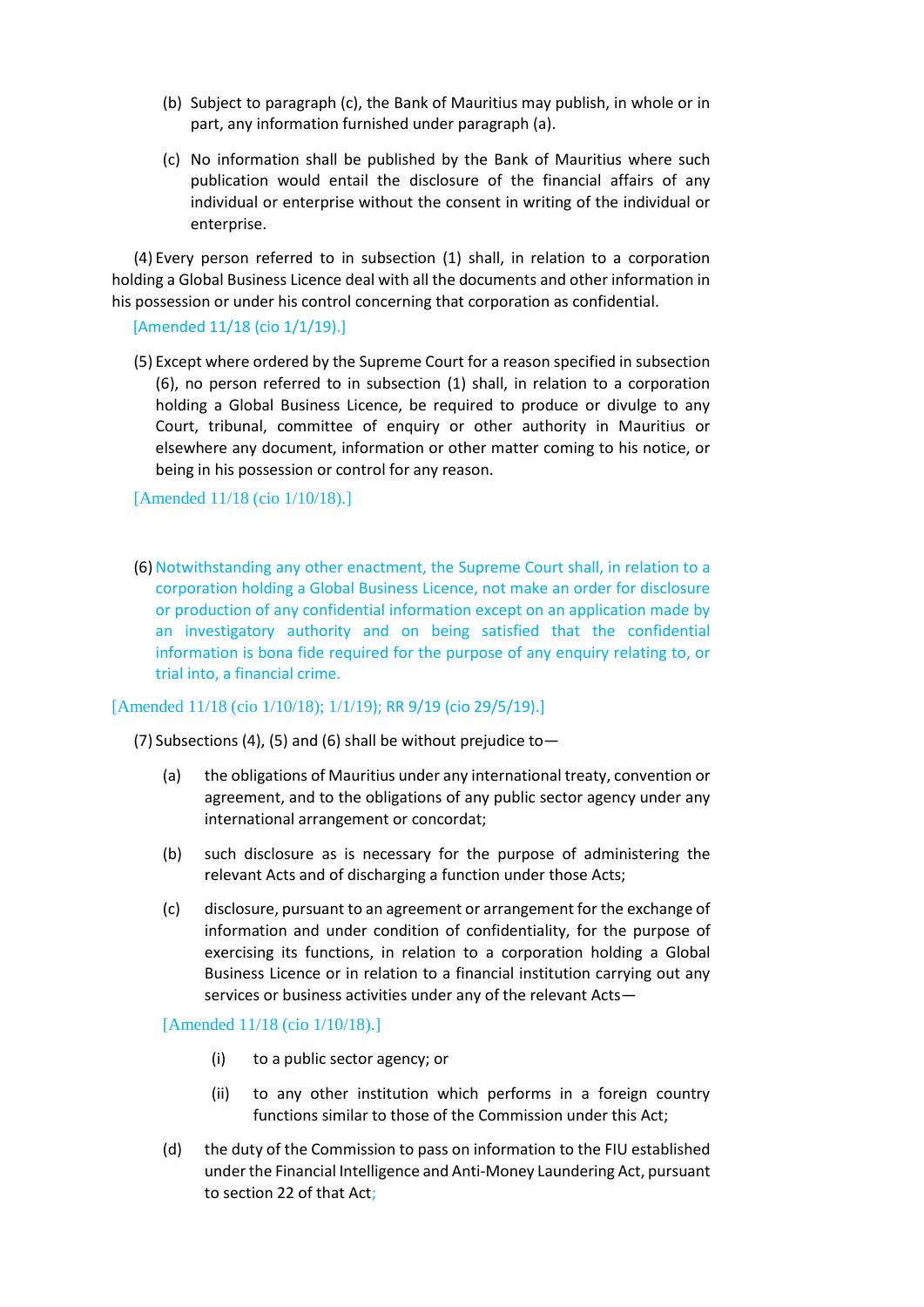[Amended 21/18 (cio 1/3/19).]

(e) disclosure to the Ombudsperson, pursuant to an agreement or arrangement for the exchange of information.

[Added 21/18 (cio 1/3/19).]

(7A) Subsections (4), (5) and (6) shall apply to an Authorised Company in the same manner as they apply to a holder of a Global Business Licence.

[Inserted 11/18 (cio 1/10/18).]

(8) Notwithstanding the above provisions, the Commission shall, upon the request of the holder of a Global Business Licence or an Authorised Company, issue a certificate of good standing certifying that the name of the licensee is on the register and it is of good standing in terms of fees and reporting obligations, as applicable, under section 30.

[Amended 11/18 (cio 1/10/18).]

- (9) Any person who contravenes this section shall commit an offence and shall, on conviction, be liable to a fine not exceeding one million rupees and to imprisonment for a term not exceeding 5 years.
- $(10)$  In this section –

"investigatory authority" has the same meaning as in the Financial Intelligence and Anti-Money Laundering Act.

[Added 9/19 (cio 29/5/19).]

[S. 83 amended by s. 17 (e) of Act 14 of 2009 w.e.f. 30 July 2009; s. 19(f) of Act 27 of 2013 w.e.f. 21 December 2013; s.12 of Act 9 of 2019 w.e.f. 29 May 2019; s. 20(3) of Act 21 of 2018 of w.e.f. 1 March 2019.]

## **84. Disclosure of interest**

- (1) Where any member of the Board, the technical committee or their spouse or next of kin has any direct or indirect interest in relation to any matter before the Board or technical committee, as the case may be, he shall—
	- (a) disclose at or before the meeting convened to discuss that matter, the nature of his interest; and
	- (b) not take part in any deliberation or any decision making process in relation to that matter.
- (2) A disclosure of interest made under this section shall be recorded in the minutes of the Board or committee, as the case may be.

#### **85. Annual report of Commission**

- (1) The Commission shall, not later than 6 months after the close of every financial year, cause to be published a report on its activities together with its audited accounts in respect of the previous financial year.
- (2) The Commission shall forward a copy of every report referred to in subsection (1) to the Minister.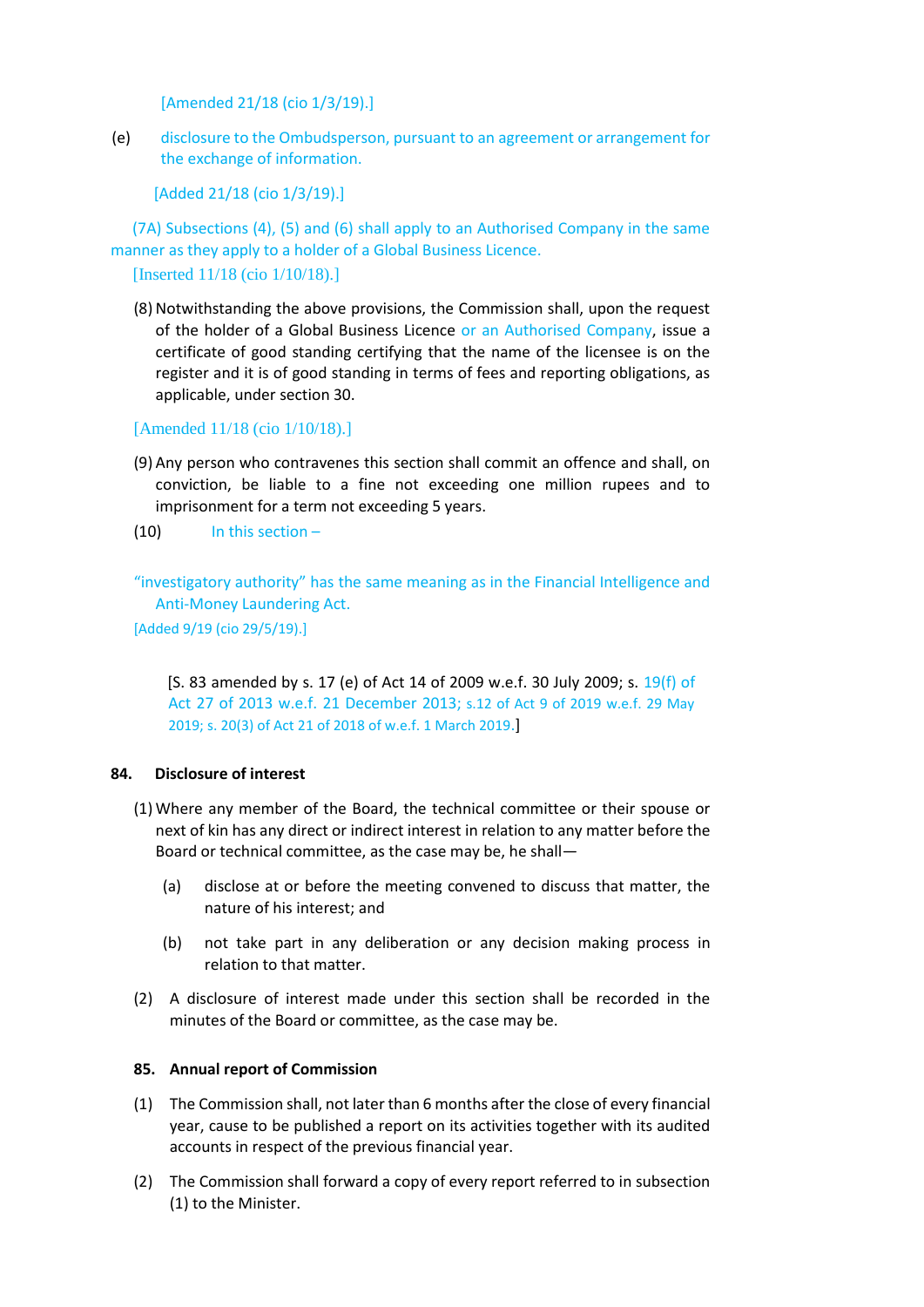(3) The Minister shall, at the earliest available opportunity, lay a copy of the annual report and audited accounts before the National Assembly.

#### **PART XIA – THE FINANCIAL SERVICES PROMOTION AGENCY**

[Inserted 9/15 (cio 14/5/15); repealed 11/17 P53/17 (cio 15/1/18).]

## **85A. –**

[S. 85A inserted by s. 18 of Act 9 of 2015 w.e.f. 14 May 2015; repealed by s. 41 of Act 11 of 2017 w.e.f. 15 January 2018.]

#### **85B. –**

[S. 85B inserted by s. 18 of Act 9 of 2015 w.e.f. 14 May 2015; repealed by s. 41 of Act 11 of 2017 w.e.f. 15 January 2018.]

#### **85C. –**

[S. 85C inserted by s. 18 of Act 9 of 2015 w.e.f. 14 May 2015; repealed by s. 41 of Act 11 of 2017 w.e.f. 15 January 2018.]

#### **85D. –**

[S. 85D inserted by s. 18 of Act 9 of 2015 w.e.f. 14 May 2015; repealed by s. 41 of Act 11 of 2017 w.e.f. 15 January 2018.]

#### **PART XIB – SINGLE WINDOW SYSTEM**

[Inserted 13/19 (cio 25/7/19).]

#### **85E. Single Window System**

(1) There shall be, within the Commission, a facility to be known as the Single Window System which shall be administered by the Commission.

(2) Notwithstanding any other enactment, the Single Window System shall act as a centre and channel for the expeditious submission of any relevant permits, including but not limited to occupational permits and certificate of incorporation.

[S. 85E inserted by s. 21 of Act 13 of 2019 w.e.f. 25 July 2019.]

## **PART XII – MISCELLANEOUS**

## **86. Administration of relevant Acts by Commission**

The Commission shall administer the relevant Acts with such modifications, adaptations, qualifications and exceptions as may be necessary to bring them in conformity with the provisions of this Act.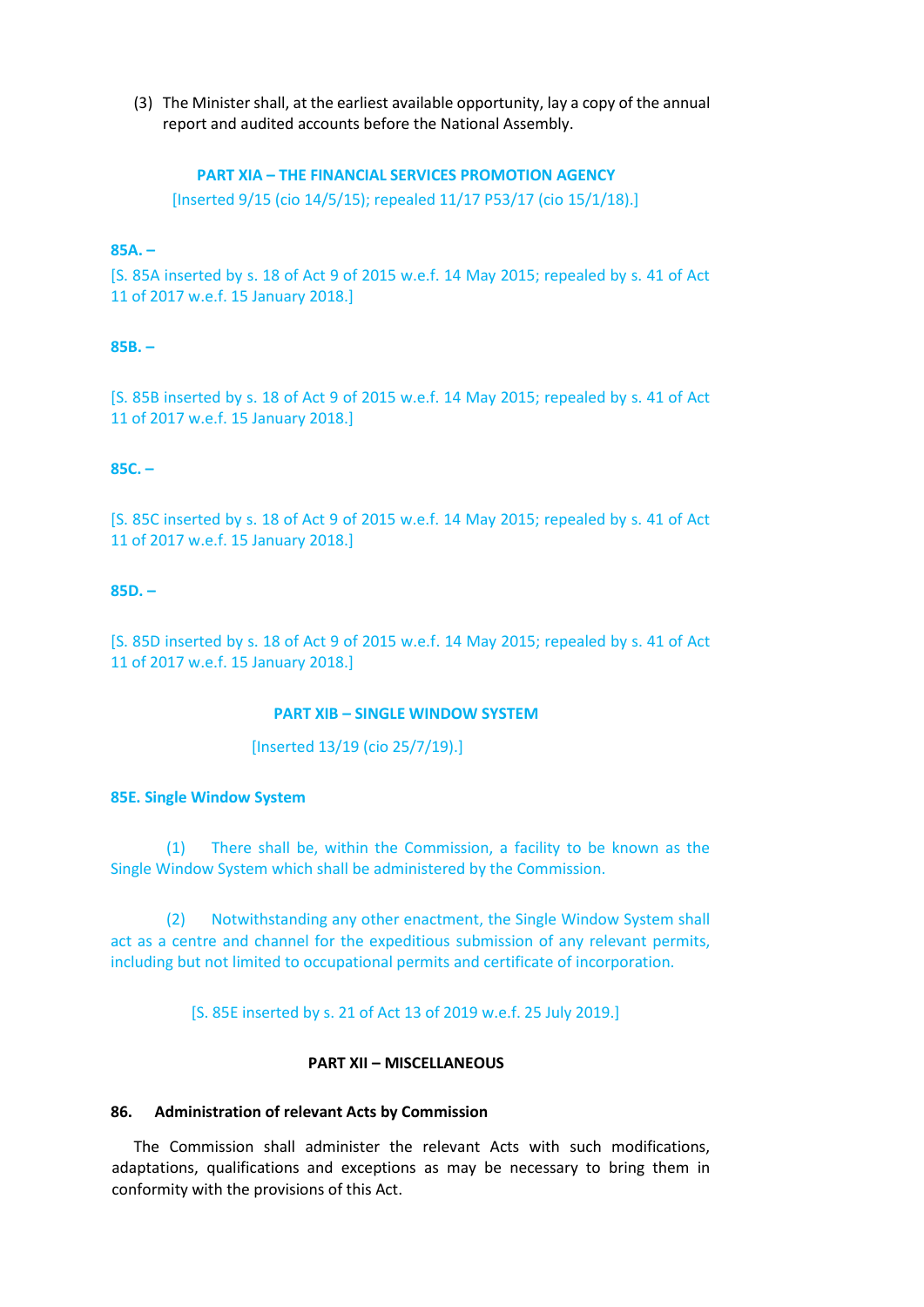## **87. Exchange of information and mutual assistance**

- (1) Notwithstanding section 83, the Commission may exchange with a supervisory body or any other public sector agency any information relevant to the enforcement of the relevant Acts for the purpose of discharging the functions of that body.
- (2) Any information given under subsection (1) may be given subject to conditions specified by the Commission, including conditions restricting the use and disclosure of the information imparted.
- (3) The Commission may, in furtherance of its objects and functions, enter into any agreement or arrangement for the exchange of information with a public sector agency, a foreign supervisory institution, a law enforcement agency or an international organisation, where the Commission is satisfied that the public sector agency, the foreign supervisory institution, the law enforcement agency or the international organisation, as the case may be, has the capacity to protect the confidentiality of the information imparted, in case such a condition of confidentiality is imposed by the Commission.
- (4) Notwithstanding the Mutual Assistance in Criminal and Related Matters Act and any other enactment, any agreement or arrangement between the Commission and a foreign supervisory body may provide that the Commission shall provide such assistance to the foreign supervisory institution as may be required for the purposes of its regulatory and supervisory functions.

[Amended 27/13 (cio 21/12/13).]

[S. 87 amended by s. 17 (f) of Act 14 of 2009 w.e.f. 30 July 2009; s. 19(g)of Act 27 of 2013 w.e.f. 21 December 2013.]

## **87A. Records**

Every record of the Commission shall be kept —

- (a) in the English language;
- (b) in writing, stored or otherwise fixed on a tangible medium, or stored in an electronic or other medium which is retrievable in perceivable form; and
- (c) kept for a period of at least 7 years after the completion of the transaction to which it relates.

[S. 87A inserted by s. 7 (j) of Act 10 of 2010 w.e.f. 24 December 2010.]

## **88. Immunity and protection from liability**

- (1) No action shall lie against the Commission or any of the following persons—
	- (a) a member of the Board;
	- (b) a member of a technical committee;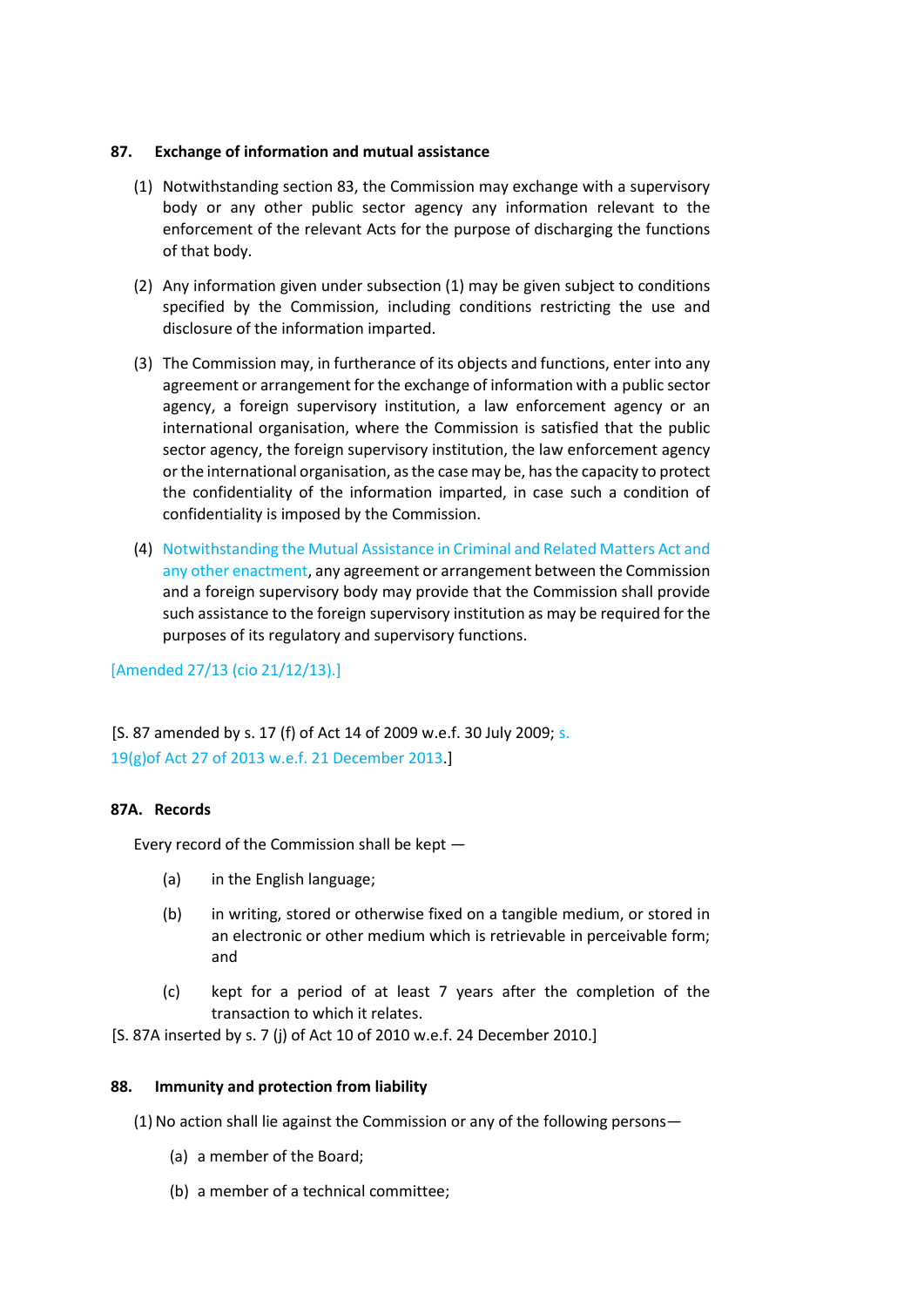- (c) a member of the Enforcement Committee;
- (d) a member of the Review Panel;
- (e) the Chief Executive;
- (f) an employee of the Commission;

(fa) a person appointed under section 90 of the Insurance Act;

[Inserted 27/13 (cio 21/12/13).]

- (g) a person to whom functions or powers of the Commission have been delegated under a relevant Act; or
- (h) a person appointed by the Commission, or by a licensee in accordance with a direction of the Commission, to investigate the affairs of a licensee or a matter relevant to a relevant Act,

for anything done or omitted to be done by the Commission or the person in the performance, in good faith, of the Commission's or the person's functions, or the exercise, in good faith, of the Commission's or the person's powers, under a relevant Act.

(2) This section shall be in addition to, and not in derogation from, the Public Officers' Protection Act, and for the purposes of that Act, every person specified in subsection (1) shall be deemed to be a public officer or a person engaged or employed in the performance of a public duty.

# [S. 88 amended by s. 19(h) of Act 27 of 2013 w.e.f. 21 December 2013.]

## **89. Exemption**

Notwithstanding any other enactment, the Commission shall be exempted from payment of—

(a) any duty or registration fee in respect of any document under which the Commission is the sole beneficiary; and (b) any other duty, rate, charge, fee or tax.

## **89A. Extensions**

Where, under this Act, a person is required to do or may do a particular thing by a particular time or within a particular period, the Commission may, on application, extend the period for doing the thing, and may do so either before or after the period has ended.

[S. 89A inserted by s. 21 of Act 13 of 2019 w.e.f. 25 July 2019.]

## **90. Offences and penalties**

(1) Any licensee, or present or former controller of a licensee, or any employee of a licensee, who fails to comply with any requirement imposed by or under this Act, or a direction or requirement issued under this Act, shall commit an offence and shall, where no specific penalty is provided, on conviction, be liable to a fine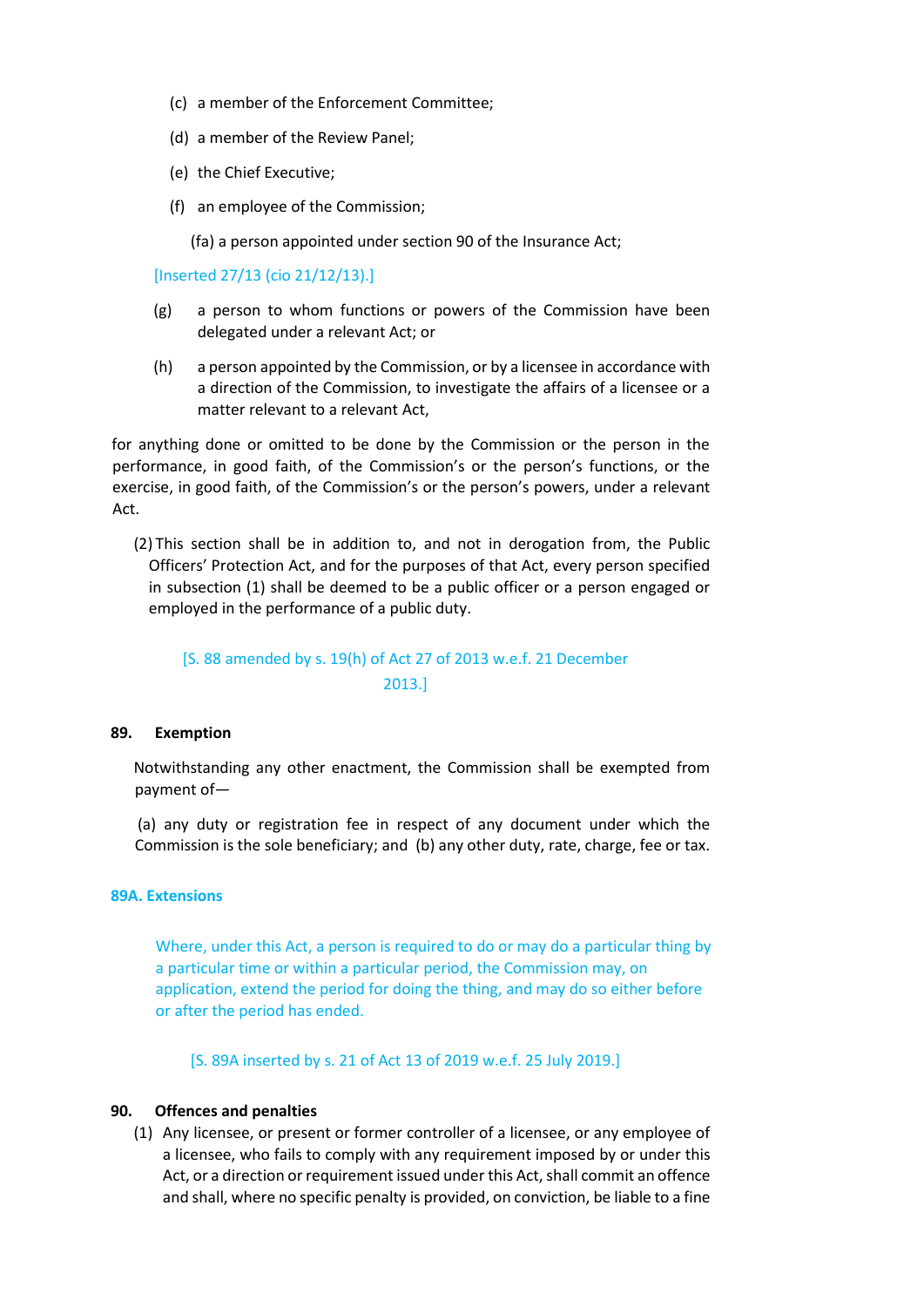not exceeding 500,000 rupees and to imprisonment for a term not exceeding 5 years.

(2) Any person who contravenes this Act or any regulations made under this Act shall commit an offence and shall, on conviction, be liable, where no specific penalty is provided, to a fine not exceeding 500,000 rupees and to imprisonment for a term not exceeding 5 years.

## **91. Prosecution**

- (1) Notwithstanding any disciplinary proceedings under section 53, the Commission may, subject to subsection (3), institute criminal proceedings against any person in respect of any offence under the relevant Acts.
- (2) No statement or representations made by a licensee to the Enforcement Committee or before the Review Panel shall be used as evidence in any criminal proceedings against the licensee.
- (3) Any action taken under Part IX shall not debar criminal proceedings on reference by the Director of Public Prosecutions for any offence under a relevant Act.
- (4) No prosecution for an offence under any of the relevant Acts shall be instituted except by, or with the consent of, the Director of Public Prosecutions.

## **92. Jurisdiction**

Notwithstanding—

- (a) section 114 (2) of the Courts Act; and
- (b) section 72 (5) of the District and Intermediate Courts (Criminal Jurisdiction) Act,

a Magistrate shall have jurisdiction to try an offence under this Act or any regulations made under this Act and may impose any penalty provided under this Act.

## **93. FSC Rules**

(1) The Commission may make such FSC Rules as it thinks fit for the purposes of the relevant Acts.

(2) Any FSC Rules made by the Commission under the relevant Acts shall not require the prior approval of the Minister and—

- (a) may provide for the taking of fees and levying of charges; and
- (aa) notwithstanding section 53, may provide for the imposition of an administrative penalty in relation to such matters as may be prescribed; and

## [Inserted 27/12 (cio 22/12/12).]

(b) shall be published in the Gazette.

[S. 93 amended by s. 13 of Act 27 of 2012 w.e.f. 22 December 2012.]

## **94. Regulations**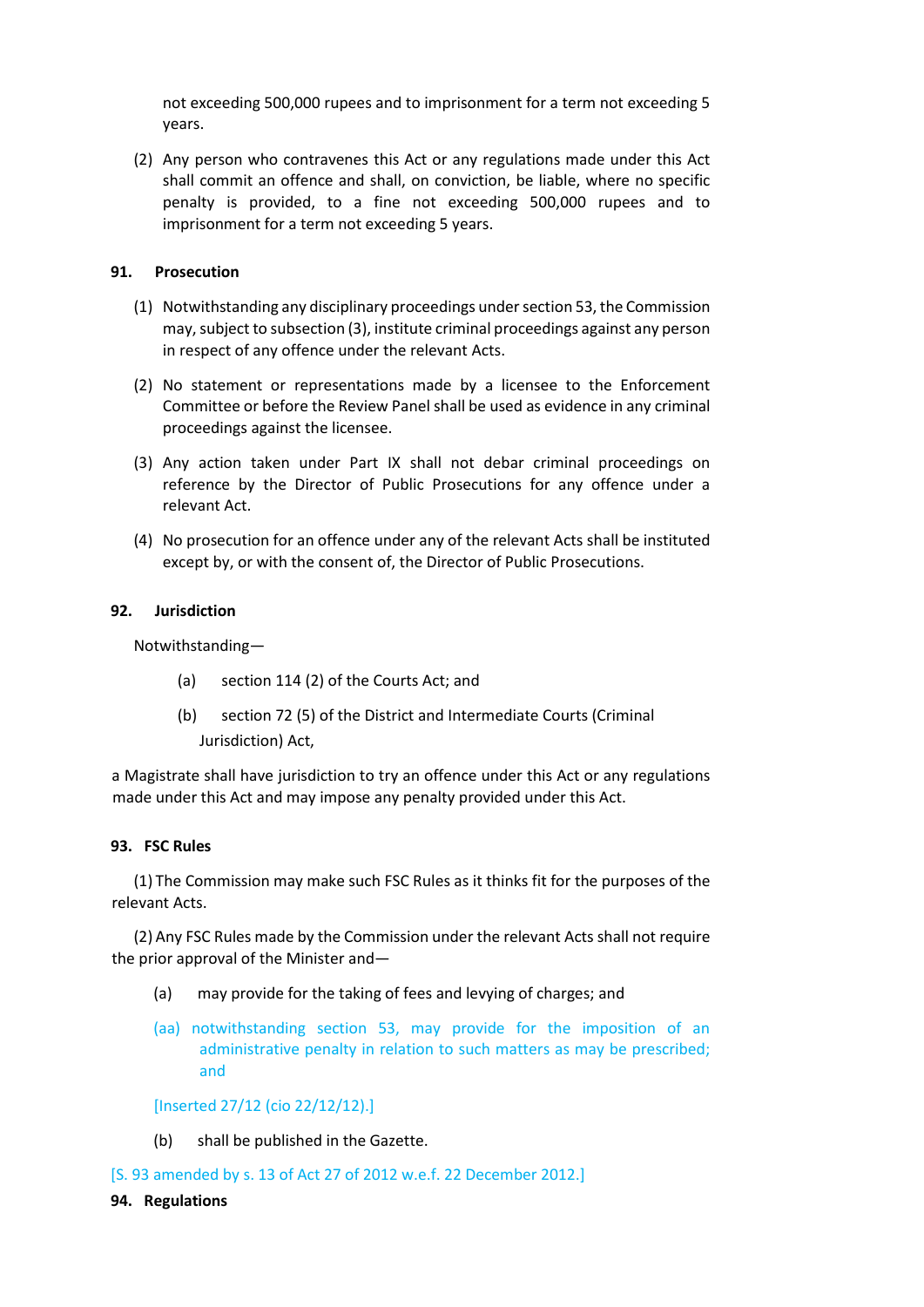- (1) The Minister may—
	- (a) make such regulations as he thinks fit for the purposes of this Act;
	- (b) by regulations, amend the Schedules.
- (2) Any regulations made under this Act may provide—
	- (a) for the taking of fees and levying of charges;
	- (b) for the payment of costs in relation to matters before the Review Panel;
	- (c) for a code of ethics for the members of the Board and the employees of the Commission relating to - (i) acceptance of gifts or any other reward;
		- (ii) restricting the holding of shares and other interests in any licensee or the disclosure of such interests; and
		- (iii) acting as, or accepting a function as, an officer of a licensee or employment with a licensee during or after the termination of their membership of the Board or employment with the Commission;
	- (d) that any person who contravenes any regulations under this Act or under any relevant Act or any FSC Rules made under this Act shall commit an offence, and shall, on conviction, be liable to a fine not exceeding 100,000 rupees and to imprisonment for a term not exceeding 2 years;

## [Amended 18/16 (cio 7/9/16).]

(e) for the setting up and administration of an online centralised Know Your Customer (KYC) database for the non-banking financial services sector;

## [Added 18/16 (cio 7/9/16); amended 11/18 (cio 1/10/18).]

(f) for the exemption of any class of Authorised Company from compliance with any provisions of the relevant Acts and for such requirements, conditions, restrictions or such other terms as are applicable to that class of

Authorised Company;

[Added 11/18 (cio 1/10/18).]

 $(g)$  for the authorisation of –

(i) compliance services;

and

(ii) global shared ervices.

[Added 11/18 (cio 1/10/18).]

[S. 94 amended by s. 24 of Act 18 of 2016 w.e.f. 7 September 2016; s.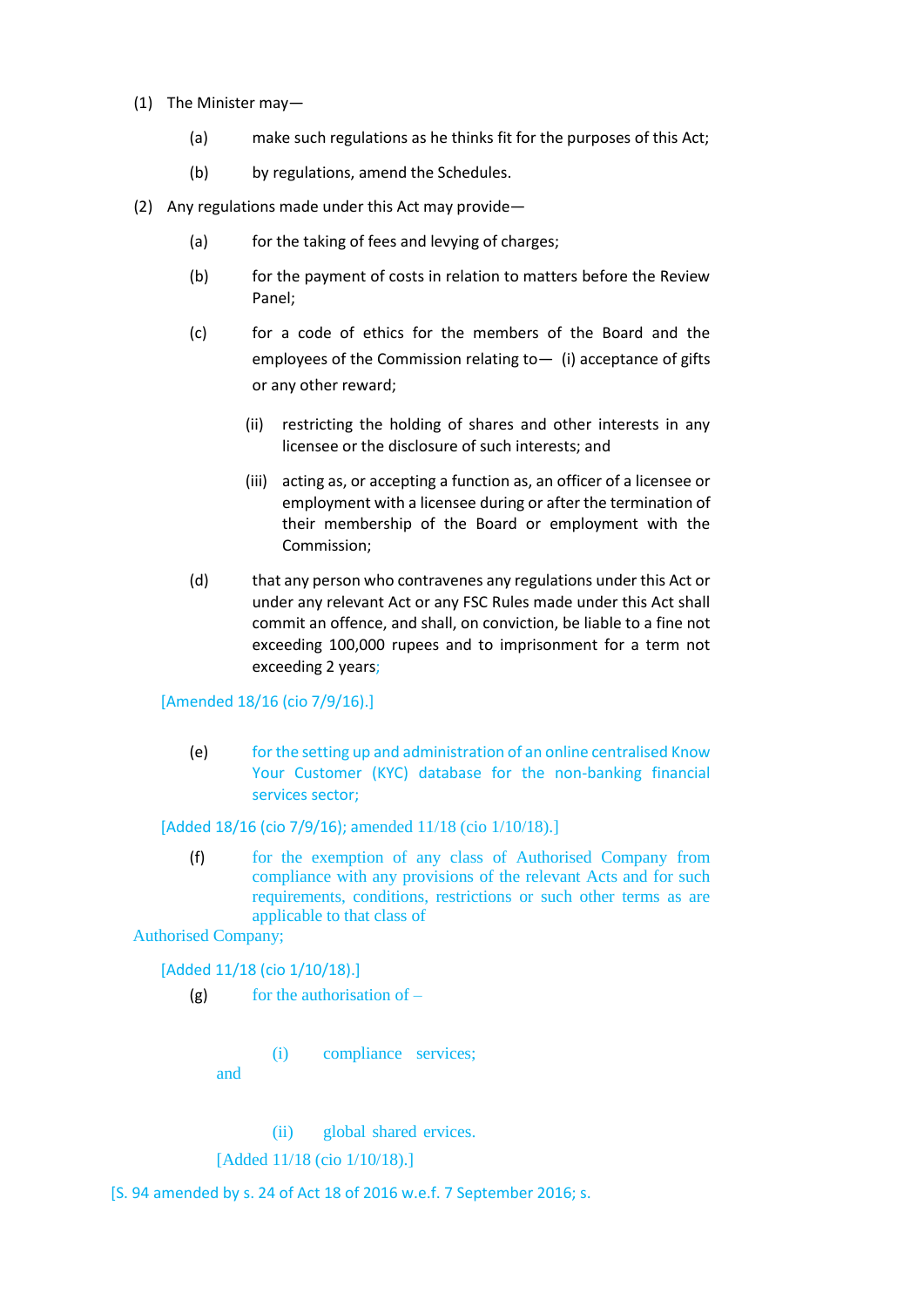## 29 of Act 11 of 2018.]

#### **95. Repeal and savings**

- (1) The following enactments are repealed—
	- (a) the Financial Services Development Act 2001;
	- (b) the Financial Services Development (Amendment) Act 2005.
- (2) Notwithstanding the repeal of the enactment specified in subsection (1)  $(a)$ —
	- (a) the Board established immediately before the commencement of this Act shall, at the commencement of this Act, be deemed to have been established under this Act;
	- (b) the Chief Executive or any employee appointed with the terms and conditions immediately before the commencement of this Act shall, at the commencement of this Act, be deemed to have been appointed under this Act on the same terms and conditions;
	- (c) any licence issued, authorisation or approval granted and in force immediately before the commencement of this Act shall, at the commencement of this Act, be deemed to have been issued or granted under this Act and shall remain valid for the period specified in the licence, authorisation or approval;
	- (d) any act or thing done, or document executed, under that enactment and in force immediately before the commencement of this Act shall, at the commencement of this Act, be deemed to have been done or executed under this Act; and
	- (e) all proceedings, judicial or otherwise, commenced before and pending immediately before the commencement of this Act, by or against the Commission shall, at the commencement of this Act, be deemed to have commenced and may be continued, by or against the Commission under this Act.

## **96. Transitional provision**

Where at the commencement of this Act, the conduct of the business of a holder of a Category 1 Global Business Licence does not meet the requirements of section 71, the licensee shall take such measures as may be necessary to comply with the provisions thereof by 30 June 2012, failing which the licence shall lapse.

# **96A. Saving and transitional provisions – Category 1 and Category 2 Global Business Licences**

(1) (a) A valid Category 1 Global Business Licence or Category 2 Global Business Licence issued on or before 16 October 2017 shall continue to be governed by the provisions of this Act up to 30 June 2021 as if the provisions of this Act have not been amended on the commencement of this section.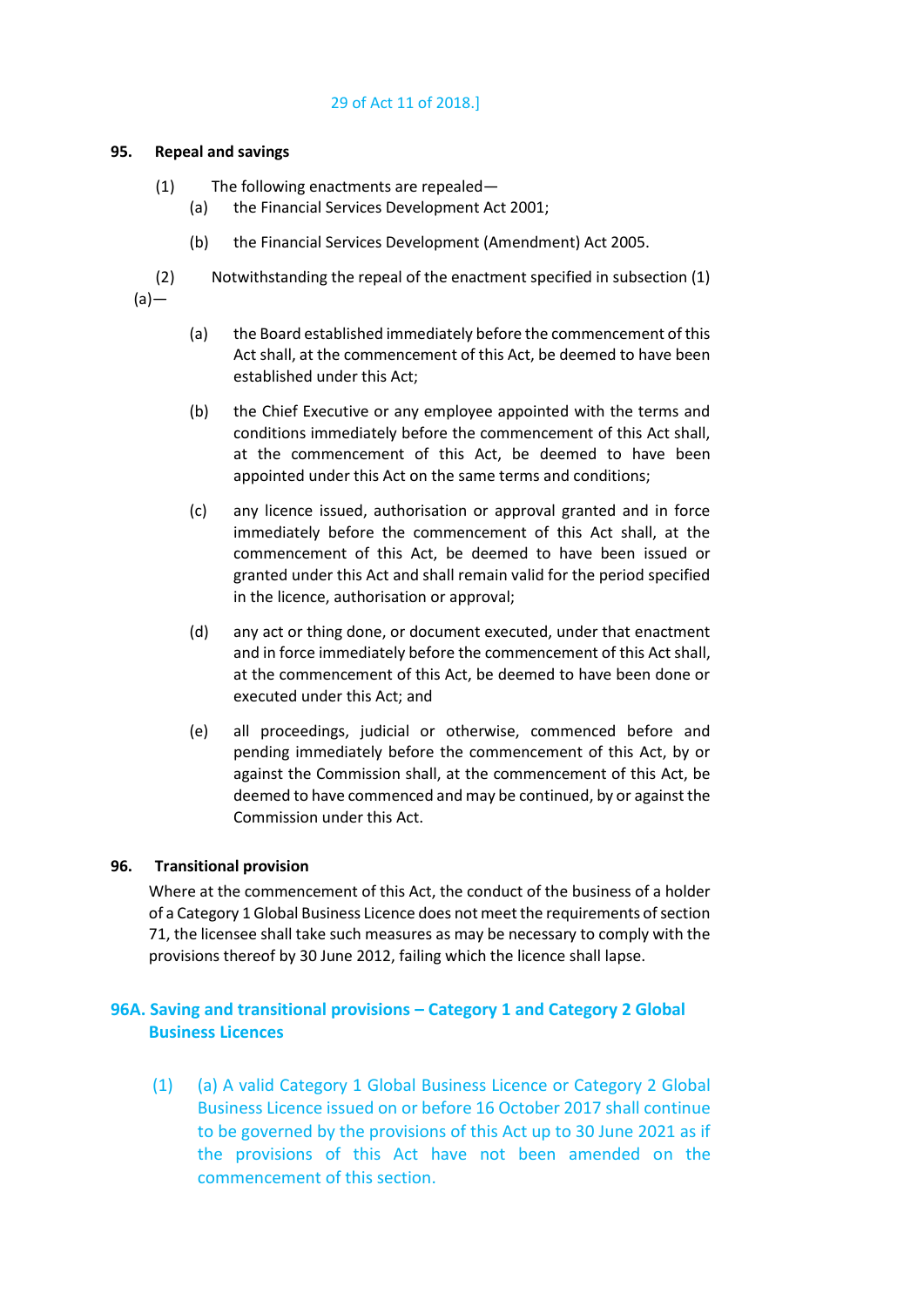(b) A Category 1 Global Business Licence referred to in paragraph (a) which is valid on 30 June 2021 shall, after 30 June 2021, be deemed to be a Global Business Licence.

- (c) (i) A Category 2 Global Business Licence referred to in paragraph (a) shall lapse on 30 June 2021.
	- (ii) Notwithstanding that a Category 2 Global Business Licence has lapsed under subparagraph (i), the holder of the Category 2 Global Business Licence shall, after 30 June 2021, continue to –
	- (A) comply with such terms and conditions as the Commission may determine;
	- (B) remain subject to the obligations of a licensee; and
	- (C) comply with the directions of the Commission for the orderly dissolution of its business and the discharge of its liabilities.

(2) (a) A valid Category 1 Global Business Licence or Category 2 Global Business Licence, issued after 16 October 2017, shall continue to be governed by the provisions of this Act up to 31 December 2018 as if the provisions of this Act have not been amended on the commencement of this section.

- (b) A Category 1 Global Business Licence referred to in paragraph (a) which is valid on 31 December 2018 shall, after 31 December 2018, be deemed to be a Global Business Licence.
- (c) (i) A Category 2 Global Business Licence referred to in paragraph (a) shall lapse on 31 December 2018.
	- (ii) Notwithstanding that a Category 2 Global Business Licence has lapsed under subparagraph (i), the holder of the Category 2 Global Business Licence shall, after 31 December 2018, continue  $to -$
- (A) comply with such terms and conditions as the Commission may determine;
- (B) remain subject to the obligations of a licensee; and
- (C) comply with the directions of the Commission for the orderly dissolution of his business and the discharge of his liabilities.

[S. 96A inserted by s. 29(aa) of Act 11 of 2018 w.e.f. 1 January 2019).]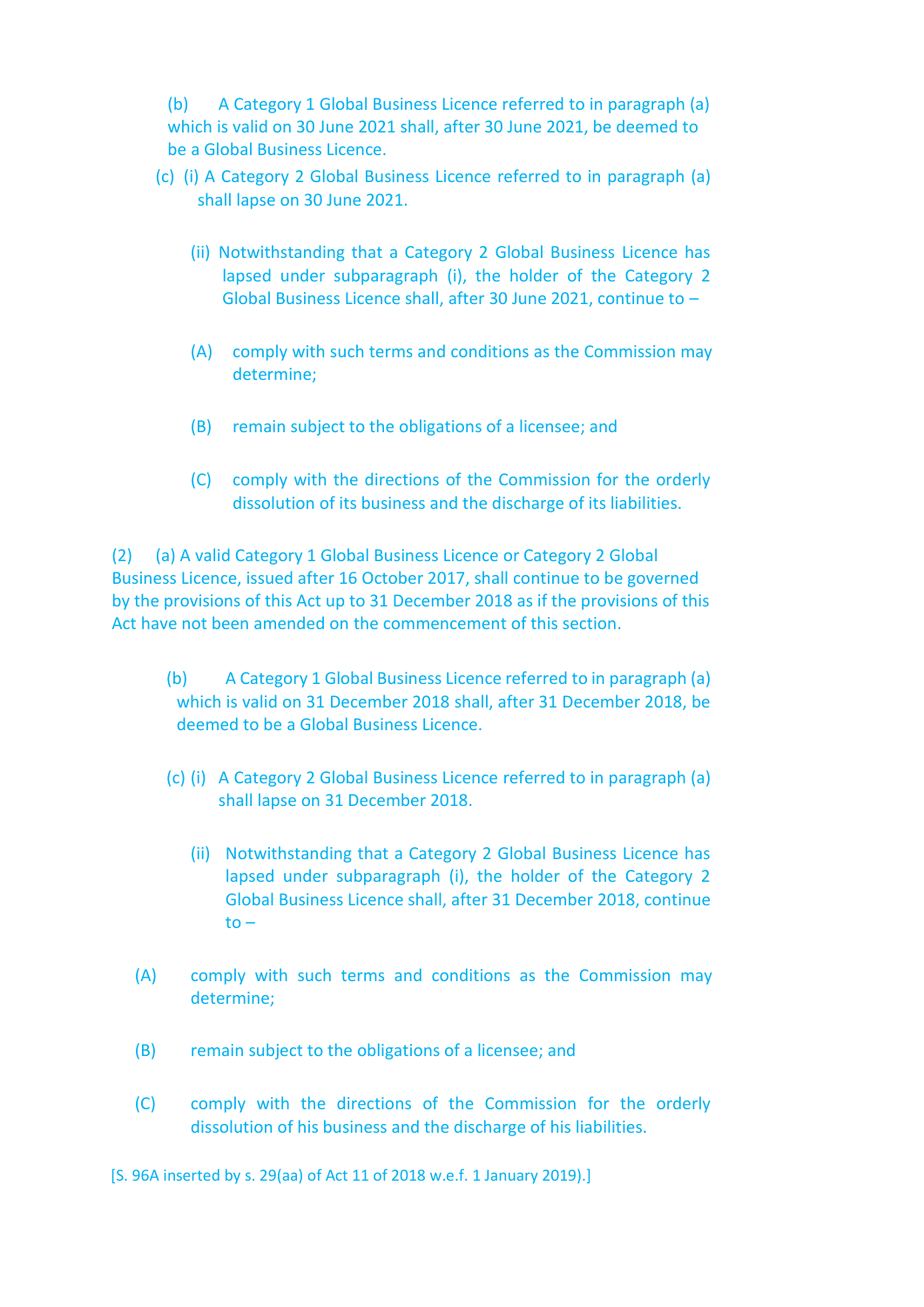# **97. Consequential amendment**

 $(1) - (13) -$ 

(14) A reference in any enactment to the Financial Services Development Act 2001 shall be construed as a reference to the Financial Services Act 2007.

 $\overline{\phantom{a}}$ 

**98.** —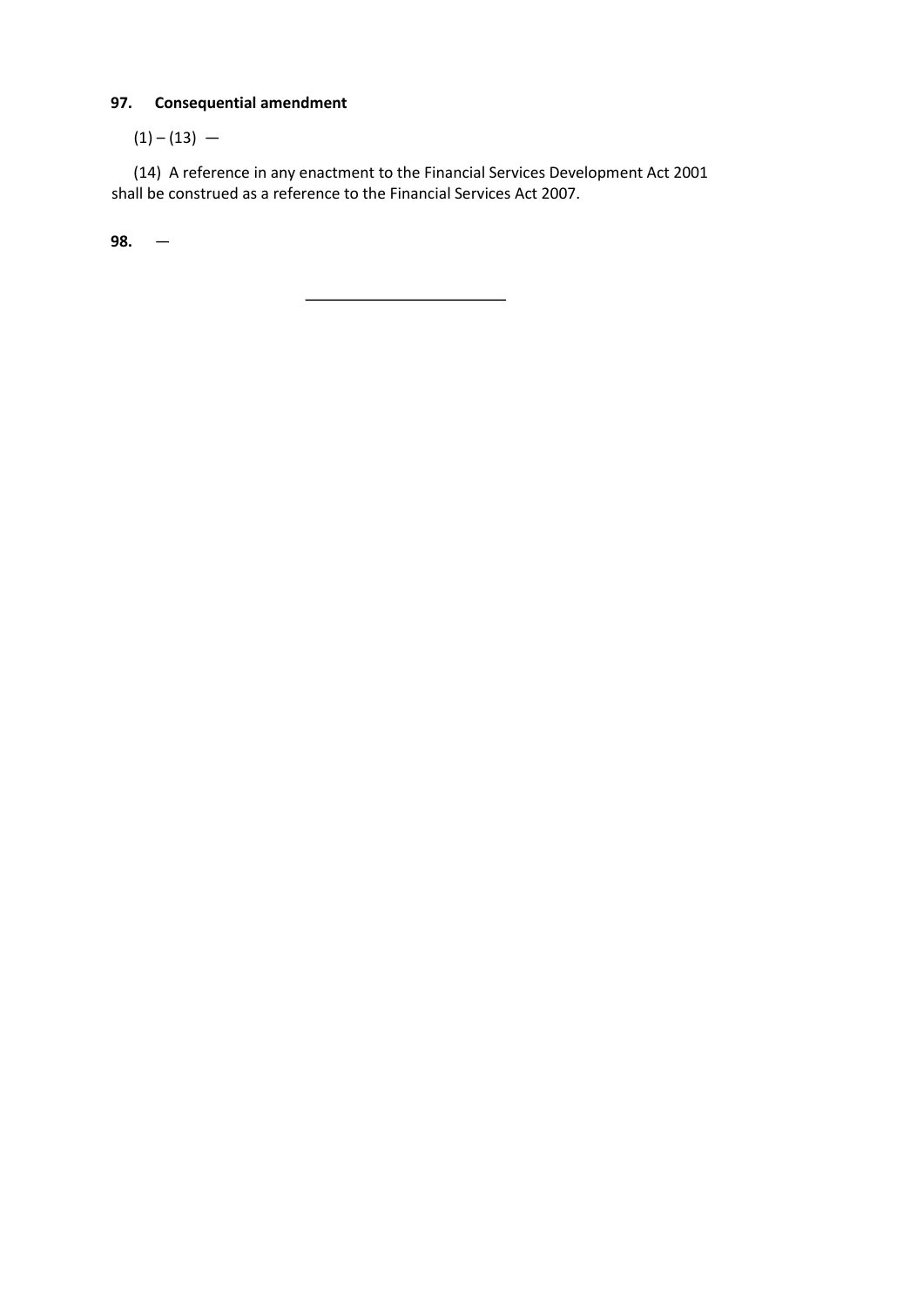## **FIRST SCHEDULE**

[Section 2]

# **RELEVANT ACTS**

Captive Insurance Act [Inserted 32/15 (cio 29/1/16).] Insurance Act

Private Pension Schemes Act

[Inserted 15/12 (cio 1/11/12).]

Protected Cell Companies Act

Securities Act

Securities (Central Depository, Clearing and Settlement) Act

Trusts Act

[First Sch. amended by s. 57(1) of Act 15 of 2012 w.e.f. 1 November 2012; s. 20(1) of Act 32 of 2015 w.e.f. 29 January 2016.]

**SECOND SCHEDULE** 

[Section 2]

# **PART I – FINANCIAL BUSINESS ACTIVITIES**

[Repealed and replaced 27/12 (cio 22/12/12).]

Assets management

Compliance services [Inserted GN 34/19 (cio 30/11/18).]

Credit finance

**Crowdfunding** 

[Inserted 13/19 (cio 25/7/19).]

Custodian services (digital asset) [Amended 11/18 (cio 1/10/18).]

Custodian services (non-CIS)

Digital asset marketplace

[Amended 11/18 (cio 1/10/18).] Distribution of financial products

Factoring

Family Office (multiple)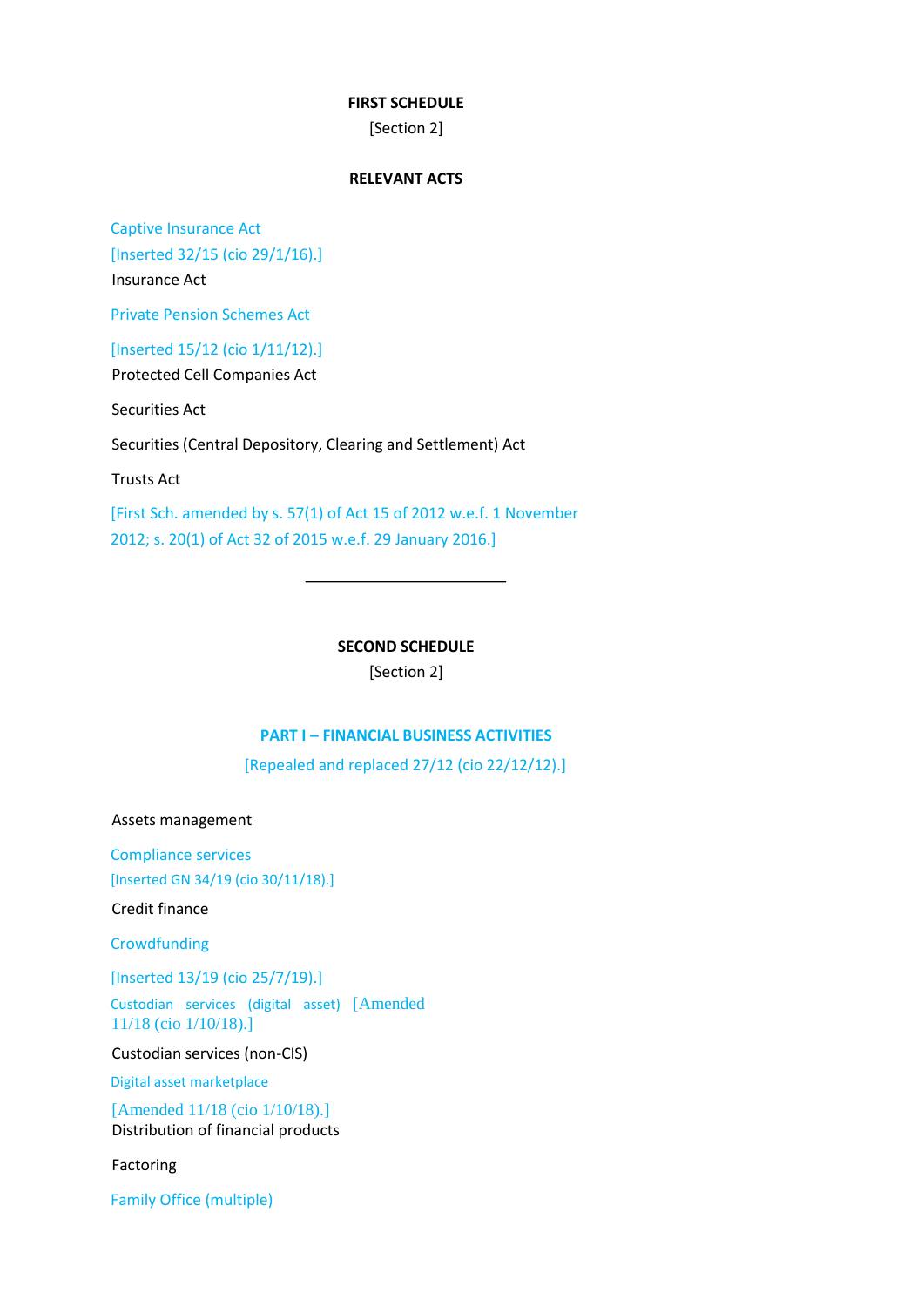[Inserted GN 63/2020 (cio 5/3/2020).] Family Office (single) [Inserted GN 63/2020 (cio 5/3/2020).] Fintech Service Provider [Inserted 13/19 (cio 25/7/19).] Funeral Scheme Management [Inserted GN 196/16 (cio 1/10/16).] Global headquarters administration

[Inserted 27/12 (cio 22/12/12).] Global shared services [Inserted GN 34/19 (cio 30/11/18).] Global treasury activities

[Inserted 27/12 (cio 22/12/12).] Leasing

Peer-to-Peer Lending [Inserted GN 3/2020 (cio 27/12/19).] Pension scheme administrator [Inserted 15/12 (cio 1/11/12).] Registrar and transfer agent

Robotic and Artificial Intelligence Enabled Advisory Services

[Inserted 13/19 (cio 25/7/19).]

Treasury management

Such other financial business activity as may be specified in FSC Rules

# **PART II – GLOBAL TREASURY ACTIVITIES**

Provision of at least 3 of the following services to at least 3 related corporations –

Arrangement for credit facilities, including credit facilities with funds obtained from financial institutions in Mauritius or from surpluses of network companies

Arrangement for derivatives

Corporate finance advisory

Credit administration and control

Factoring, forfeiting and re-invoicing activities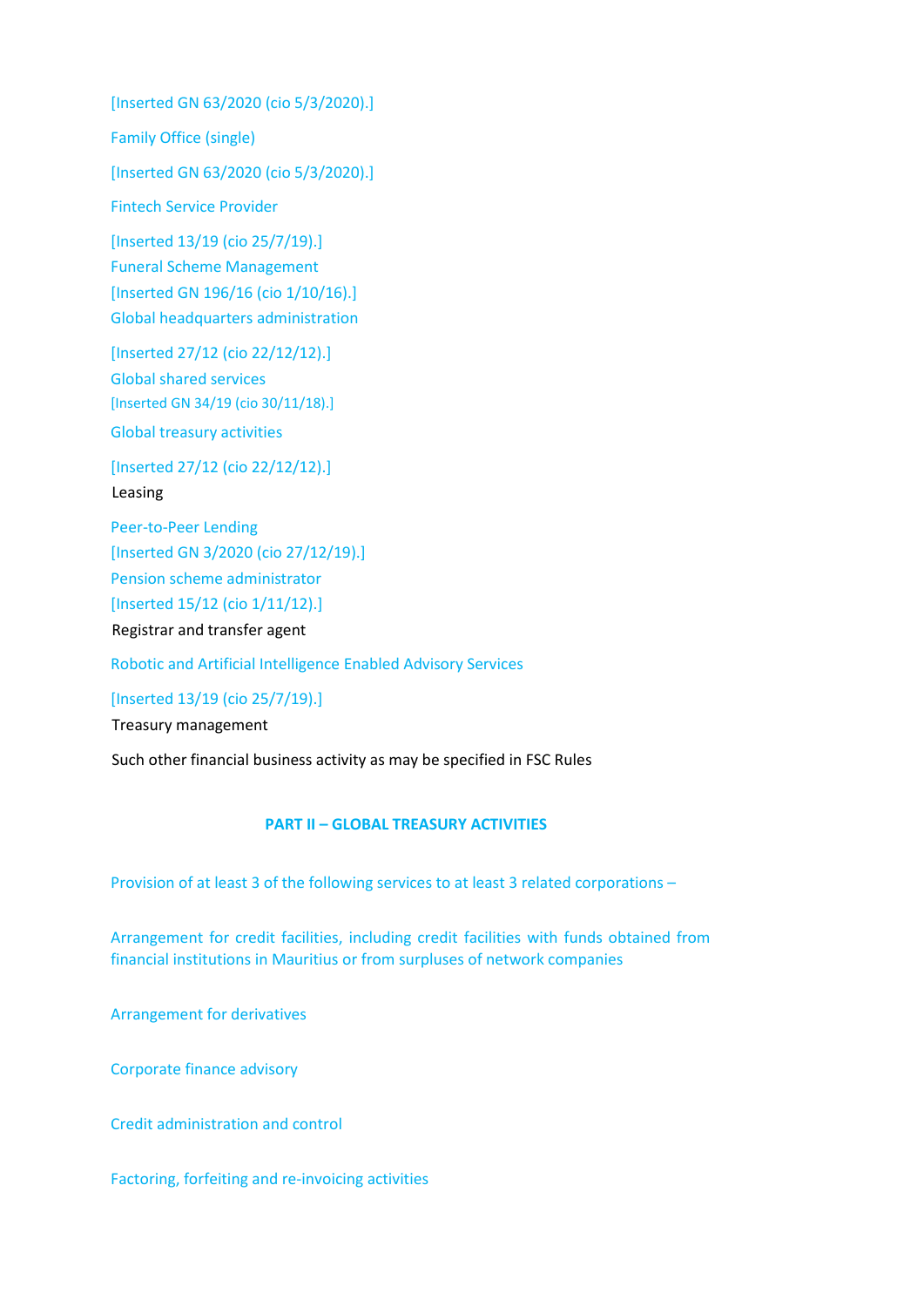Guarantees, performance bonds, standby letters of credit and services relating to remittances

Management of funds for designated investments

Such other global treasury activity as may be specified in FSC Rules

#### **PART III – GLOBAL HEADQUARTERS ADMINISTRATION**

Provision of at least 3 of the following services to at least 3 related corporations –

Administration and general management

Administration of e-commerce

[Inserted 13/19 (cio 25/7/19).]

Business planning and development and coordination

Economic or investment research and analysis

Services related to international corporate headquarters in Mauritius

Such other global headquarters administration services as may be specified in FSC Rules

[Second Sch. amended by s. 57(1) of Act 15 of 2012 w.e.f. 1 November 2012; s. 13 of Act 27 of 2012 w.e.f. 22 December 2012; GN 241 of 2016 w.e.f. 15 November 2016; s. 29 of Act 11 of 2018; reg. 3 of GN 3 of 2020 w.e.f. 27 December 2019; reg. 3 of GN 63 of 2020 w.e.f. 5 March 2020 .]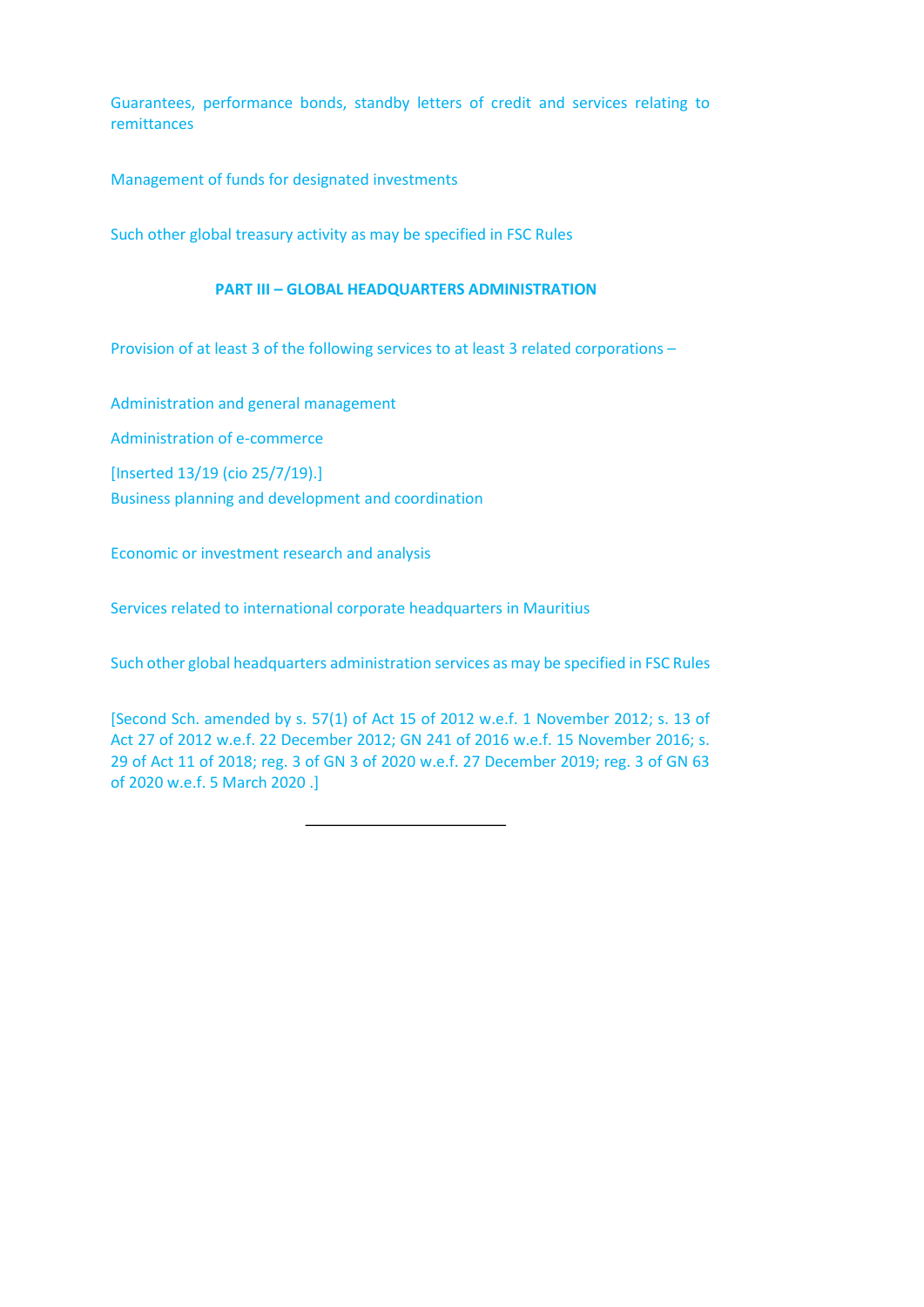#### **THIRD SCHEDULE**

[Sections 55 and 83]

## **PART I**

# **OATH OF OFFICE**

#### **IN THE SUPREME COURT OF MAURITIUS**

I, ...................................................... , do swear/solemnly affirm/declare that I will well and truly serve the Republic of Mauritius as a member of the Financial Services Review Panel established under the Financial Services Act and I will do right to all people according to law, without fear or favour, affection or ill will. (So help me God).

Taken before me, ................................ on .................................... (date)

Master and Registrar of the Supreme Court

**PART II** 

## **OATH OF CONFIDENTIALITY**

#### **IN THE SUPREME COURT OF MAURITIUS**

I, ............................................................................... being appointed ................................................ do hereby swear/solemnly affirm/declare that I will, to the best of my judgment, act for the furtherance of the objects of the Commission established under the Financial Services Act and shall not, on any account and at any time, disclose, otherwise than with the authorisation of the Commission or where it is strictly necessary in the performance of my duties, any confidential information obtained by me during or after my relationship with the Commission.

Taken before me, .............................................. on...................... (date) Master and Registrar of the Supreme Court